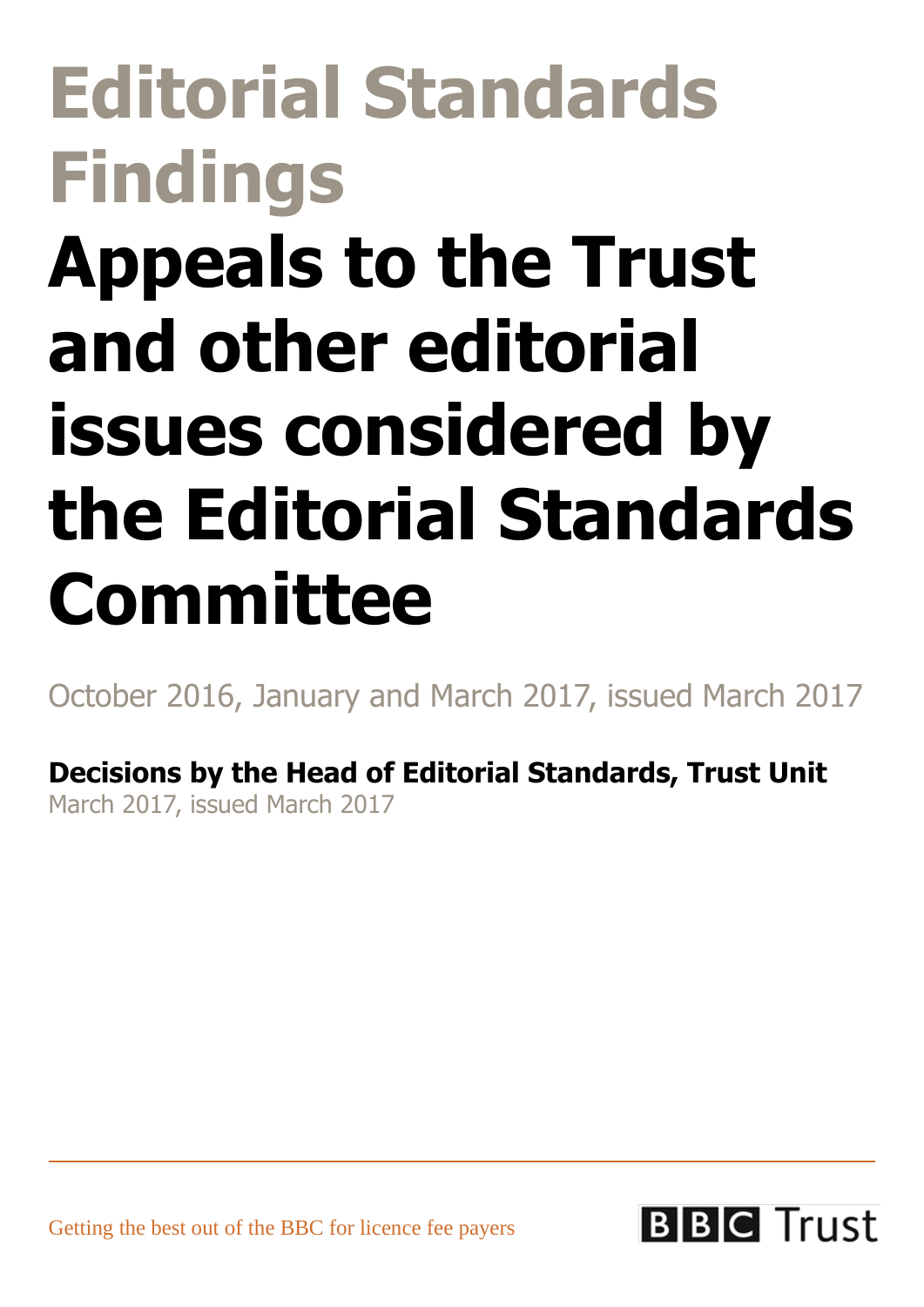# <span id="page-1-0"></span>**Contents**

| <b>Contents</b>                                                                                                                                   |              |
|---------------------------------------------------------------------------------------------------------------------------------------------------|--------------|
| <b>Remit of the Editorial Standards Committee</b>                                                                                                 | 2            |
| <b>Serious Breach Findings</b><br>Britain on the Fiddle (filming for Series 2)<br>Reggie Yates - Hidden Australia Episode 1: Black in the Outback | 4<br>4<br>14 |
| <b>Statement by the Editorial Standards Committee: 31 March</b>                                                                                   |              |

**[2017](#page-20-0) 20** Statement and clarification: Taking the Credit (a [documentary](#page-20-1) programme produced by [Rockhopper](#page-20-1) Productions Ltd.) 20 Request to review and revise an ESC finding reached in 2011 on the grounds that it [contained](#page-22-0) a factual [inaccuracy:](#page-22-0) Taking the Credit 22

#### **[Admissibility decisions by the Head of Editorial Standards,](#page-29-0)**

#### **[Trust Unit](#page-29-0) 29**

| BBC Two Newsnight transmitted 11 January 2017                                               | 29 |
|---------------------------------------------------------------------------------------------|----|
| Removal of article on the BBC News website, 2016                                            | 33 |
| Decision of BBC Editorial Complaints Unit (ECU) not to uphold a complaint about The Now     |    |
| Show, Radio 4, 3 December 2016, 12.30                                                       | 35 |
| Decision of BBC Editorial Complaints Unit (ECU) not to uphold a complaint about Have I Got  |    |
| News For You, BBC One, 16 December 2016                                                     | 39 |
| Decision of BBC Editorial Complaints Unit (ECU) not to uphold a complaint about EastEnders, |    |
| 19 August 2016, BBC One, 20.00                                                              | 42 |
| Decision of BBC Editorial Complaints Unit (ECU) not to uphold a complaint about The Real    |    |
| Marigold on Tour: Florida, BBC Two, 27 December 2016, 21.00                                 | 46 |
| The use of the term 'women and children' in BBC online reports about incidents involving    |    |
| deaths                                                                                      | 50 |
| Just a Girl, CBBC Website                                                                   | 53 |

**In order to provide clarity for the BBC and licence fee payers it is the Trust's policy to describe fully the content that is subject to complaints and appeals. Some of the language and descriptions used in this bulletin may therefore cause offence.**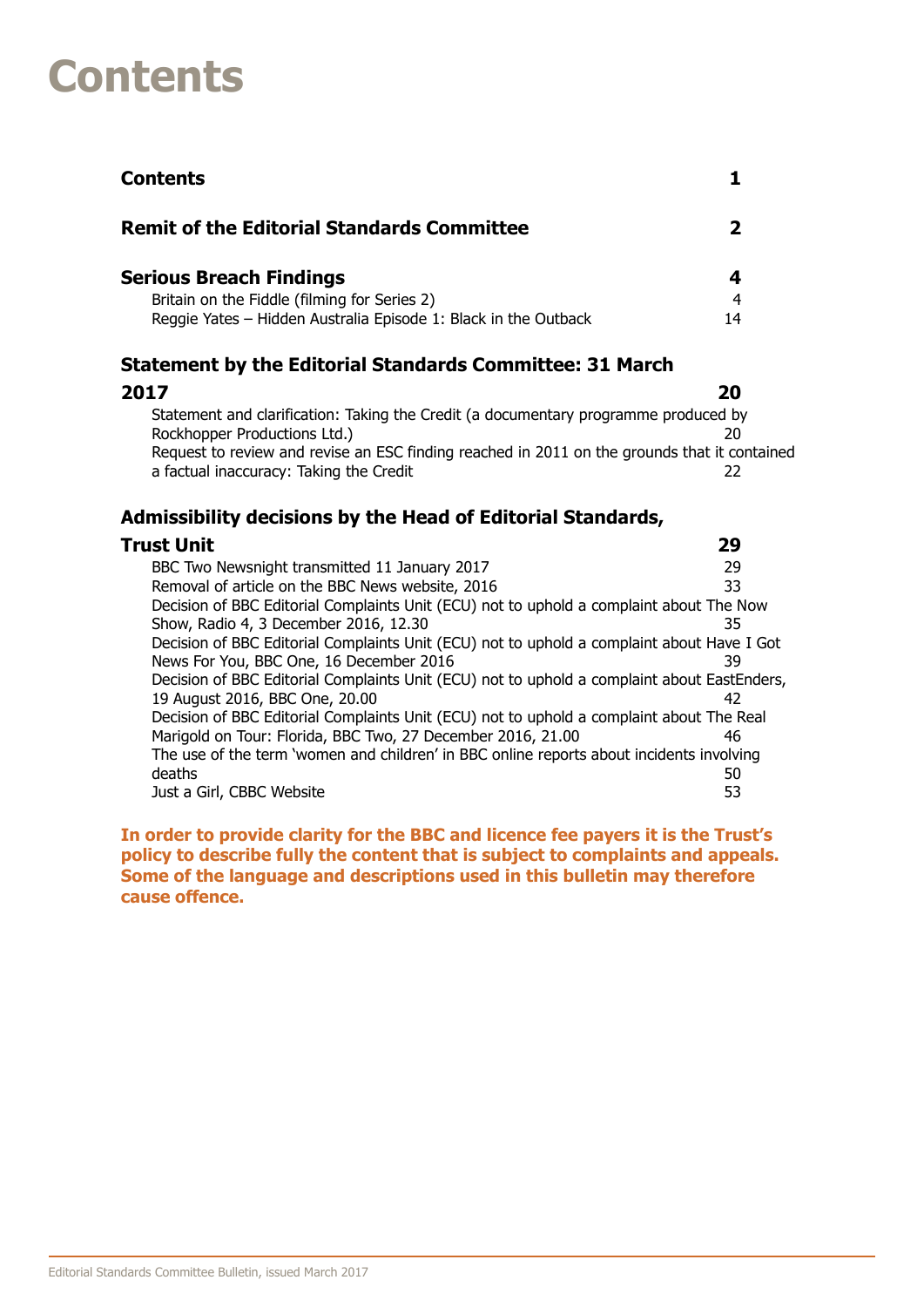# <span id="page-2-0"></span>**Remit of the Editorial Standards Committee**

The Editorial Standards Committee (ESC) is responsible for assisting the Trust in securing editorial standards. It has a number of responsibilities, set out in its Terms of Reference at [http://downloads.bbc.co.uk/bbctrust/assets/files/pdf/about/how\\_we\\_operate/committees/](http://downloads.bbc.co.uk/bbctrust/assets/files/pdf/about/how_we_operate/committees/2015/esc_tor.pdf) [2015/esc\\_tor.pdf](http://downloads.bbc.co.uk/bbctrust/assets/files/pdf/about/how_we_operate/committees/2015/esc_tor.pdf)

The Committee comprises five Trustees: Richard Ayre (Chairman), Sonita Alleyne, Mark Damazer, Bill Matthews and Nicholas Prettejohn. The Committee is advised and supported by the Trust Unit.

In line with the ESC's responsibility for monitoring the effectiveness of handling editorial complaints by BBC management, the Committee considers appeals against the decisions and actions of the BBC's Editorial Complaints Unit (ECU) or of a BBC Director with responsibility for the BBC's output (if the editorial complaint falls outside the remit of the ECU).

The Committee may consider appeals concerning complaints which allege that:

- the complainant has suffered unfair treatment in a transmitted programme, item or piece of online content, or in the process of making the programme, item or online content
- the complainant's privacy has been unjustifiably infringed, either in a transmitted programme or item, or in the process of making the programme or item or online content
- there has otherwise been a failure to observe required editorial standards.

However, not all requests for appeal qualify for consideration by the ESC. The Editorial Complaints and Appeals procedure<sup>1</sup> explains that:

5.10 **The Trust will only consider an appeal if it raises "a matter of substance".<sup>2</sup>** This will ordinarily mean that in the opinion of the Trust there is a reasonable prospect that the appeal will be upheld as amounting to a breach of the Editorial Guidelines. In deciding whether an appeal raises a matter of substance, the Trust may consider (in fairness to the interests of all licence fee payers in general) whether it is appropriate, proportionate and cost-effective to consider the appeal.<sup>3</sup> The Trust may not consider an appeal that is trivial, misconceived, hypothetical, repetitious or otherwise vexatious. The Trust may also decline to consider an appeal which includes gratuitously abusive or offensive language if the complainant refuses to reword it after being invited to do so.

 1 [http://downloads.bbc.co.uk/bbctrust/assets/files/pdf/regulatory\\_framework/protocols/2014/complaints\\_fr\\_work\\_ed\\_complaints.pdf](http://downloads.bbc.co.uk/bbctrust/assets/files/pdf/regulatory_framework/protocols/2014/complaints_fr_work_ed_complaints.pdf) 

<sup>2</sup> Under the Charter and Agreement, the Trust has a role as final arbiter in appropriate cases, and must provide a right of appeal in cases that raise a matter of substance.

<sup>3</sup> For example, if an appeal raises a relatively minor issue that would be complicated, time-consuming or expensive to resolve, the Trust may decide that the appeal does not raise a matter of substance, and decline to consider it.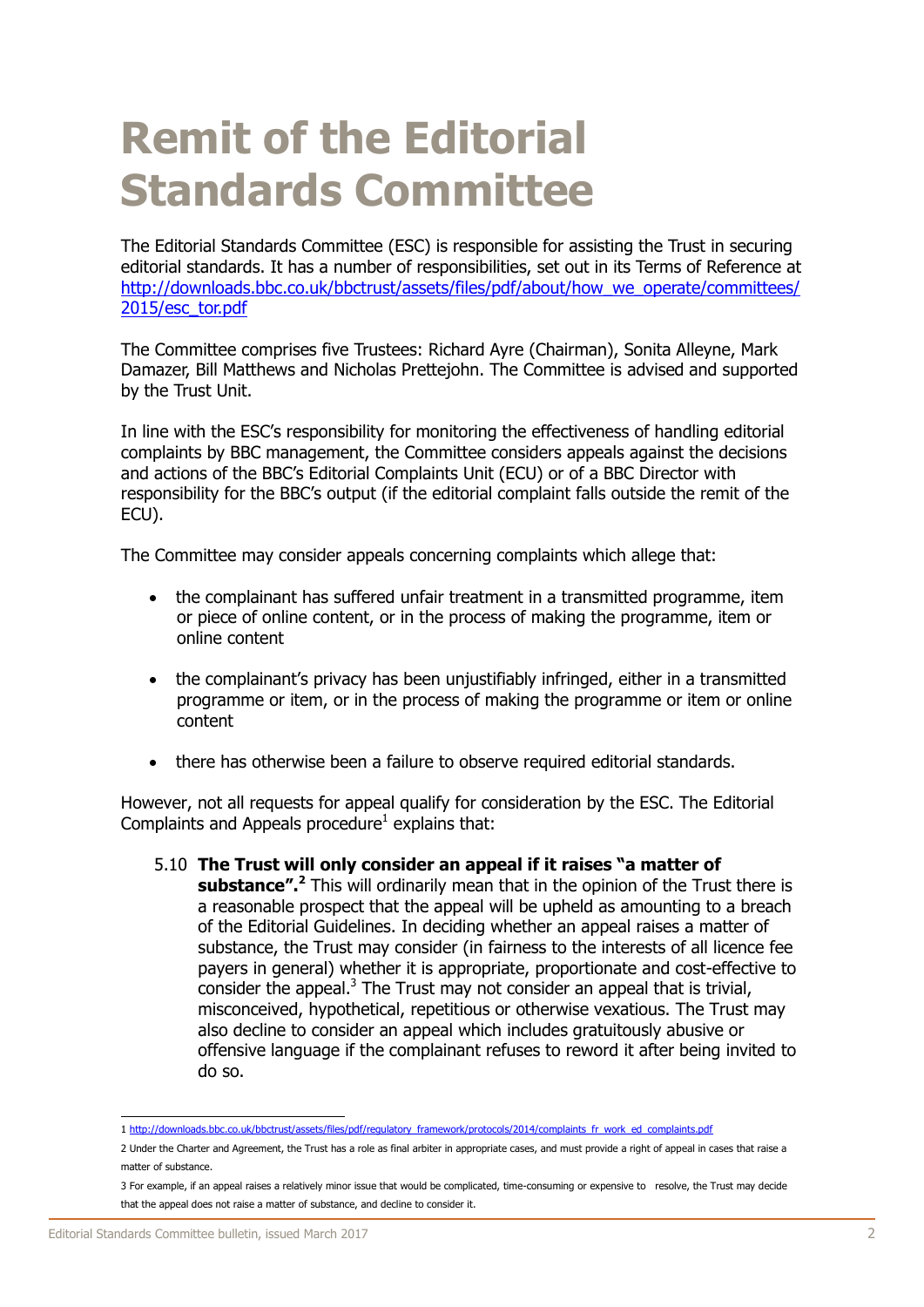In deciding whether an appeal qualifies for consideration, the Committee may also decide to take only part of the appeal, and consider only some of the issues raised. Where an appeal or part of an appeal qualifies for consideration, the Committee will aim to provide the complainant with its final decision within 80 working days of accepting the request for an appeal.

The findings for all appeals accepted by the Committee are normally reported in this bulletin, Editorial Standards Findings: Appeals to the Trust and other editorial issues considered by the Editorial Standards Committee.

Where it is considered that an appeal does not qualify for consideration, the Trust Unit will normally write to the complainant within 40 working days of receipt of the request for an appeal, declining to put the matter before the Committee and explaining the reasons. If the complainant disagrees with this view then they may, within 10 working days, ask the Editorial Standards Committee to review the decision and the matter will be reviewed at the next available meeting of the Committee.

The Committee will then decide whether it agrees with the decision not to proceed with the appeal, and again will aim to provide the complainant with its decision within 80 working days of receipt of the request for review. Any appeals that the Committee has declined to consider under the above criteria are reported in the bulletin under the heading Rejected Appeals.

If the Committee disagrees with the decision not to proceed with the appeal, the complainant will be informed following the meeting and the appeal will be considered, following investigation, at a later meeting. In this case the 80 working day time period will start again from the date the Committee informs the complainant it will hear the appeal.

Achievement against these target response times is reported in the BBC's Annual Report and Accounts: [http://www.bbc.co.uk/annualreport/.](http://www.bbc.co.uk/annualreport/) In line with its duty to consider topics of editorial concern to the Committee, whether or not such concern arises from a formal complaint, and to commission information requests from the Trust Unit or Executive to support such consideration, the Committee also from time to time requests the Executive to report to the Committee regarding breaches which have been accepted by the Executive and are therefore not subject to appeal to the Committee. The bulletin also may contain findings relating to such cases.

The bulletin also includes any remedial action/s directed by the Committee.

It is published at bbc.co.uk/bbctrust.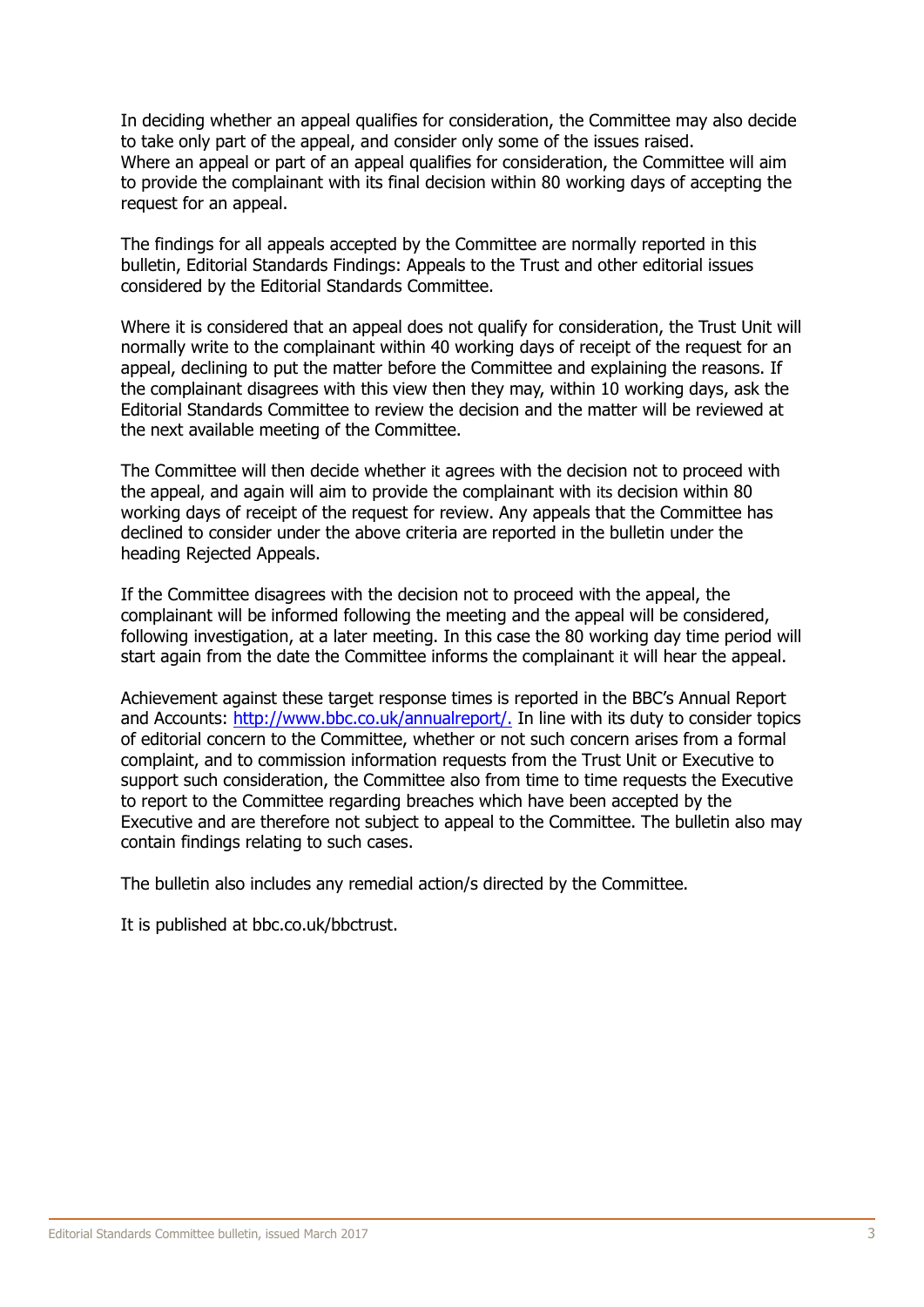# <span id="page-4-0"></span>**Serious Breach Findings**

# <span id="page-4-1"></span>**Britain on the Fiddle (filming for Series 2)**

#### **Summary of finding**

Britain on the Fiddle is a BBC One series that investigates benefit fraud. As part of the programme, the BBC films benefit fraud investigators. $4$  Following an approach by the production team to cover their work, in October 2014 a local authority informed the team of the case of a person who had allegedly committed multiple serious offences of fraud. The BBC subsequently accompanied the police and investigators on two raids of the subject's home.

During the first raid, in 2014, the BBC's digital video director (a role that combines shooting material and editorial responsibility) filmed inside the subject's home and then filmed the subject both in a police car and in a police cell. The programme team considered the subject had given consent for all this filming. Filming was also carried out by two police officers wearing body-worn cameras provided to them by the BBC, without the subject's knowledge.

During the second raid, four months later, the same digital video director accompanied the police and investigators. The subject claimed not to have consented to being interviewed by the BBC during the initial raid and said the BBC did not have the right to be inside the subject's home on this second occasion. The digital video director was present and filming initially, but he withdrew following a police request that he should leave. Police filmed with body-worn cameras throughout the second raid, again without the subject's knowledge.

The BBC subsequently received a letter from the subject's solicitors alleging that the Editorial Guidelines had been breached. The then series producer refuted these allegations. However, during a review of the filmed material by the BBC, it became clear that the filming did in fact raise significant legal and editorial concerns, including the subject's lack of informed consent to being filmed. The defence team applied to have the criminal proceedings stayed because of the conduct of the investigators, the police and the BBC. The judge ruled in favour of the defence and was highly critical of the way the search was conducted by the police and local authorities and of senior officers for their failure to give proper guidance to those conducting the search on how to behave when accompanied by TV cameras and journalists. The judge agreed that the BBC had also acted inappropriately but noted that it was for the prosecuting authorities to ensure the search was properly conducted and that the investigation was not jeopardised by their actions.

The material concerned was never broadcast. Once senior BBC staff were made aware of the potential legal and editorial difficulties, action was taken to strengthen editorial oversight of the series through personnel changes within the production team, including replacing the series producer. An investigation was also conducted by BBC Litigation and

<sup>&</sup>lt;sup>4</sup> We understand that the particular case which is the subject of this finding was originally investigated by the relevant local authorities but was taken over by the Department for Work and Pensions. However, the original lead local authority investigator continued to work on the case, although no longer as the lead, and was present on both of the searches that took place. That investigator and the local authority were the subject of judicial criticism – see below.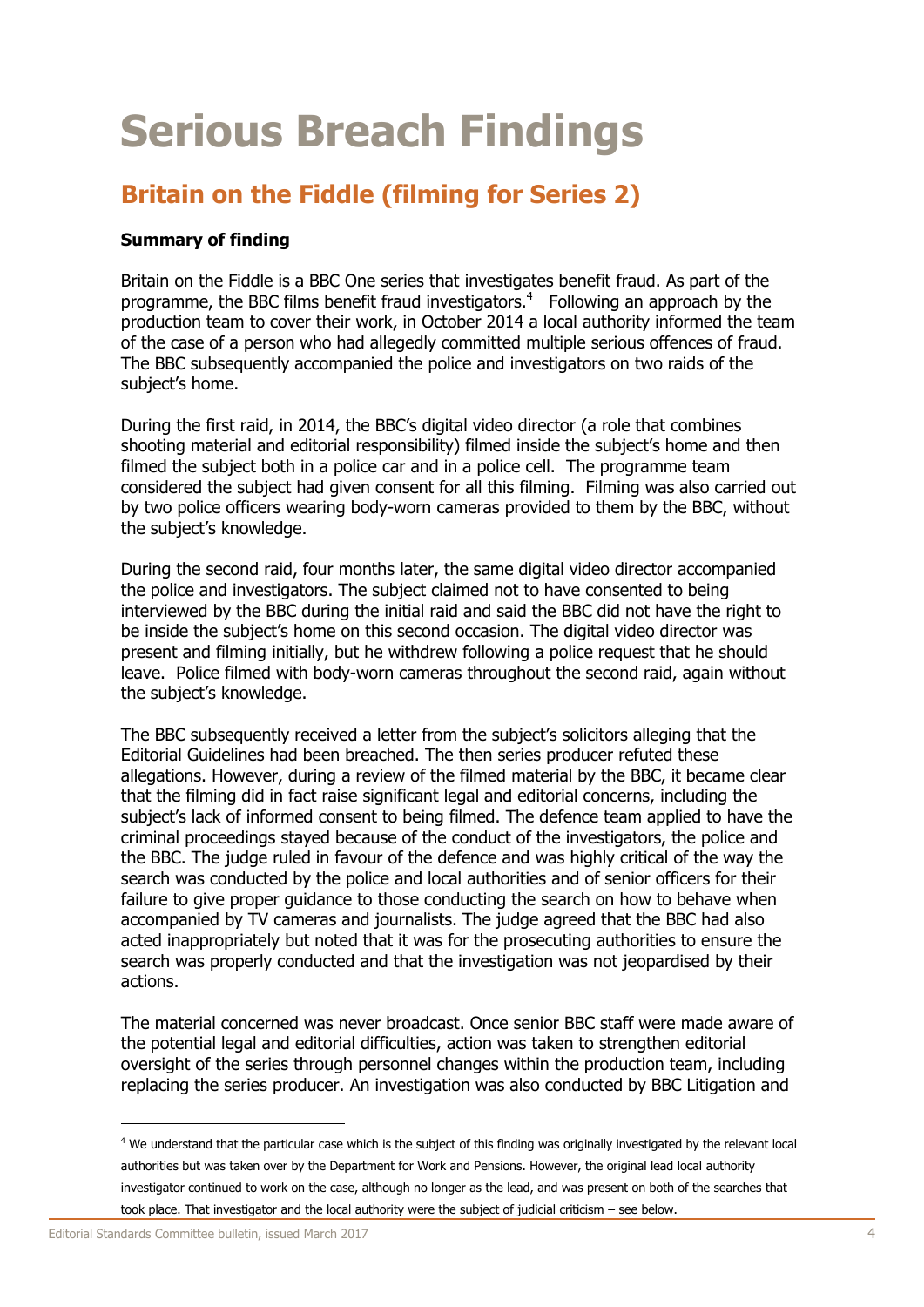Editorial Policy. Since these incidents took place, the Director of Editorial Policy and Standards has published new guidance on the use of body-worn cameras with specific reference to the issues of privacy and consent and disseminated this within the BBC.

The Executive reported the matter to the BBC Trust. Trustees considered that the subject had not given informed consent to be interviewed by the BBC or to be filmed by the bodyworn cameras during either raid. Thus Trustees concluded that this was a serious breach of the Guidelines for Fairness, Contributors and Consent.

Trustees also considered that the privacy of the person in question had been infringed without sufficient justification by the filming of the raids, including secret filming. Trustees therefore concluded that the gathering of material for Britain on the Fiddle, using secret filming, had also resulted in serious breaches of the Editorial Guidelines for Privacy.

There is a public interest in programmes which illuminate the work of government agencies and which reveal or report on fraudulent activity. In order to maintain the confidence of the public, the BBC must be able to demonstrate that it carefully weighs up its own right to produce output that is in the public interest with the right of individuals not to have their privacy infringed without sufficient reason. People asked to consent to appearing in BBC output are entitled to be given enough information about the proposed output to make an informed decision to take part.

Trustees noted that although the judge, in reaching his decision to stay the court proceedings, had reserved most criticism for the police, individual investigators and local authorities, he had also criticised the BBC. The Trustees considered that it was a matter of great regret that the actions criticised by the judge, which included the actions of the BBC, had led to the decision to stop the legal action in this case.

#### **Executive report**

The Executive's report made the following points:

#### Background

In October 2014 the Britain on the Fiddle production team were informed by a local authority<sup>5</sup> of a case of alleged benefit fraud. The council investigators believed the alleged perpetrator was making claims from over 30 councils, with over-payments calculated as being at least £40,000. The council wanted to charge the alleged perpetrator with false representation.

The lead investigator at the council agreed that the BBC could follow them as they investigated the case. The BBC subsequently accompanied the police and investigators on two raids of the subject's premises.

#### What happened

On the first raid, the BBC provided two police officers with body-worn cameras. The BBC also entered the premises and filmed throughout the raid. The BBC then travelled in the back of the police car and filmed the subject there for about an hour. At the police station, the BBC's digital video director accompanied the subject into the holding cell and continued to film. On the second raid (about four months later), the BBC again provided

<sup>5</sup> See footnote 1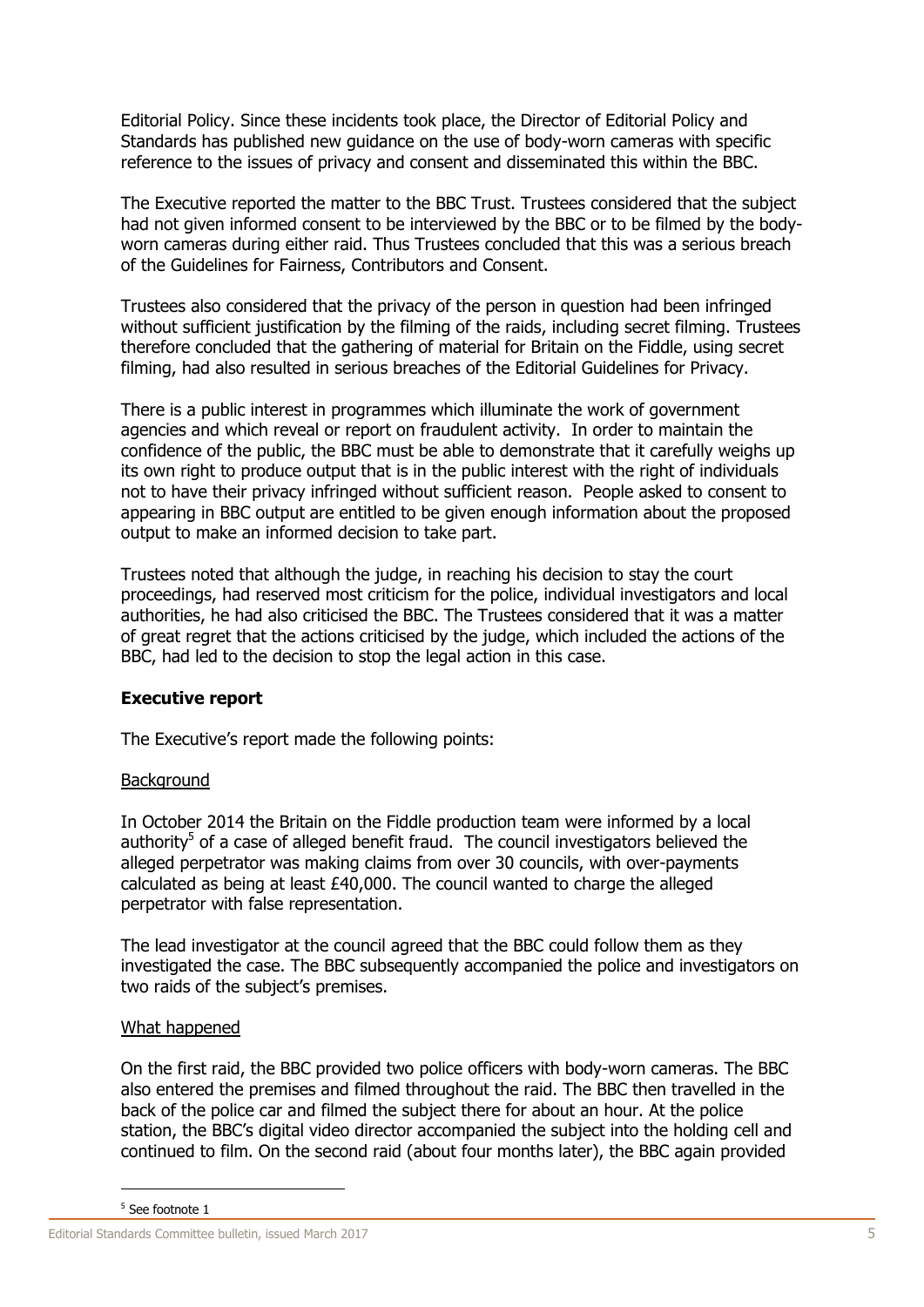the police with body-worn cameras. Initially the BBC was also filming but withdrew after the subject objected, and at the police's request.

In June 2015 the BBC received and responded to a letter from the defence solicitors expressing concern about the BBC's presence on the raids, alleging that the Editorial Guidelines had been breached and asking for all rushes to be retained. The solicitors asserted that the Britain on the Fiddle team had "breached BBC guidelines by refusing to stop filming when asked, gained entry without authorisation, [and] refused to leave when asked..."

The series producer at the time replied with a denial of the accusations having "carefully reviewed the footage". The series producer concluded by saying: "I hope this letter demonstrates to you that no BBC guidelines have been breached."

On 15 September 2015, the BBC was served with a court Order (on behalf of the defence team) to produce copies of all footage shot in the case. In consultation with BBC Litigation and Editorial Policy, the production team began to review the footage with a view to complying with the Order. It became clear that the filming raised significant legal and editorial concerns regarding informed consent and privacy.

An additional Executive Producer was appointed to the programme team. This Executive Producer began an internal investigation and a review of all the material that had been obtained across the series. Personnel changes were made to the production team, including bringing in a new series producer.

In March 2016 the defence team applied to have the criminal proceedings stayed because of the conduct of the investigators, the police and the BBC.

#### The Criminal Proceedings

The BBC was not present in court (having no legal right to make any representations) for the abuse application at the start of the criminal trial. The BBC has seen a transcript of the proceedings.

The judge was critical of the behaviour of individual investigators and police officers and of the agencies for which they worked. He identified systemic failures for which senior officials and police officers were responsible, deciding that the individuals leading the search were put in the position of acting without proper instruction from senior personnel on how to conduct themselves in the presence of a TV crew. He considered that those leading the search should have intervened and taken control of the situation before they did.

The judge expressed concern about the relationship the investigators and police had with the programme team, and said that they appeared to be acting as agents of the BBC in order to make a television programme, rather than focussing on the proper conduct of the search process as they should have done.

In respect of the BBC, the judge found that the BBC had not obtained properly informed consent for the filming during the first raid. The subject had specifically asked the BBC's digital video director if he had a right to be there. His response was that he did because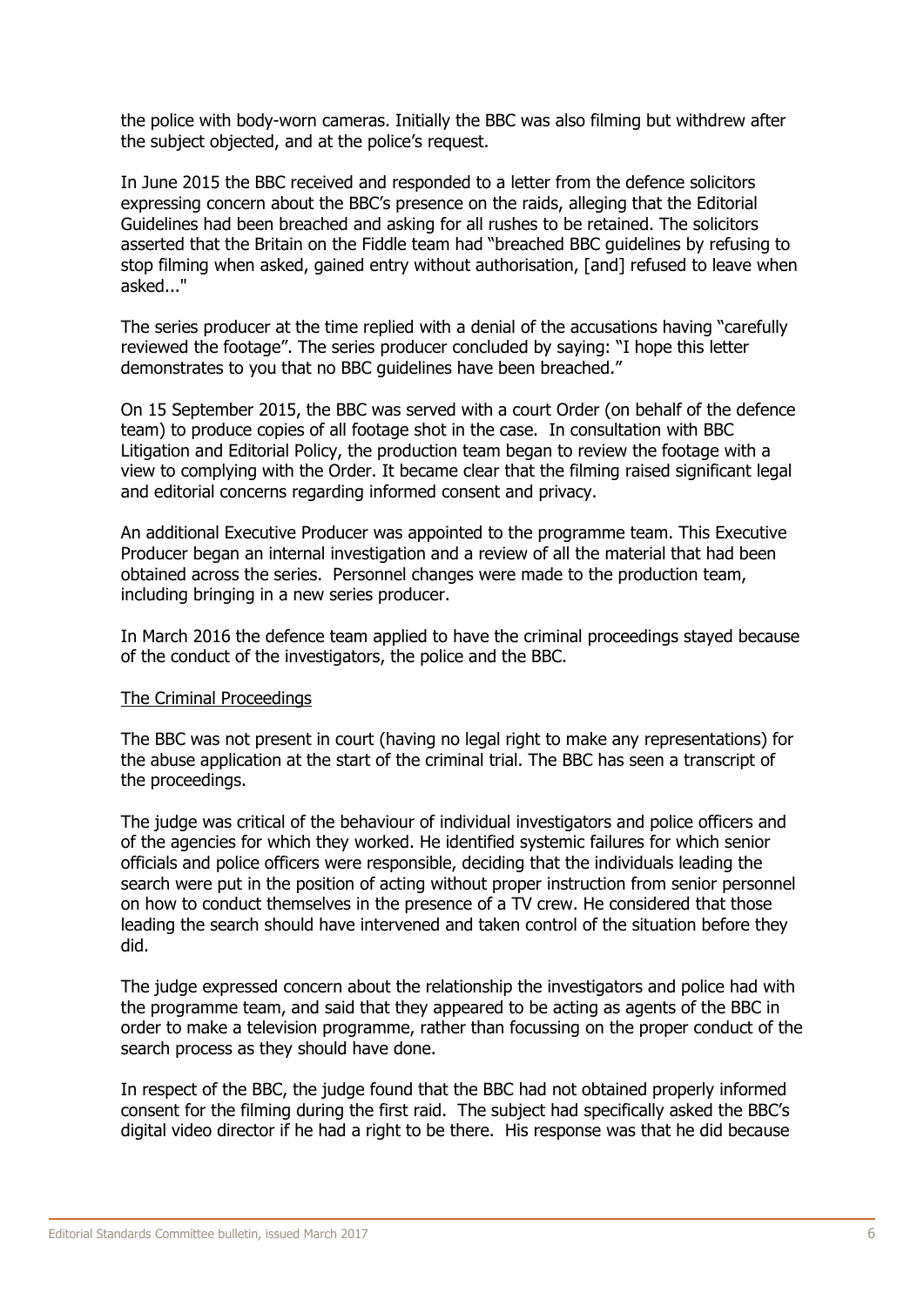it was in the public interest that he should be allowed to film. The judge formed the view that he thereby knowingly misled the subject.<sup>6</sup>

No permission had been sought for the filming by the police officers carrying the bodyworn cameras.

In respect of the second raid, the judge found that the digital video director's failure to expressly ask for permission to film (in the face of the subject's objection he simply asserted that he had a right to be there) was contrary to the Media Indemnity Agreement (MIA) he had signed (which stated that the BBC would seek consent and would withdraw if that consent was not forthcoming).

#### **Conclusion**

The BBC accepts that this sequence of events represented a serious breach of the Editorial Guidelines.

The gathering of the material by the police via the body-worn cameras without the subject's knowledge or consent, and in circumstances when no BBC camera was present, was clearly a breach of the Guidelines in respect of secret filming. In this regard it is unfortunate that the letter sent to the subject's solicitors gave assurances to the contrary.

The failure to obtain proper informed consent for the filming was also a breach in respect of Fairness, Contributors and Consent.

#### Action taken

As soon as senior staff were made aware of the potential legal and editorial difficulties with this programme, swift action was taken to strengthen editorial oversight of the series through personnel changes, including replacing the Series Producer.

The programme, in conjunction with Editorial Policy and BBC Litigation, carried out a thorough investigation of the exact circumstances, and fully complied with the court Order requesting the handover of all footage.

The Director of Editorial Policy and Standards has since published new guidance on the use of body-worn cameras with specific reference to the issues of privacy and consent.

The new guidance was discussed at May 2016's Editorial Standards Board. The TV representative subsequently relayed this to TV Editorial Group, and a reminder of the new guidance was sent out to all of TV Factual Commissioning.

BBC Editorial Policy also devoted a special session of their monthly editorial forum in July 2016 to looking at the numerous privacy and consent issues arising when using bodyworn cameras.

 $6$  But in response to this finding the digital video director (who, as noted, was not in court) stated that, in saying this, he acted in good faith, believing that he was complying with the Editorial Guidelines.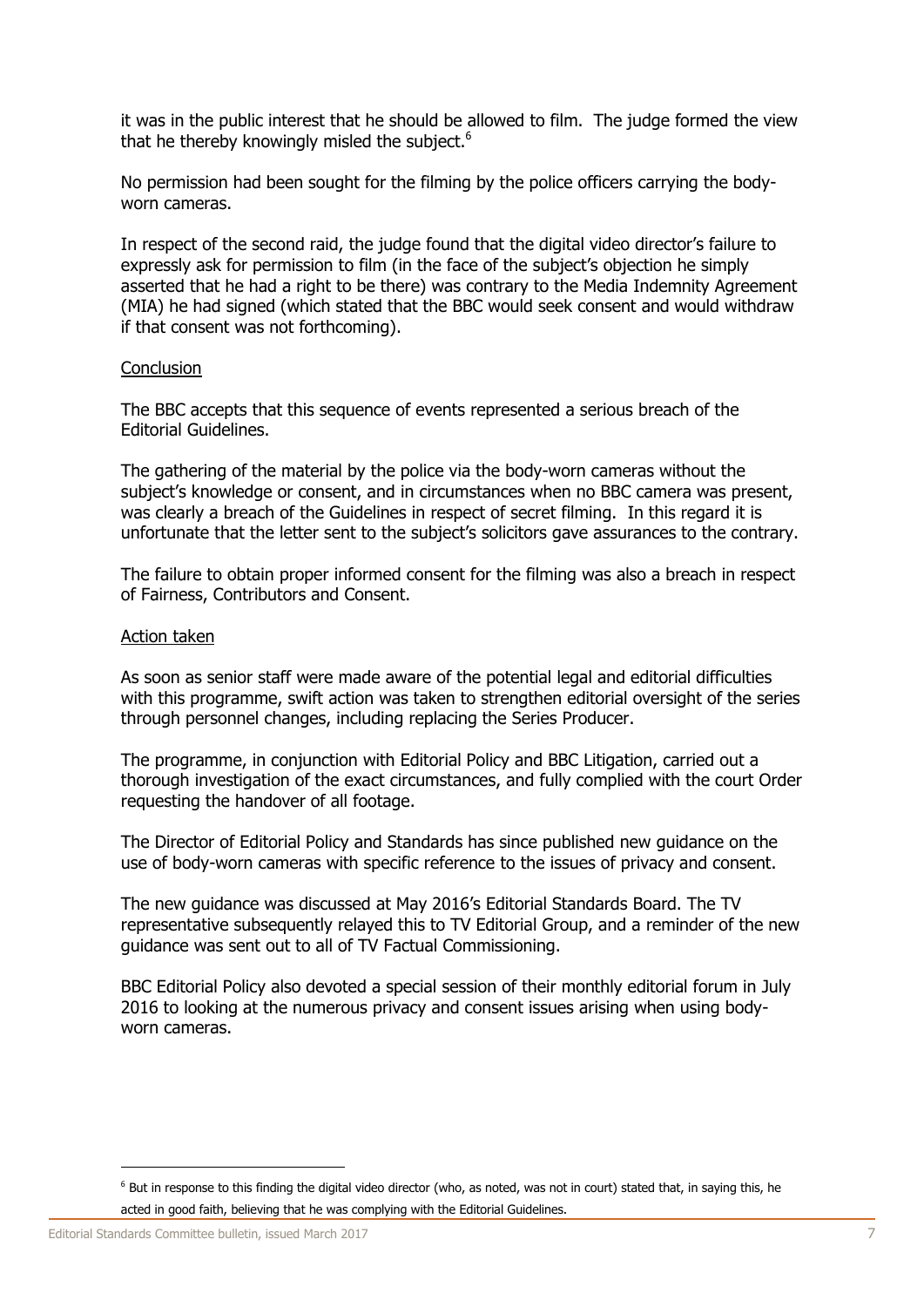#### **Trustees' finding in full**

Trustees noted that the relevant Editorial Guidelines were those relating to Privacy and to Fairness, Contributors and Consent. The most relevant sections of these are attached as Annex 1.

Trustees understood that complex decisions were being made which involved balancing a number of different criteria, including:

- the requirement that a contributor should give informed consent about appearing in BBC output
- the rights of an individual (who has a reasonable expectation of privacy, particularly in their own home)
- the right of a broadcaster to have freedom to pursue stories where there is editorial justification for their broadcast
- the public interest in understanding generally how government agencies work
- the public interest of a series which examines allegations of specific illegal activity.

#### Consent

Trustees noted that in most situations, BBC programme makers are required to obtain informed consent from contributors. This is defined as follows:

"Informed consent" means that contributors should be in possession of the knowledge that is necessary for a reasoned decision to take part in our content.

Before they participate, contributors should normally know:

- why they are being asked to contribute to BBC content and where it will first appear
- the context of the content
- the nature of their involvement.

Trustees noted that people recorded committing an offence or admitting to an offence or behaving in a way that was anti-social would not normally be asked for consent. However, they noted that the subject who had been filmed was not shown committing or admitting to any offence.

Trustees also noted the Guidelines for tag-along raids, which stated:

When we go on a tag-along raid on private property we should normally:

- Ensure people understand we are recording for the BB
- Obtain consent from the legal occupier and stop recording if asked to do so
- Leave immediately if asked to do so by the owner, legal occupier or person acting with their authority.

Trustees considered what the subject knew of the BBC's involvement in the raid, what consent the subject had given  $-$  if any  $-$  and on what basis it had been given. They noted the first exchange between the BBC's digital video director and the subject in the first raid. The digital video director explained they were there "to film the work of the investigators, carrying out their investigation." The subject expressed doubt as to whether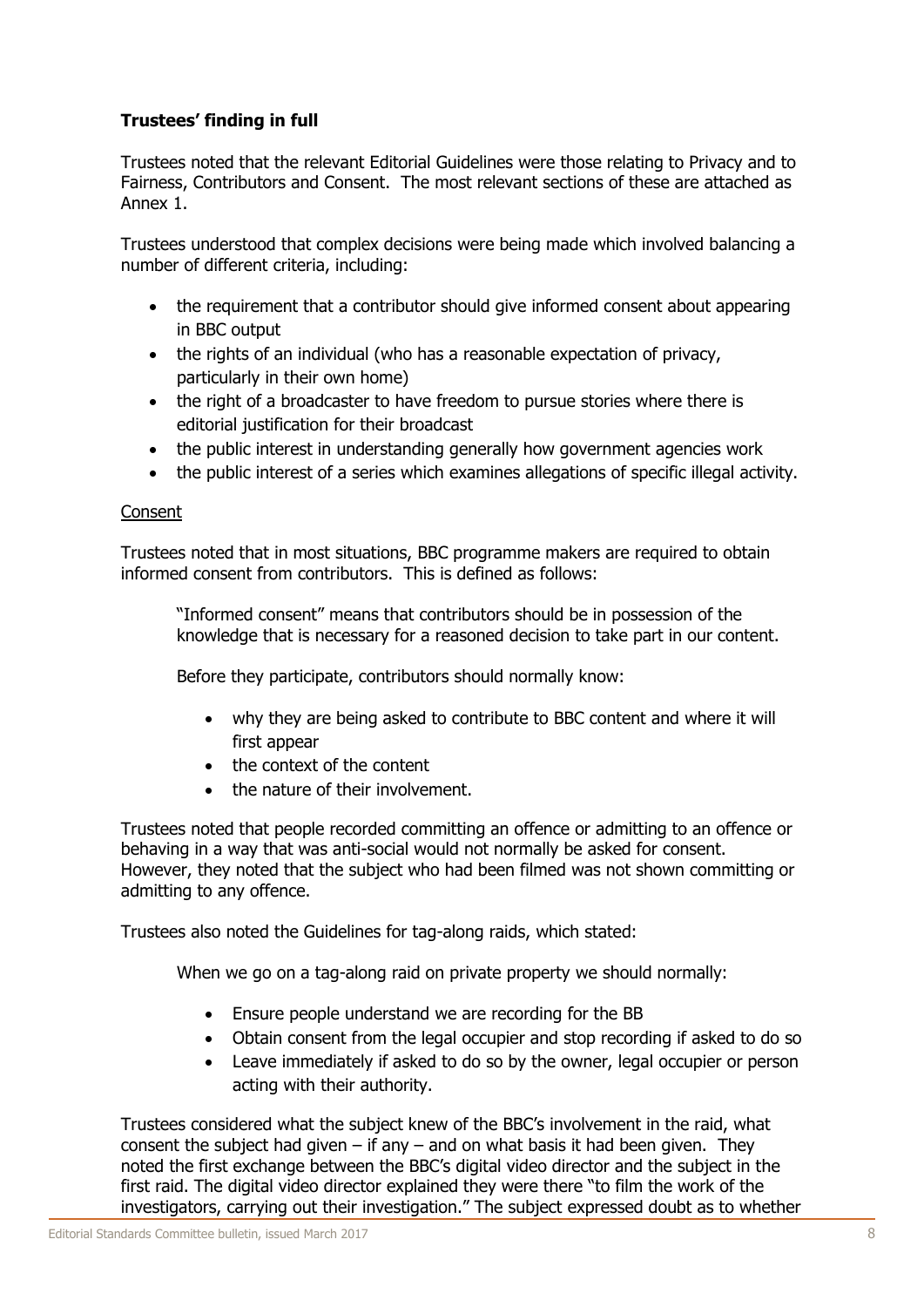they should really be filming and whether it was appropriate or even lawful for them to be on the scene of an arrest. A police officer said that "any conversations around that" should be with the BBC. The digital video director said:

"It's definitely lawful, I mean, it's in the public interest because I'm, I'm following their work."

Trustees also noted further exchanges between the digital video director and the subject during the first raid. The subject again questioned the legality of the BBC's presence and filming, to which the digital video director replied:

"I can assure you it's not unlawful, it's in the public interest, that's the journalistic privilege I have. I can't say any more than that, it isn't unlawful, I've done, I've done a few of these, we're filming with lots of local authorities and the Department of Work and Pensions."

The subject referred to a right to silence and, when asked by the digital video director about what the police and officials had said, the subject replied that it seemed "a little bit odd" to be interviewed by the BBC before even speaking to a solicitor.

Trustees noted that, during the second raid, the subject was very clear about not wishing the raid to be filmed or to have the BBC present on the premises. The subject objected immediately to the BBC being present but the BBC did not leave until requested to do so by the police.

Trustees noted that the BBC's digital video director said that he had the right to be there even though the BBC's policy is that filming should stop on private property if the occupier objects and that the BBC should leave immediately if asked to do so. The digital video director again said the BBC had a right to be there because it was "in the public interest"; the subject said they did not have that right because it was not part of the terms of the search warrant. The digital video director responded by saying, "I don't need permission." But the subject clearly refuted this, stating, "You do need permission, I've spoken to [unclear] solicitors about it. You do. You shouldn't be here."

Trustees noted that, again, the subject was not aware that police with body-worn cameras had also filmed the raid.

Trustees noted that, according to the Executive's report, the then Series Producer stated that the programme team had acted within the Editorial Guidelines. Trustees considered the words of the judge, who said that the digital video director<sup>7</sup>:

misled the defendant. Immediately at the outset of that conversation [the defendant] asked whether he had permission to stay and film. He did not know. He knew very well that if [the defendant] were to object, he would have to leave and he would not get the film he wanted and for obvious reasons he did not want that to happen. He was extremely alive and aware of that and extremely alive of the law of trespass. He would've been aware anyway because it would've been banged into him at the BBC, I have no doubt, even though he didn't appear to have any specific guidance but not only that. Minutes before that he had gone through and signed the MIA which refers specifically to trespass. It is inconceivable that [the digital video director] did not have that in the forefront of

 $7$  The point of view of the digital video director is explained in footnote 3, above.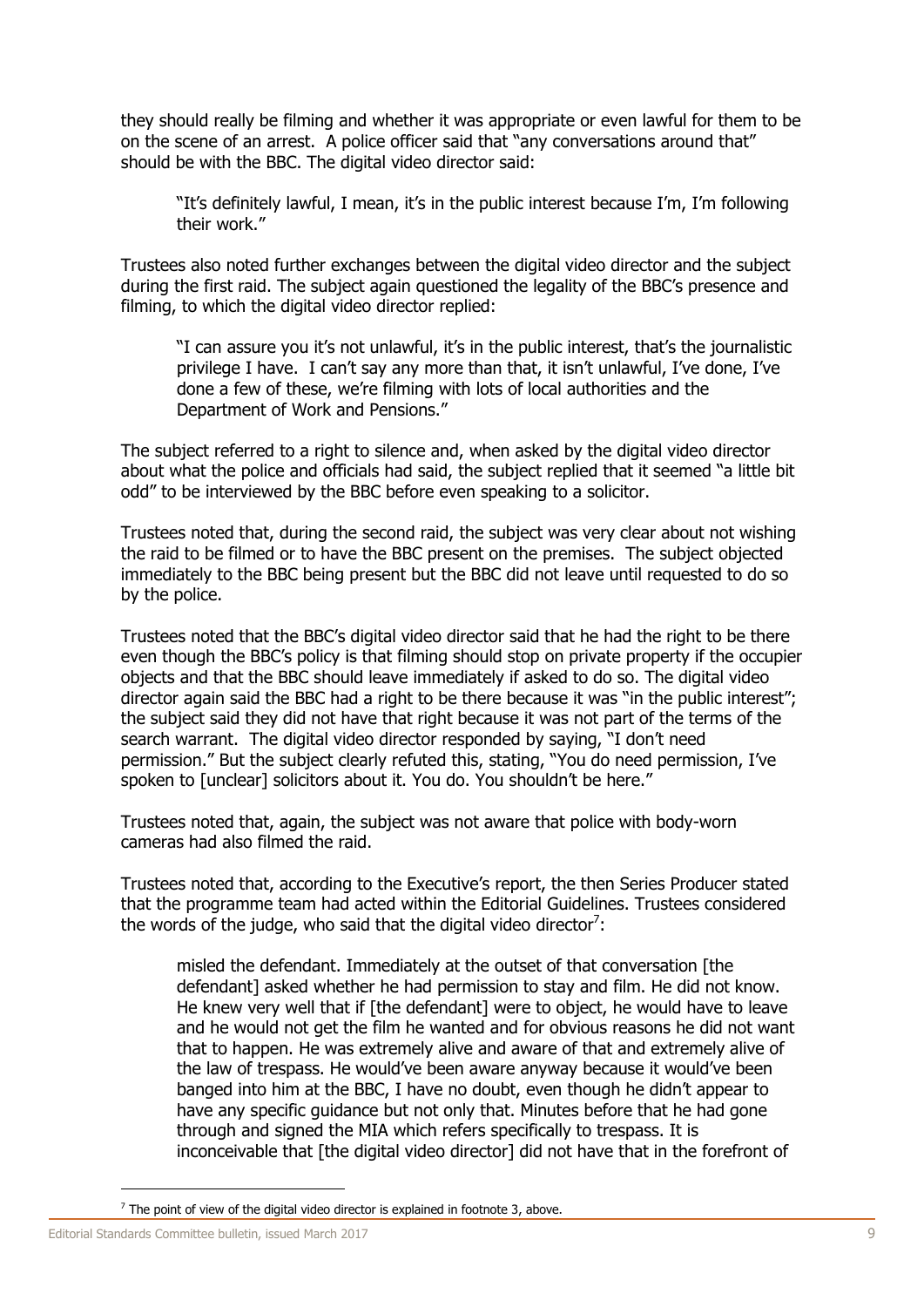his mind but what he said and what he continued to maintain was the following. "I have a right to be here because it is in the public interest." That is a most unfortunate comment. [The digital video director] knew that he was misleading the defendant.

Trustees also considered what the judge then went on to say:

[The defendant] kept asking for a short period of time and he continued to seek to persuade [the defendant] to put such concerns as [the defendant] might have about his right to be here on one side.

The judge considered that the fact that the digital video director succeeded in persuading the subject was shown by the way that the subject and the digital video director then conducted themselves with the police which led the police officer to assume that consent had been given.

Moreover, the Trustees considered that the subject had very clearly not consented to being filmed by the body-worn cameras that the BBC had provided to the police officers and about which the subject knew nothing.

During the second raid, the subject refused consent to being filmed. Trustees noted that the digital video director did not "leave immediately if asked to do so by the … legal occupier", as directed by the Editorial Guidelines, but only after being urged by police to go. They noted that the body-worn cameras that the BBC had given to the police officers had continued to be used to film the raid, even after the subject's explicit refusal to give consent to filming and without the BBC present.

Trustees considered that, where there was ambiguity about what the potential contributor understood of the programme or the recording process, there was an onus on the BBC to respond to that uncertainty. They noted that the subject had repeatedly queried the right of the journalist to be in the subject's home on the first occasion and that the subject described it as 'a little bit odd' to be speaking to the digital video director before being able to consult a solicitor.

Trustees considered that the subject had not given informed consent to be interviewed by the BBC during either raid and had not given consent to be filmed by the body-worn cameras during either raid.

#### **Privacy**

Trustees noted the requirement under the Editorial Guidelines that: "The BBC respects privacy and does not infringe it without good reason". They noted too that broadcasters were required to consider a two-stage approach in terms of the infringement of privacy – firstly, they had to consider whether it was warranted to infringe privacy while gathering material and, secondly, they had to consider whether it was justifiable to broadcast that material.

Trustees noted that in this instance, the material had not been broadcast and therefore the infringement of privacy related to the gathering of material.

Trustees noted that individuals have a legitimate expectation of privacy and this expectation is increased if they are in their own home. They noted too that an individual's behaviour could have an impact on their entitlement to privacy – so that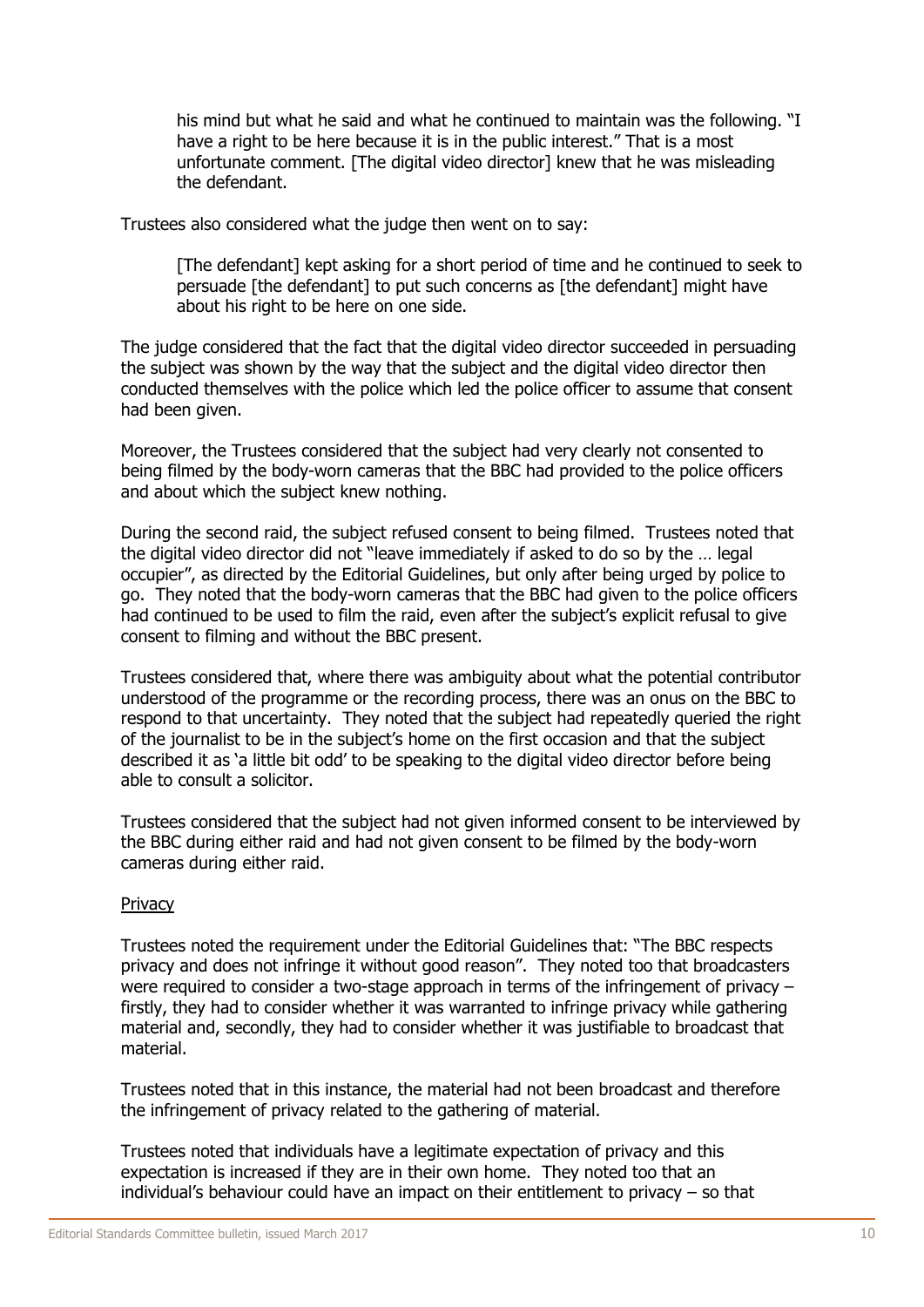someone involved in criminal or anti-social behaviour would have a lower entitlement to privacy. Trustees also noted there was a public interest in bringing some private behaviour into the public domain – for example, exposing or detecting crime.

Trustees noted that the BBC had a long history of investigative journalism which had brought anti-social and illegal actions by individuals into the public domain and which was of significant public interest.

Trustees considered that, generally, it was in the public interest to follow the work of investigators and police in their pursuit of people who were thought to have carried out a significant level of fraud.

Trustees noted that the Editorial Guidelines for tag-along raids state:

A tag-along raid is when we accompany police, customs, immigration, environmental health officers or other public authorities on operational duties. We should only go on tag-along raids when there is a public interest and after careful consideration of editorial and legal issues including privacy, consent and trespass.

Trustees noted that the programme-makers were following an investigation into fraud, rather than uncovering fraud themselves. They considered that the public interest in following an investigation was lower than the public interest in uncovering fraud.

Trustees noted that the definition of a tag-along raid referred to journalists who "accompany… public authorities on operational duties". However, instead of the authorities and the journalists carrying out their own discrete functions, in this instance, by giving police officers body-worn cameras, the BBC had blurred the distinction between them so that the police and investigators were acting on behalf of the BBC at the same time as they carried out their work. As the judge had remarked in relation to one of the officials present at the second raid:

He'd lost control of his own judgmental process in the sense that he was no longer conducting a search and in his mind that was not his primary purpose. His primary purpose was to help the BBC make a film.

Trustees noted that this blurring of roles meant the infringement of the subject's privacy was significantly greater.

Trustees noted the Editorial Guidelines for Privacy which related to Secret Recording defined secret recording as including: "The general use of audio-visual equipment including… small video cameras…and radio microphones, when people are unaware they are being recorded".

Trustees noted that the filming by the body-worn cameras without the knowledge of the subject was secret recording.

Trustees noted the stipulation that: "Any proposal to carry out secret recording must be referred to Editorial Policy prior to approval by the relevant senior editorial figure in the division". Trustees considered that the referral process was one that allowed complex editorial matters to be carefully reviewed and was an important safeguard for individual programme-makers and also for the BBC's reputation generally. Trustees noted that this had not taken place in this instance. Trustees considered the privacy of the subject had been infringed without sufficient justification by the filming of the raids. They considered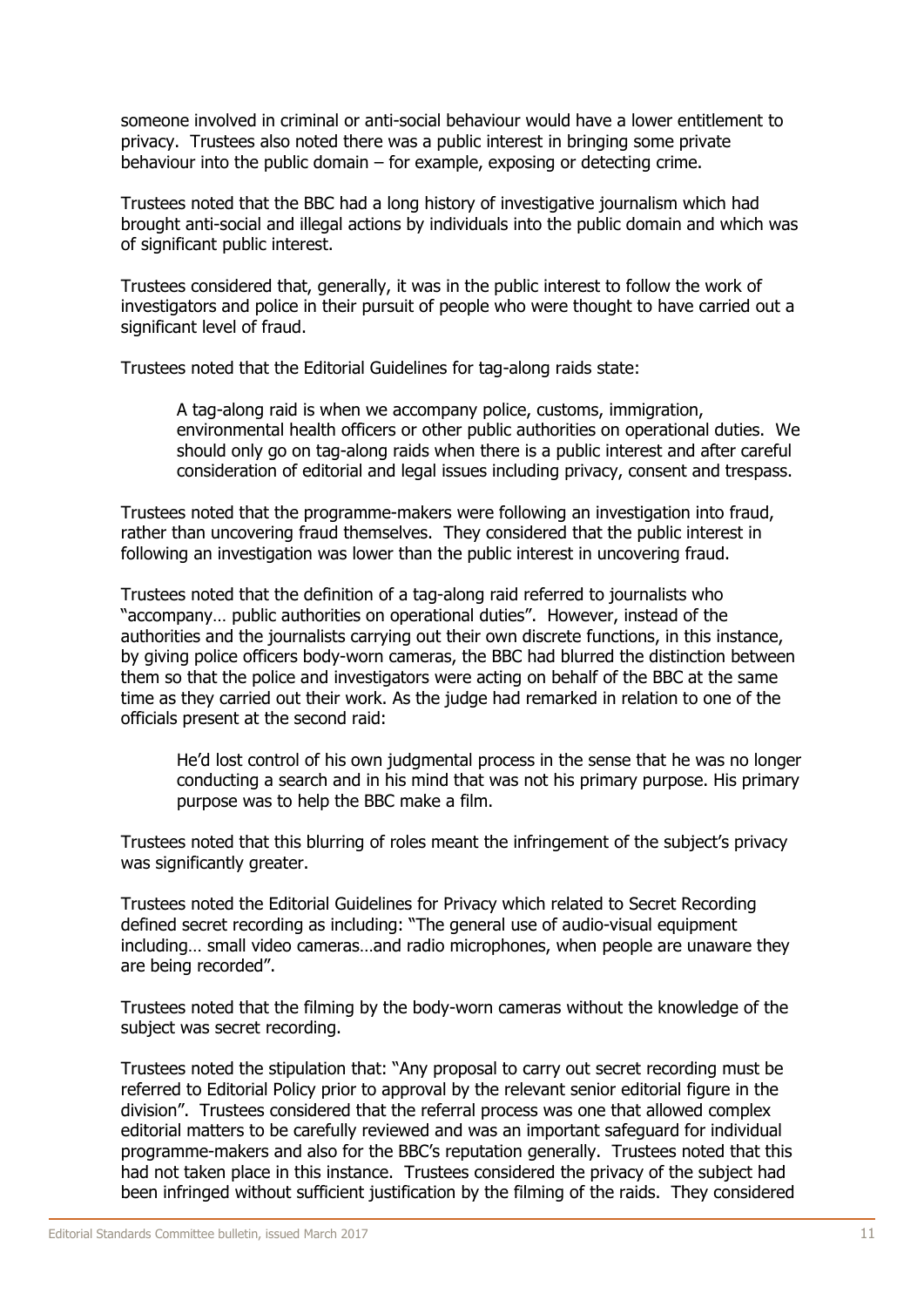the failure to comply with the secret recording guidelines led to a further breach of the Editorial Guidelines for Privacy.

Trustees concluded that the gathering of material for Britain on the Fiddle had resulted in serious breaches of the Editorial Guidelines for Privacy. They also concluded that the failure to give clear information to the subject being filmed meant the subject was not in a position to give 'informed consent' and was a serious breach of the Guidelines for Fairness, Contributors and Consent.

#### **Conclusions**

Trustees consider that maintaining the trust of the public is vital to the BBC. There is a public interest in programmes which illuminate the work of government agencies and which reveal or report on fraudulent activity. However individuals have a right to privacy, and intruding upon that privacy when recording material that might be used for broadcast should be done only after a careful assessment is made of the public interest in the matter so that it is clear that the intrusion is justifiable. In order to maintain the confidence of the public, the BBC must be able to demonstrate that it carefully weighs up its own right to produce output that is in the public interest with the right of individuals not to have their privacy infringed without sufficient reason. Similarly, people asked to consent to appearing in BBC output are entitled to be given enough information about the proposed output to make an informed decision to take part.

Trustees considered that, in this instance, the use of body-worn cameras amounted to secret recording. However, the programme makers had not followed the Editorial Guidelines for secret recording. Trustees noted that the body-worn cameras filmed inside the home and took footage of the subject in two early morning raids and considered that this was a significant infringement of privacy. They did not consider that the public interest in following the investigation was sufficient to outweigh the privacy which the individual would have reasonably expected within the home.

In terms of the consent given by the interviewee to be filmed by the BBC, they did not consider that the subject had given informed consent to be filmed. They noted that, although the subject spoke to the BBC's digital video director during the first raid, the subject had repeatedly queried why the filming was taking place and the right of the BBC to film. They considered that, in a situation where a potential contributor was apparently unclear about the filming, the onus was on the BBC to give adequate information to allow a contributor to make an informed decision about taking part.

Trustees noted that the judge, in reaching his decision, had reserved most criticism for the investigating authorities, yet he had also made criticisms of the BBC. The Trustees considered that the actions criticised by the judge, which included the actions of the BBC, were a matter of great regret, as they had led to the decision to stop the legal action in this case. Trustees also noted that the judge made explicit that his criticisms pertained to this specific sequence of events and were not a criticism of this type of programme, or production arrangements between the BBC and other public bodies, in general:

I am mindfully aware of my legal obligation not to … make findings that could have wider implication beyond this case … In the specific and highly unusual and exceptional circumstances, I find that an abuse did take place and I stay the prosecution.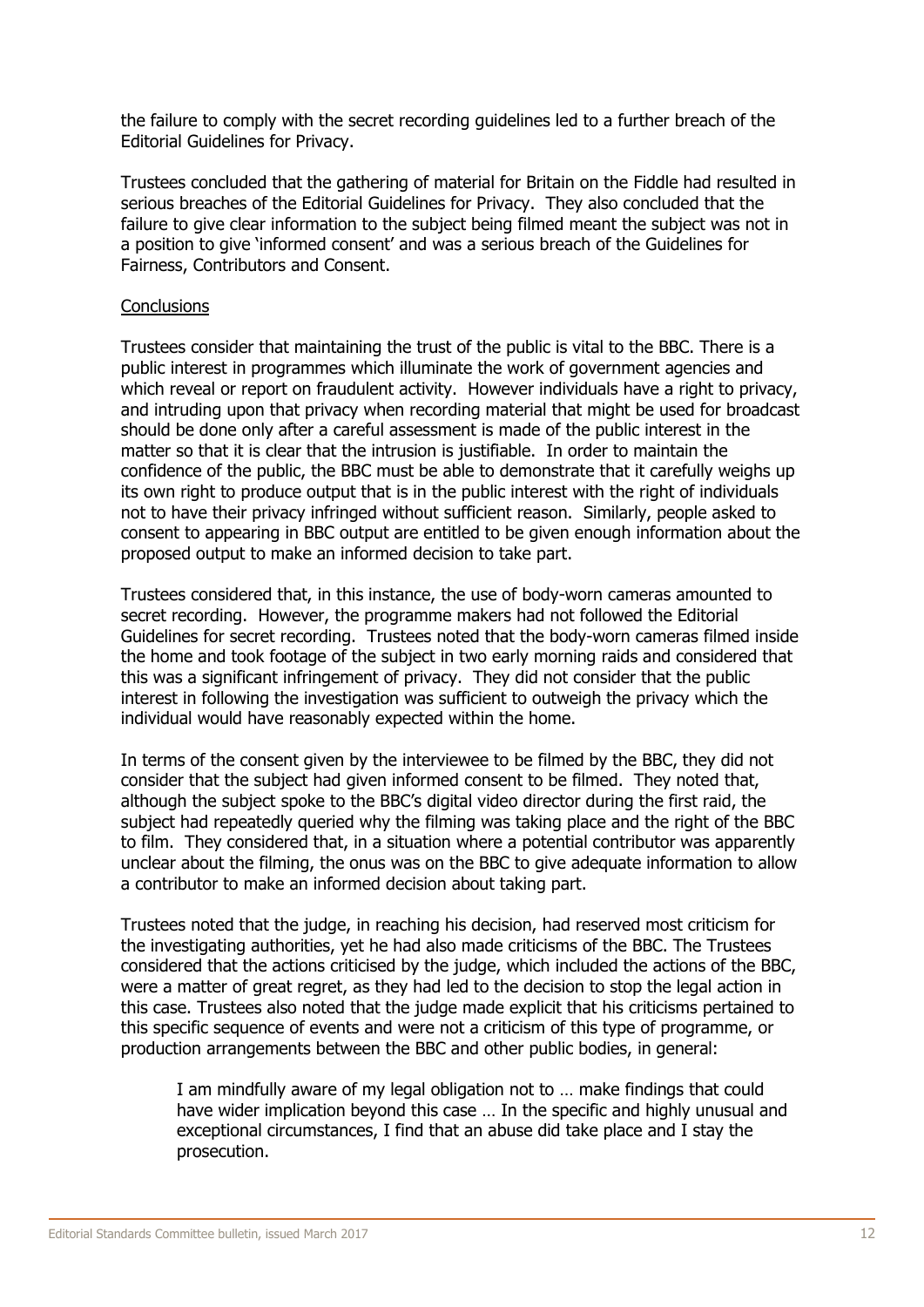The Trustees noted the action that had been taken by the Executive in terms of strengthening the editorial oversight of the series, and of producing new guidance about the use of body-worn cameras and related issues of consent and privacy. They also noted the measures that had been taken to ensure that the guidance was shared across television production departments. While they considered the action was appropriate, they noted this was an area where advances in technology meant secret filming and recording was likely to become easier and that the BBC had to be vigilant to ensure it maintained its editorial standards and kept pace with technological change.

Trustees concluded that the gathering of material for Britain on the Fiddle had resulted in serious breaches of the Editorial Guidelines for Privacy. They also concluded that the failure to give clear information to the subject meant the subject was not in a position to give 'informed consent' and that this was a serious breach of the Guidelines for Fairness, Contributors and Consent.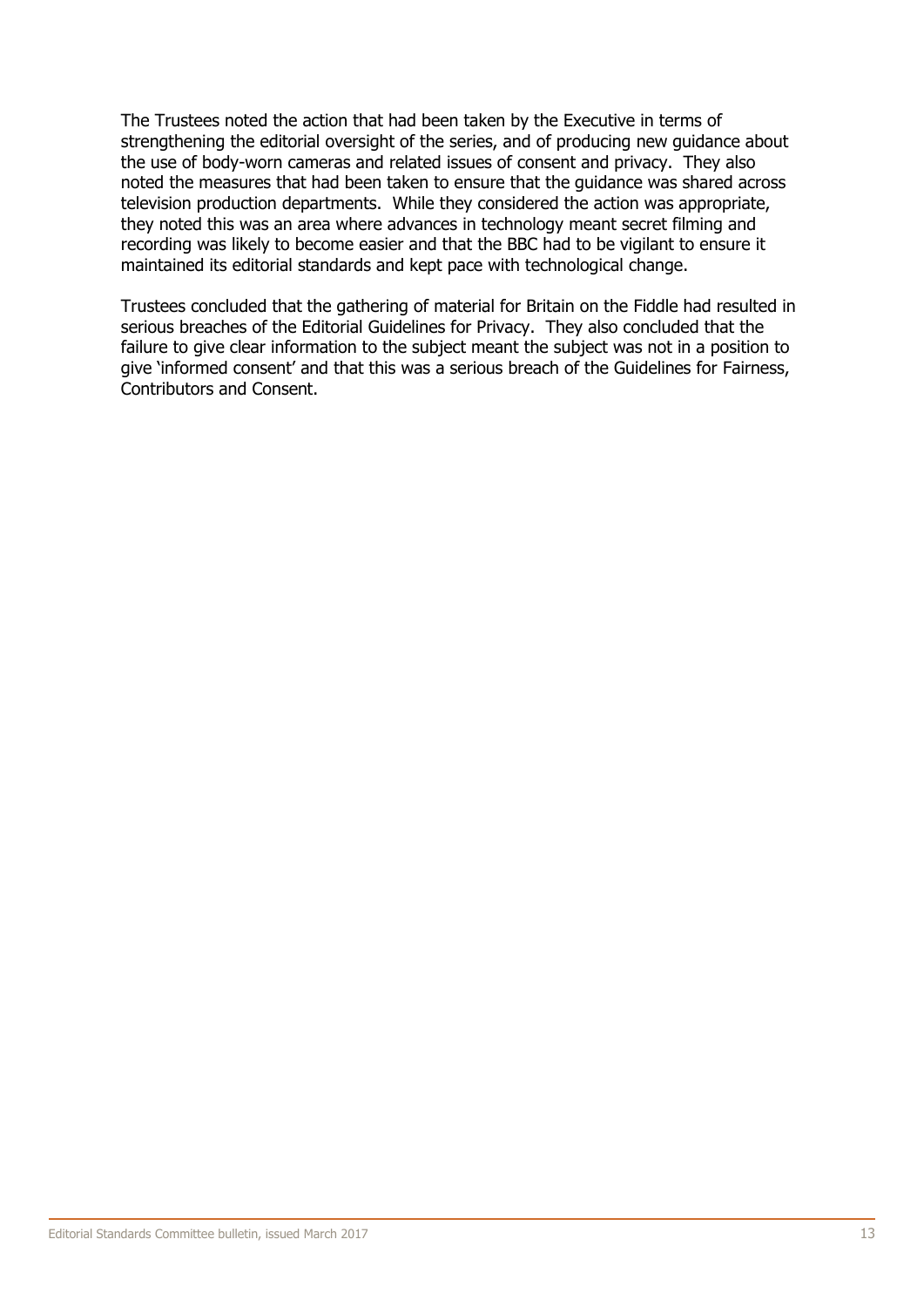# <span id="page-14-0"></span>**Reggie Yates – Hidden Australia Episode 1: Black in the Outback**

#### **Summary of finding**

Reggie Yates – Hidden Australia, Episode 1: Black in the Outback was the first in a twopart series Reggie Yates – Hidden Australia. It was made for the BBC by Sundog Pictures. Episode 1 was broadcast on BBC Three and iPlayer on 16 January 2017. It was also made available on BBC Three's YouTube channel.

The series was described as follows:

"Reggie Yates travels down under to explore the issues facing young Australians in the 21st century. He first heads into the outback to spend time in an Aboriginal community, ravaged by alcohol addiction, and trying to find its place in modern Australia. Reggie then travels to Melbourne, to investigate why Australia's second city is in the grip of a dangerous epidemic, caused by the drug known as Ice."

The description of Episode 1 read:

"Travelling to Australia, one of the richest nations on earth, Reggie Yates investigates why the country's indigenous people suffer such extreme social deprivation and inequality. He travels into the outback to one of the country's largest but most deprived Aboriginal communities, and finds a marginalised people suffering from an addiction to alcohol and generations of institutionalised racism. With one foot in the past and one in the present, can the community's next generation see a better future for themselves than those who have gone before?"

This episode included footage of the presenter attending what was portrayed as a single party attended by members of the Aboriginal community in the town of Wilcannia, New South Wales. The sequence showed heavy drinking and drunken behaviour. The episode focuses on extreme drinking among indigenous people in Australia, which is portrayed as rife.

In February 2017, following enquiries from a journalist at ABC in Australia, the BBC became aware that the 'party scene' was in fact a composite of four separate gatherings held on four separate days. The footage was edited together in such a way that it was portrayed as showing heavy drinking and drunken behaviour at a single event. This section of the programme lasted around 5 minutes in total. It included footage from a barbecue held at the home of a member of the Aboriginal community in Wilcannia as well as a wake which took place the day before the barbecue at the same house. The host was a relative of the person who had died. It is not described either in script or actuality as a wake, and the behaviour is portrayed as being for no reason other than through the excessive consumption of alcohol. Of the other two gatherings, one took place before the wake, the other took place after the barbecue. Funerals and wakes are culturally very sensitive to the Aboriginal people. The host of the barbecue and the wake, having seen the programme on broadcast contacted ABC saying the sequence was misleading.

The BBC Executive subsequently met with representatives from Sundog Pictures, agreed the company would submit a report on what had happened, and removed the programme from iPlayer. The BBC Executive indicated, at that point, that it would not be commissioning any new programmes from Sundog Pictures until further notice.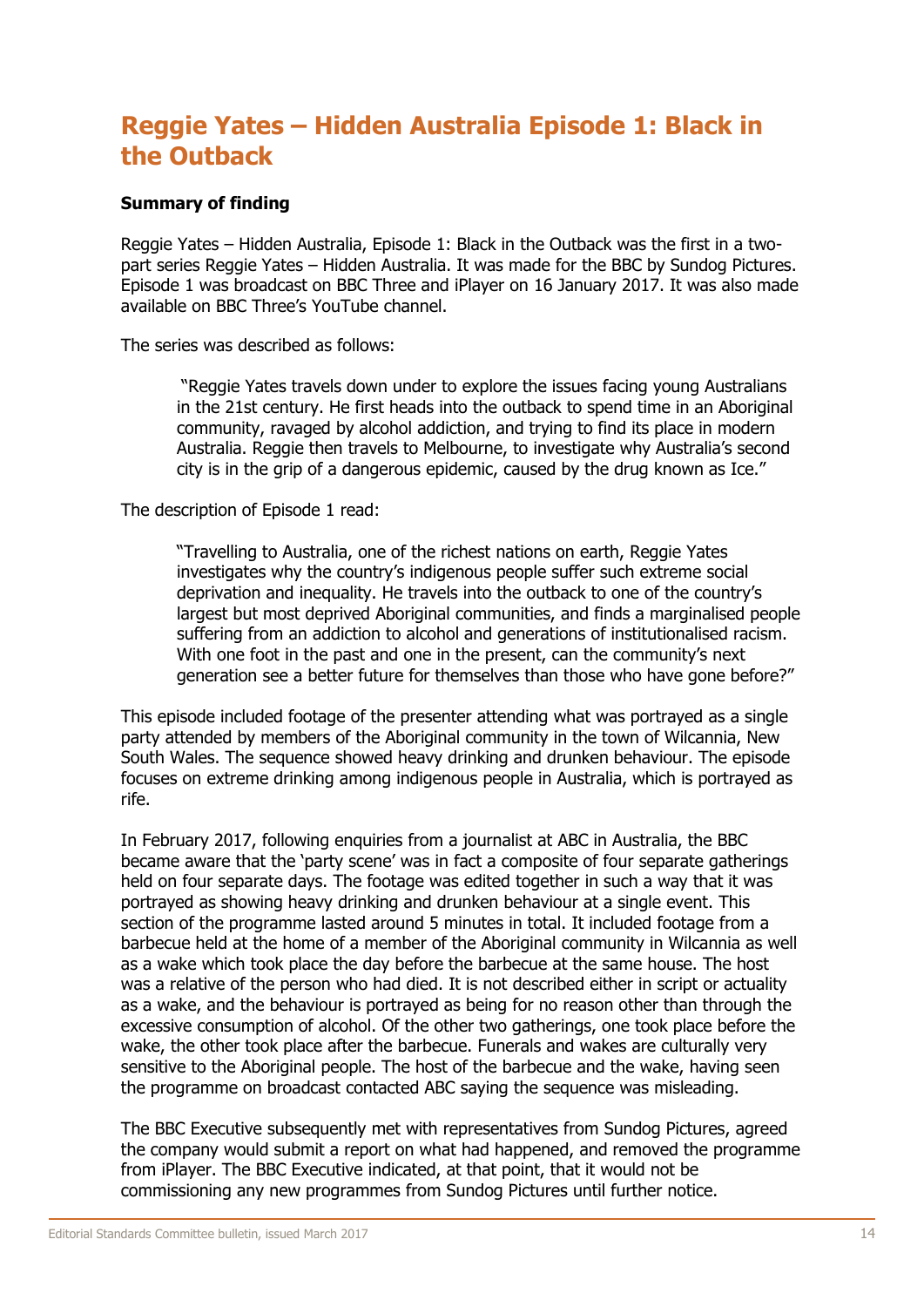Trustees recognised that the BBC has a high reputation for accuracy and that audiences expected the BBC to take the greatest care to ensure that the highest standards on accuracy are upheld. These are standards that underpin the trust in which the BBC is held.

Trustees considered that the sequence in question was a serious breach of the Editorial Guidelines on Accuracy. However the episode was delivered and broadcast with the BBC unaware that there was a problem.

Trustees considered that, once the BBC was made aware of the problem, they dealt with it swiftly and thoroughly.

Trustees also acknowledged the importance of the independent production sector and the significant and growing role it plays in providing content for the BBC. As such, it is vital that the BBC Executive and the independent sector both do all they can to ensure adherence to editorial standards for independent commissions.

#### **Finding in Full**

#### **The sequence**

The top of the sequence in question showed the presenter arriving at a party at the host's house. This was shot on Saturday 23rd July 2016.

Presenter: So is this every Saturday then [NAME]? Is this every Saturday?

Host (subtitled): This is anytime, anytime.

The scene showed more drinking at the party (shot on Saturday 23 July) and then there's a line of voiceover, and darker music.

Voiceover: As more alcohol is consumed, the mood begins to shift.

The footage shown at this point was filmed at the wake, which took place the evening before on Friday 22nd July. Also included were shots from a third gathering, a week earlier, and a fourth gathering held several days later. No mention was made that the sequence is composed of footage from different occasions, one of which is an emotionally charged wake.

Children were then shown walking through a very large pile of cans, there are drunken people and children looking confused. An old man says to camera "get fucked!" and then says, "Come to Wilcannia and you'll see all the beautiful people". This was footage from the filming at a party the week before.

The next sequence shows the host inside his house (shot on Friday 22 July) demonstrating to the presenter how he blows the yolk out of Emu eggs and then paints them. The presenter observes '[the host] has been drinking heavily for hours'. Children are shown crowding round as the host pulls out an almost fully developed emu chick from the egg. The host says he will 'kill it'. Children are then shown lying asleep on the floor as the party continues.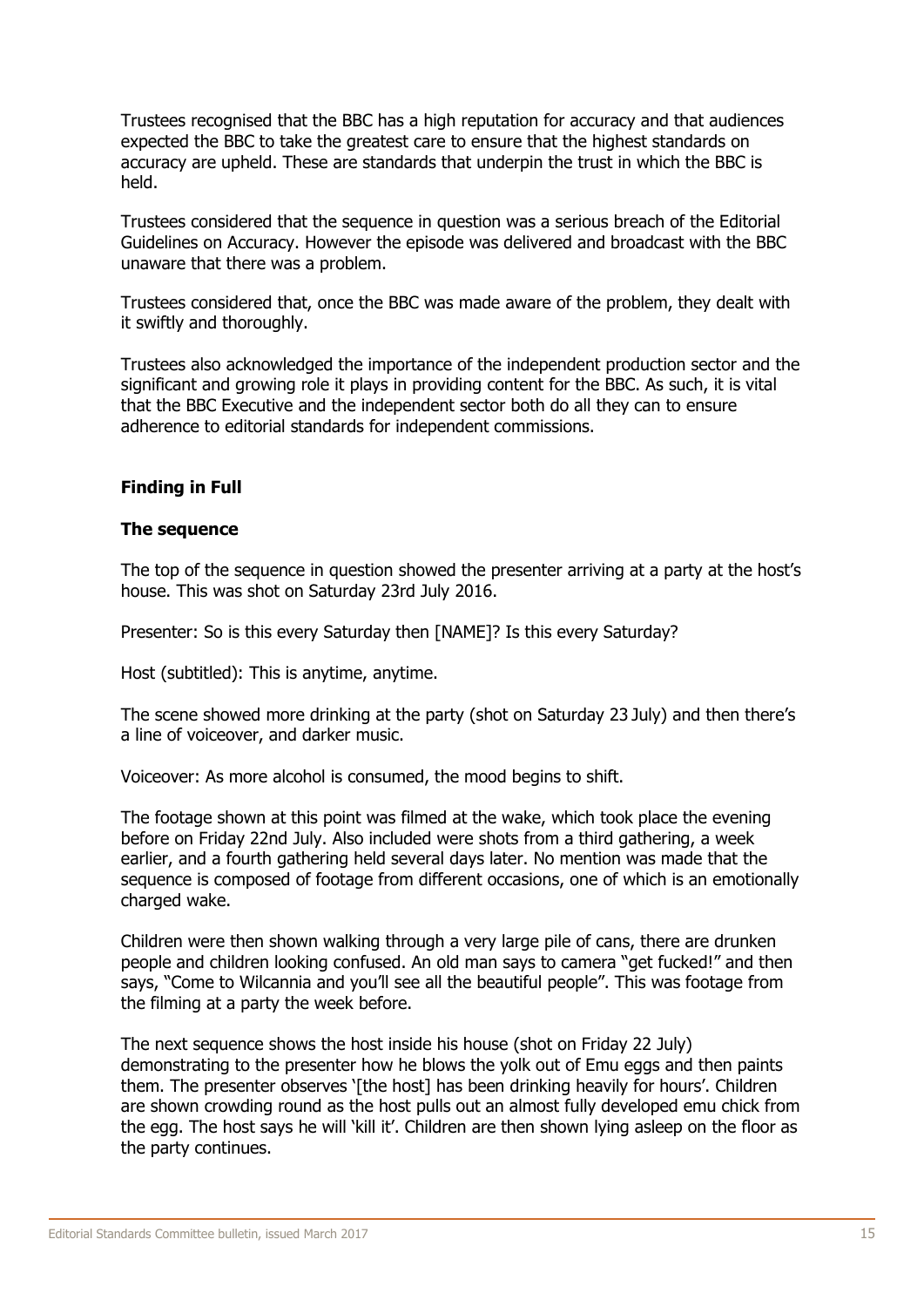The sequence ends with the presenter saying in voiceover: 'The people of Wilcannia are trying to hang onto their traditions, but sometimes they're hard to keep sight of, through a haze of alcohol'.

#### **Executive report**

The Executive, in its report to the BBC Trust, made the following points:

The programme was made by Sundog Pictures. Two team members from Sundog Pictures were Executive Producers on the series, with one of the Executive Producers taking the lead on this programme. The presenter was also an associate producer on the series.

The team on the ground in Wilcannia was comprised of a producer/director, a producer, a local hire fixer, and the presenter/associate producer. The producer/director suffered an injury during the filming period and was unable to continue filming. Therefore two temporary cameramen were hired from Sydney. The producer/director subsequently left the production on his return to the UK.

During the edit there was no-one present who had been on the shoot. The presenter/associate producer viewed one full cut when he came in to record his voice over, but footage may have been spooled through quickly in those circumstances. He also viewed a rough cut sent to him unofficially by the editor. He did not view two fine cut versions he was sent. He has said that he did not notice that footage from separate occasions had been edited together nor that the wake was not identified as such.

The Executive Producer, the lead executive producer on this episode, had not been present on the shoot and was also not available to supervise the early stages of the edit.

The Sundog team has told the Executive that the absence of anyone at the edit who had been present on the shoot contributed to the gatherings being linked together as one occasion.

Although he had left the project, the producer/director on the shoot was sent a cut to view in order to give feedback. He subsequently emailed the two Executive Producers at Sundog pointing out that the cut as it stood was misleading because of the editing together of separate sequences. He highlighted the 'extremely sensitive nature of the subjects the programme deals with'. The email was received before the programme had its online edit and before it was delivered to the BBC. It was not discussed with anyone at the BBC or with the presenter.

The two Executive Producers discussed the producer/director's comments over email. The lead Executive Producer asked the other Executive Producer for advice saying "I didn't realise that was a different day". The other Executive Producer asked if they could 'write our way round the running order with [NAME] and be more accurate?'

The lead Executive Producer subsequently changed the script lines:

"Tonight, I've been invited to a party at [NAME'S] house" became: "I've been invited to a party at [NAME'S] house"

"As the day draws on and more alcohol is consumed the mood begins to shift" became: "As more alcohol is consumed, the mood begins to shift."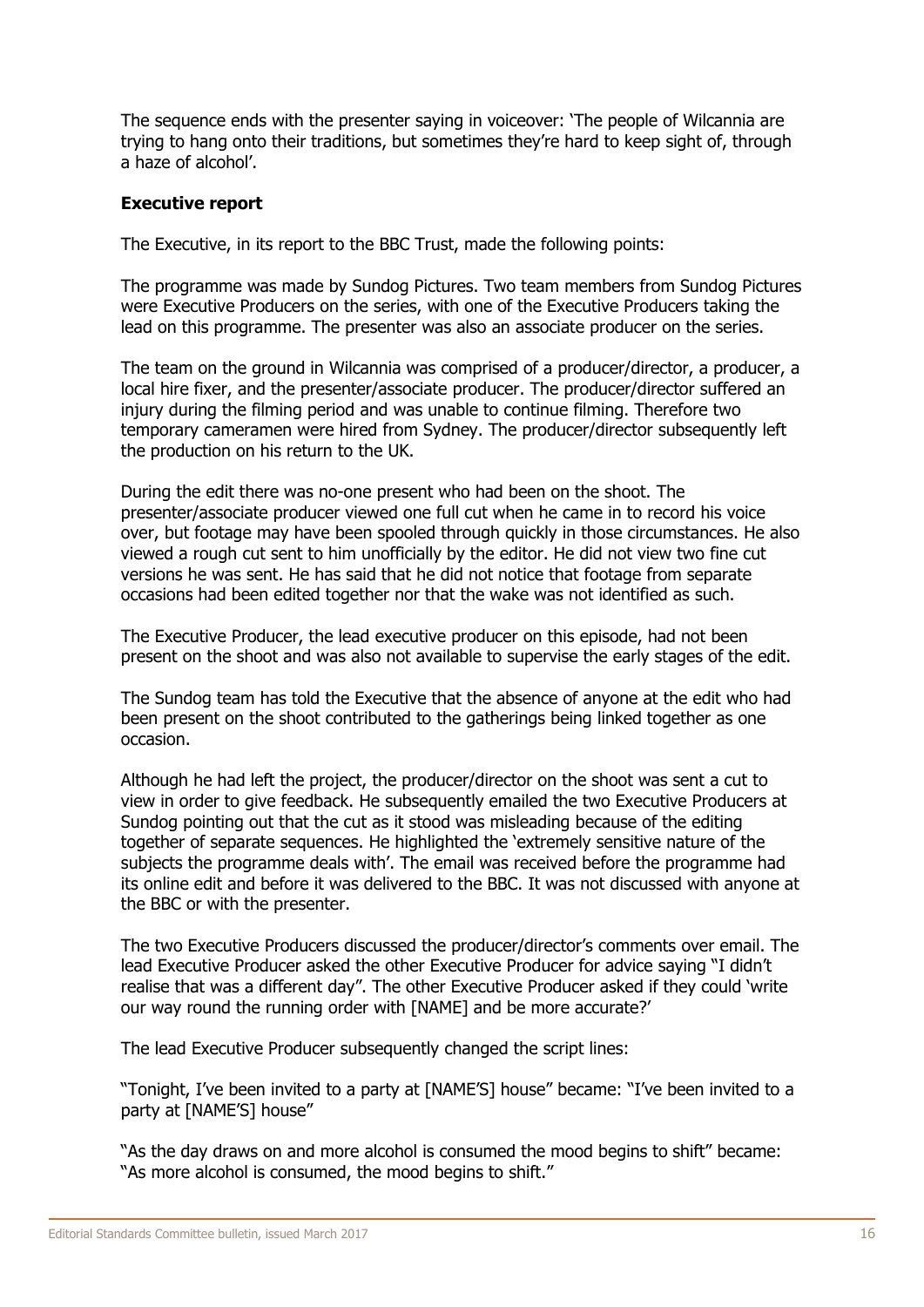Sundog, in their report, said that: "The sensitivities surrounding some of the footage having been filmed at a wake, and the fact that the cut made no reference to this, were unfortunately not realised at the time".

The programme edit was completed later that day.

No concerns about this "composite" sequence were raised with anyone at the BBC and the programme was delivered and broadcast in January 2017.

Questions were raised by ABC the following month.

The BBC Commissioner subsequently spoke to the lead Executive Producer at Sundog, questioning him about the sequence. Senior BBC executives were informed of the serious breach including the Director of Content, Controller BBC Three and Director of Editorial Policy and Standards.

Senior executives met with Sundog about the incident and the rushes (unedited footage) from the shoot were handed to the BBC. The Executive has reported that it took the following actions:

- Sundog was asked to find out if there are any other issues in any programme they have made for the BBC, and Sundog offered to put together a report on what happened and send it to the BBC. This was subsequently submitted and confirmed as the definitive version of how the breach had happened
- Sundog was also informed that all current productions would be reviewed to ensure compliance with the BBC's Editorial Guidelines and that all processes were robust.
- The production company was required to fund an experienced person to review rushes and processes for the second part of the series and another Sundog programme that had been delivered to the BBC but had not, at that stage, been broadcast.
- Sundog was also asked to provide a written confirmation that all of its other programmes previously broadcast by the BBC met its compliance obligations in full.
- Sundog was told that on the basis of the information given in its report the BBC would not commission any new programmes from Sundog until satisfactory completion of the above identified remedial steps and compliance assurances and until further notice. Sundog was told that a report based on the information they had given would be sent to the BBC Trust. A decision would be taken subsequently about whether further action was required based on that report and the outcome of the other measures.

The story broke on ABC on 7 March 2017. The BBC issued a statement in which it apologised for the incident.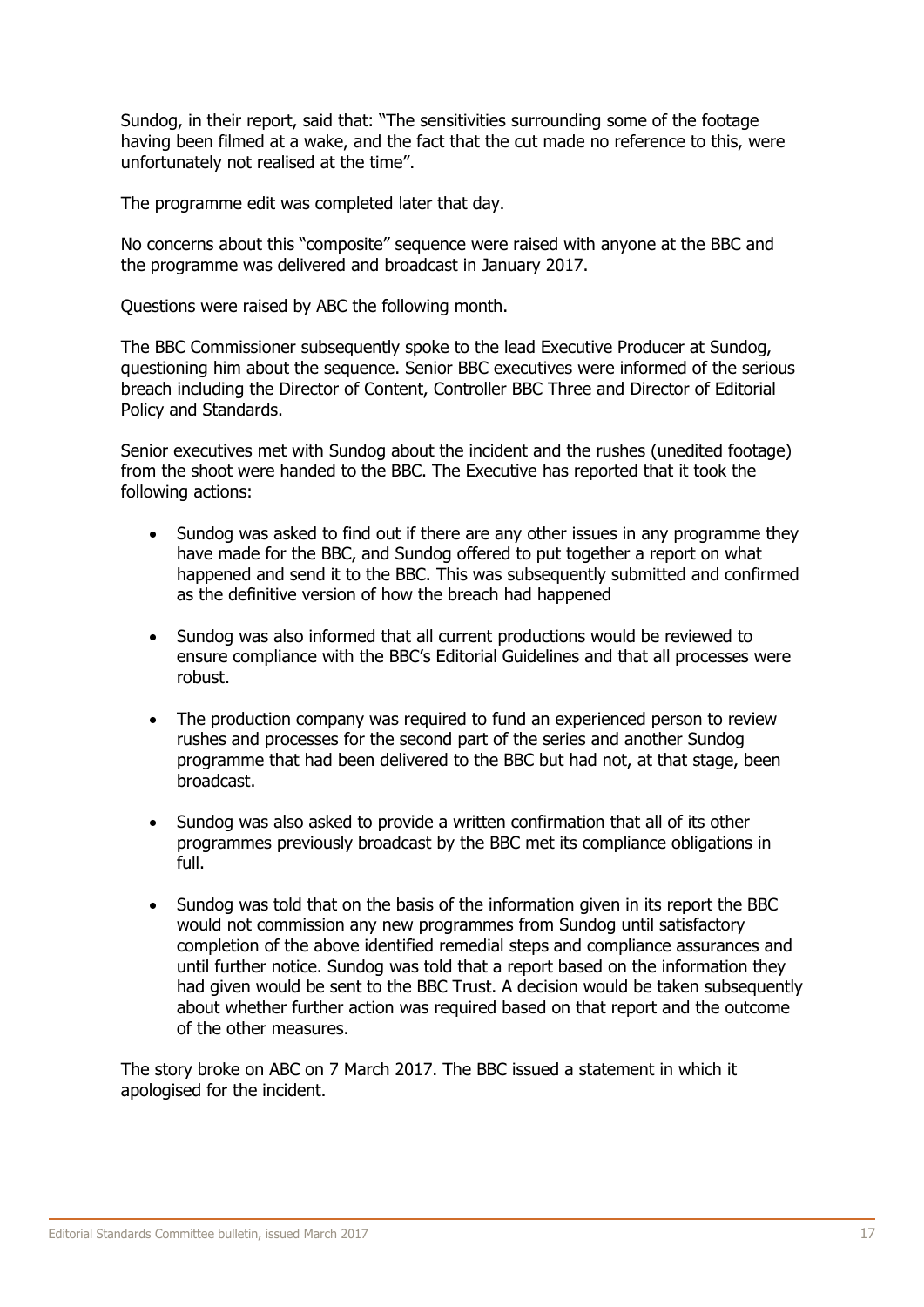#### **Editorial Guidelines**

The relevant Editorial Guidelines were those on Accuracy (the individual guidelines of particular relevance are listed at the foot of this document).

#### **Trustees' finding in full**

Trustees were deeply troubled by this incident, which they considered showed a grave lack of judgement by those concerned with production of the programme and a lack of care in ensuring rigour and continuity of editorial oversight within Sundog.

Trusted noted that no-one who was on the shoot was present during the editing of the programme. The lead Executive Producer was not available during the early stages of the editing. The presenter/associate producer viewed only a rough cut of the edit and did not view two fine cut versions, despite the fact that they were sent to him and that as an associate producer he carried some editorial responsibility for the programme.

Trustees also noted that when concerns were raised by the former producer/director about the misleading edit they were not dealt with appropriately. The BBC was not made aware of these concerns. The script was adjusted but it did not resolve the problem – that is, that the sequence in question was edited so it appeared to be a single event although in fact it was comprised of four separate events. Nor did the commentary make it clear that a wake had been filmed.

Trustees noted that the BBC only became aware of the problem with the sequence once ABC contacted them. Once the BBC was alerted to what had happened, they swiftly investigated the matter and took appropriate action. They also brought the matter to Trustees' attention.

#### **Trustees' conclusions**

Trustees recognised that the BBC has a high reputation for accuracy and that audiences expect the BBC to take the greatest care to ensure that the highest standards of accuracy are upheld. These are standards that underpin the trust in which the BBC is held.

Trustees agreed that the sequence in question breached Editorial Guidelines on Accuracy. The sequence 'knowingly and materially' misled the audience about the 'reality of the narrative or events.' The Editorial Guidelines specifically state that news and factual content should not "inter-cut shots and sequences to suggest they were happening at the same time, if the resulting juxtaposition of material leads to a misleading impression of events". Further, "commentary and editing must never be used to give the audience a materially misleading impression of events…". These guidelines had been breached in this instance.

Trustees also considered that the breach was exacerbated by the fact that concerns about the sequence were brought to the attention of senior staff at Sundog who, in response, contributed to the misleading nature of the sequence rather than resolving it. Further, the BBC was not informed about the matter and the episode was delivered and broadcast with the BBC unaware that there was a problem.

Trustees considered that once the BBC was made aware of what had happened they dealt with it swiftly and thoroughly. The BBC's actions sent a clear signal to independent production companies – and to content makers within the BBC – that this had been a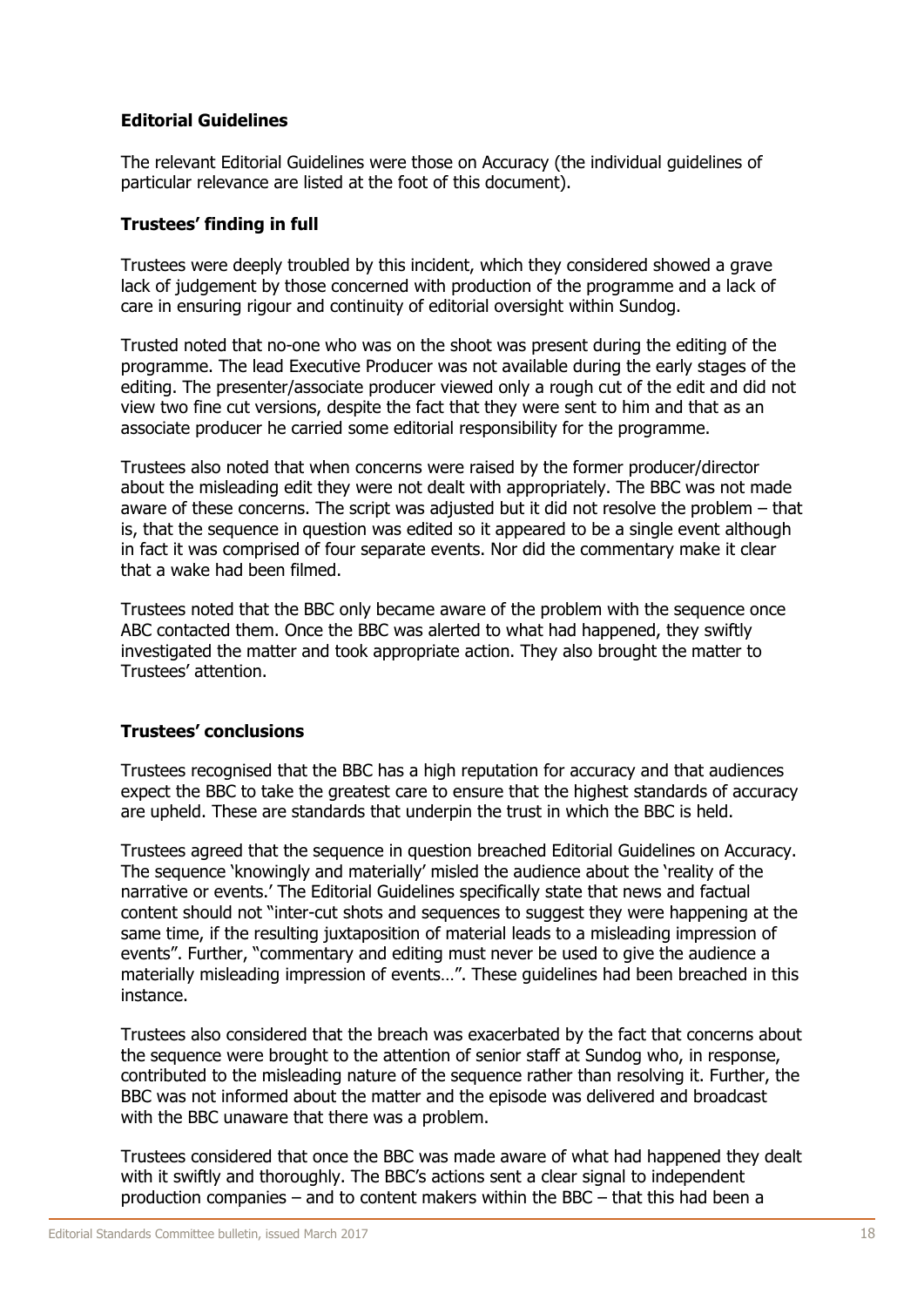serious and unacceptable failure of BBC standards with significant consequences.

Finally, Trustees acknowledged the importance of the independent production sector and the substantial and growing role it plays in providing content for the BBC. Independent production companies regularly produce programmes for the BBC of a very high quality. As such, it is regrettable that this incident took place and it is therefore vital that the BBC Executive and the independent sector both do all they can to ensure adherence to editorial standards for independent commissions.

#### **Trustees considered this was a serious breach of the Editorial Guidelines on Accuracy**

#### **Editorial Guidelines of particular relevance:**

#### **Accuracy**

3.4.11

We must not knowingly and materially mislead our audiences with our content. We may need to clarify the nature of some content by labelling (for example, verbally, in text or with visual or audio cues) to avoid being misleading.

#### 3.4.16

There are very few recorded programmes that do not involve some intervention from the production team, but there are acceptable and unacceptable production techniques. Consideration should be given to the intention and effect of any intervention. It is normally acceptable to use techniques that augment content in a simple and straightforward way, for example by improving clarity and flow or making content more engaging. This may include craft skills such as some cutaway shots, set-up shots to establish interviewees and asking contributors to repeat insignificant actions or perform an everyday activity. It is usually unacceptable to use production techniques that materially mislead the audience about the reality of the narrative or events. For news and factual content, unless clearly signalled to the audience or using reconstructions, we should not normally:

- stage or re-stage action or events which are significant to the development of the action or narrative
- inter-cut shots and sequences to suggest they were happening at the same time, if the resulting juxtaposition of material leads to a misleading impression of events.

Commentary and editing must never be used to give the audience a materially misleading impression of events or a contribution.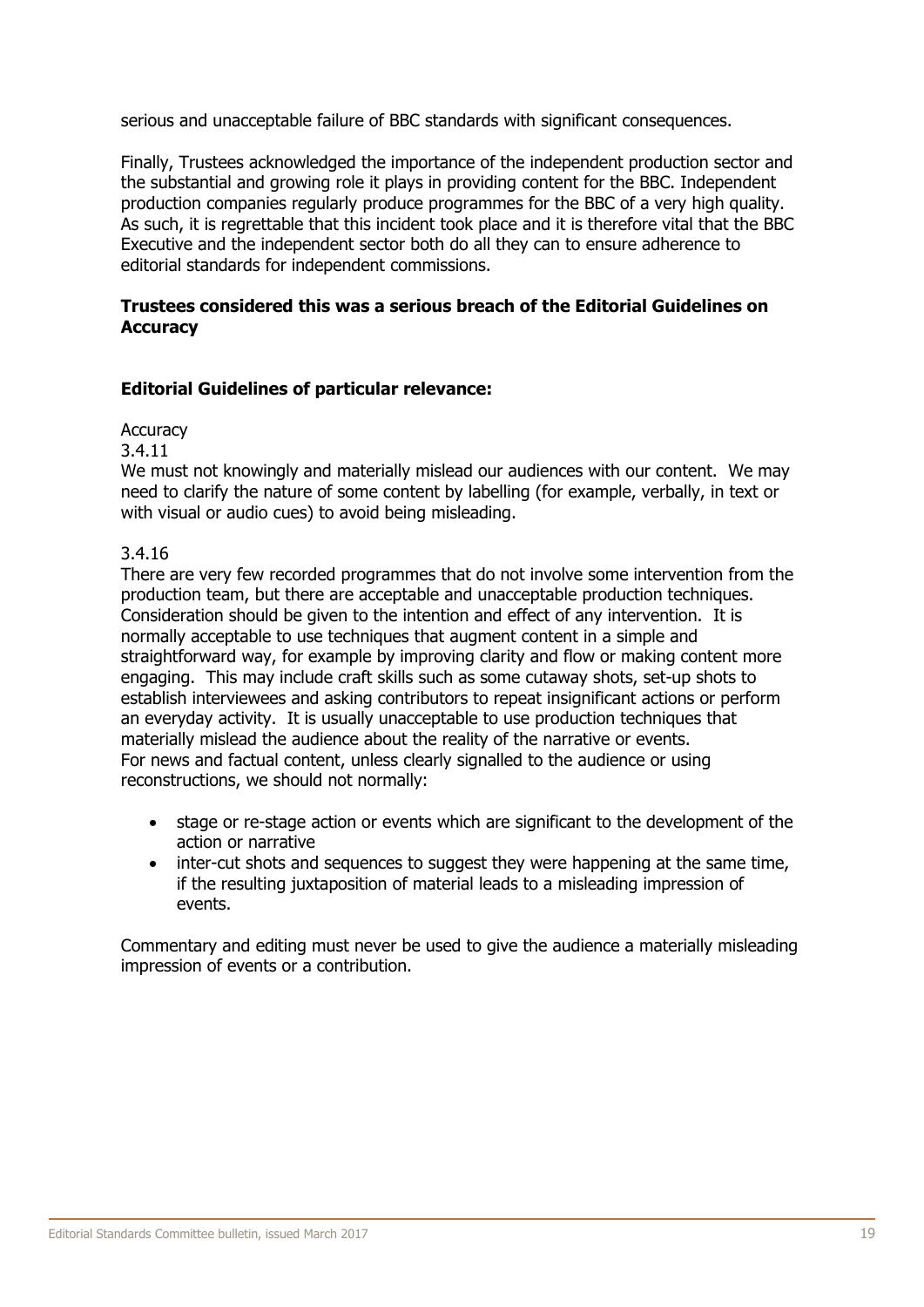# <span id="page-20-0"></span>**Statement by the Editorial Standards Committee: 31 March 2017**

# <span id="page-20-1"></span>**Statement and clarification: Taking the Credit (a documentary programme produced by Rockhopper Productions Ltd.)**

Taking the Credit was a documentary made by Rockhopper TV about a carbon trading project. It was broadcast by BBC World News in 2009. Envirotrade was a company involved in the project. A charity called the Africa Carbon Livelihoods Trust ("ACLT") funded the documentary. At the relevant time, the Chief Executive Officer ("CEO") of Envirotrade was also the Managing Director ("MD") of ACLT.

In 2011 the ESC found that—

- the programme was a sponsored current affairs programme, and
- the funding for the programme created a conflict of interest, which risked damaging the BBC's reputation,

but the programme's editorial impartiality and integrity had not in fact been compromised.

In November 2016, submissions and new information were provided to the Trust by Rockhopper TV who complained about (among other matters) the statement in the 2011 finding that—

"Global News's investigation into the programme drew the following conclusions:

the allegation that [Taking the Credit] had been financed in full or in part by Envirotrade via the ACLT was true, since there was a link between the documentary's funder (ACLT) and the organisation featured in the programme (Envirotrade)."

The ESC considered the submissions and new information at its meeting on 5 January 2017. The complainant's evidence persuaded Trustees that—

- ACLT raised funds from individuals and organisations as well as from its own commercial activities and was never funded solely or exclusively by Envirotrade; and
- funding for Taking the Credit was provided to Rockhopper by ACLT, and such funding could not be attributed directly to Envirotrade.

Accordingly, Trustees concluded that, on the balance of probabilities, ACLT had had several funding sources, and while that had likely included funds from Envirotrade, no ACLT funding for the documentary could be shown to have been directly referable to funds received by ACLT from Envirotrade.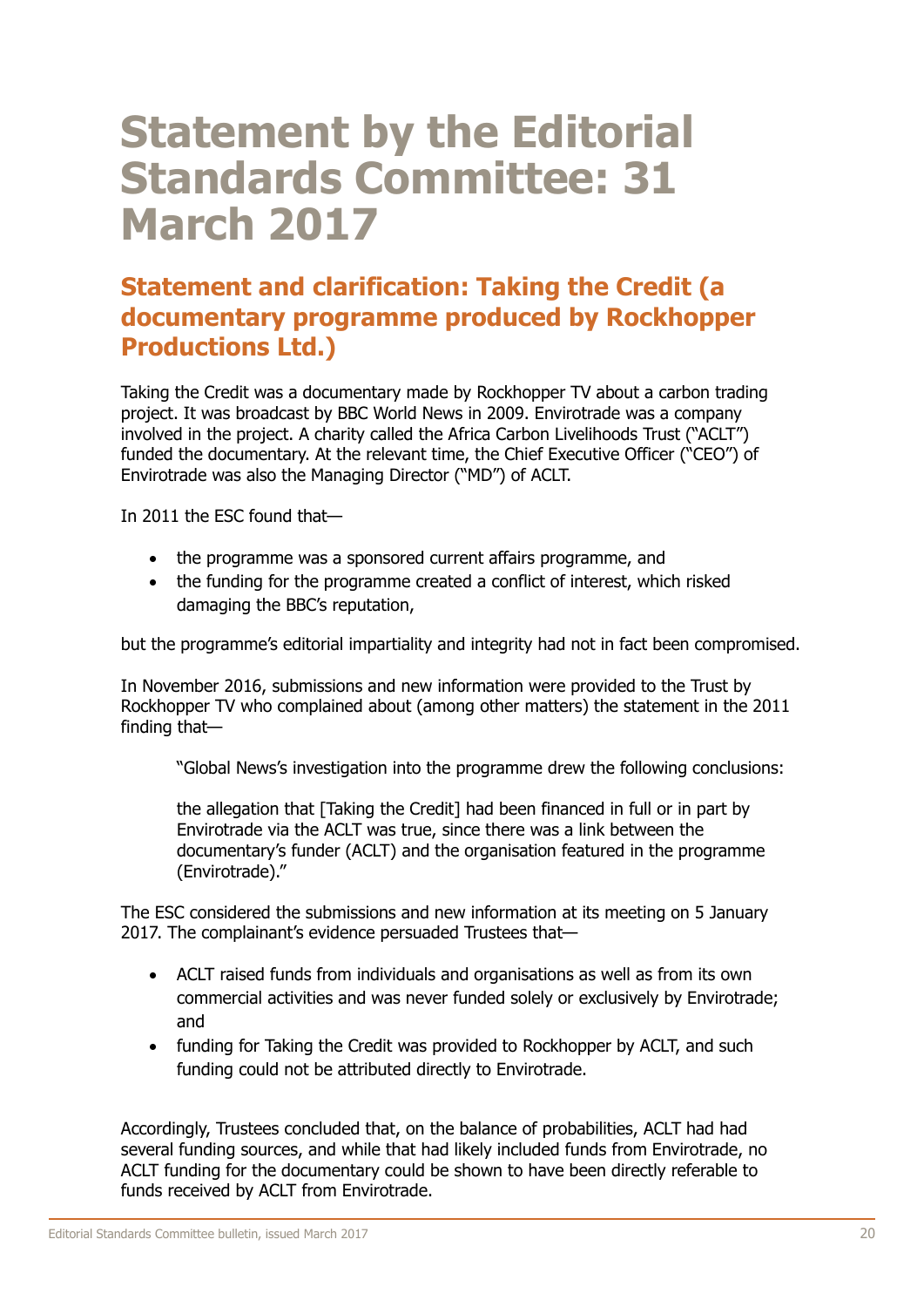Even accepting that, however, Trustees did not consider it necessary to change the substantive conclusions of the 2011 finding. They considered that the following were key passages in the 2011 finding—

"While this programme should not have been sponsored, the Committee went on to consider whether the sponsorship would otherwise have been in accordance with the [Sponsorship Guidelines and Editorial Guidelines]...The Committee judged the programme's content to have been sufficiently close to the funder's activities to be problematic. The ESC was of the view that it was highly unlikely that the programme would have been made if the funding from the ACLT had not existed…Envirotrade is represented as a stakeholder on [sic] ACLT due to its status as an investor in the Mozambique project. The Committee was of the view that there was an inextricable link between the funder organisation and the project featured in the programme. Even though the BBC was unaware of the link between the funder and the subject of the programme, the Committee concluded that it appeared that for a contribution the company, which was closely linked to Envirotrade, had been able to promote its activities..."

Trustees considered that "the company" in the final sentence of the extract above must mean ACLT, and that it might have been clearer had the finding referred specifically to ACLT or to "the charity" instead. In addition, it was not clear whether, in the last line, "its activities" was a reference to ACLT's activities or those of Envirotrade. Nevertheless, while the finding might have been expressed more clearly, it seemed to Trustees that in 2011, the ESC had concluded that ACLT's funding of the programme enabled it to promote its own activities or those of Envirotrade (or both) or any other direct or indirect interest of ACLT, which satisfied the applicable definition of sponsorship. Further, in 2011 the ESC appeared to have concluded that there was a conflict of interest involved in the funding arrangements for the documentary for the same reason, and/ or because its MD was the CEO of Envirotrade, and/ or because the interests of ACLT and Envirotrade were aligned.

Trustees regretted the lack of clarity in the finding and the concern it had caused to the complainant. Nevertheless, they were satisfied that it remained reasonable to conclude that the programme had been sponsored, and that the funding arrangements in place also raised a conflict of interest.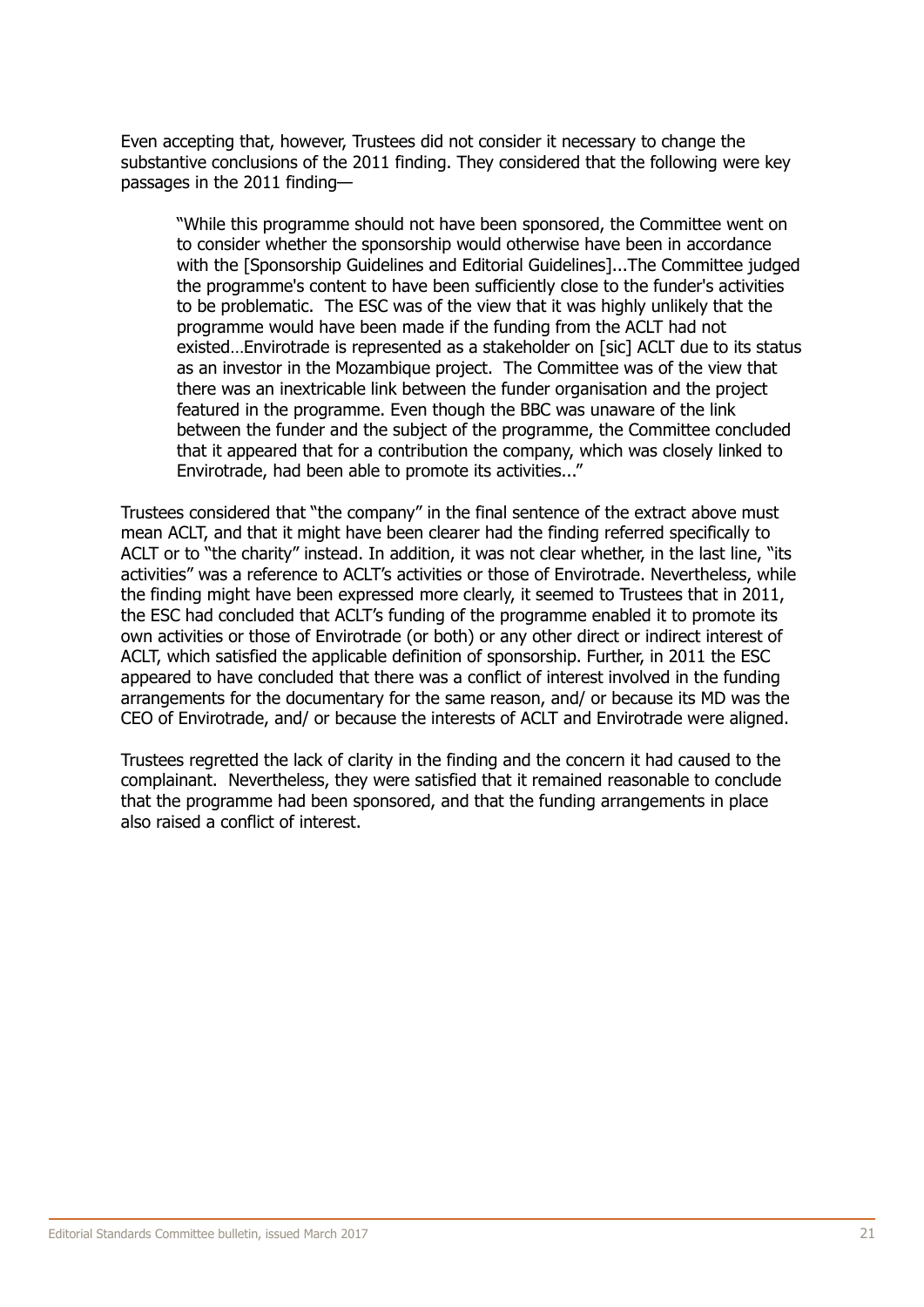## <span id="page-22-0"></span>**Request to review and revise an ESC finding reached in 2011 on the grounds that it contained a factual inaccuracy: Taking the Credit**

#### **Introduction**

- 1. Taking the Credit was a documentary broadcast on BBC World News on 23 October 2009. The programme followed the Sunday Times Environment Correspondent as he explored the issue of carbon trading and centred on a specific project involving Envirotrade, a carbon credits business founded by a British entrepreneur. Taking the Credit was acquired by BBC World News (a BBC commercial service) at low or nominal cost<sup>8</sup> from Rockhopper TV, an independent production company specialising in making documentaries on development, health and the environment.
- 2. In February 2010, a freelance journalist contacted the BBC and made allegations that:
	- a) the programme had been financed by Envirotrade via the Africa Carbon Livelihoods Trust (ACLT), a non-governmental organisation;
	- b) the Chief Executive Officer (CEO) of Envirotrade was also the Managing Director (MD) of the ACLT, establishing a link between the funder and the organisation featured in the programme; and
	- c) the programme was uncritical of Envirotrade and its activities in Africa.
- 3. BBC World News investigated the allegations and the BBC Executive reported the programme to the Trust's Editorial Standards Committee ("ESC") as involving a serious breach of the BBC's Editorial Guidelines. As a result, the ESC requested that the Executive carry out an audit of BBC World News sponsored or funded documentary or feature programmes broadcast, commissioned or in production between 28 February 2011 and 7 August 2011 which had been acquired at low or nominal cost.
- 4. Further allegations were published in The Independent newspaper on 17 August 2011. These concerned programmes made by FBC (FactBased Communications) Media (UK) Ltd and broadcast on BBC World News. The newspaper alleged that the company had links with the Malaysian Government and had been paid to conduct a "Global Strategic Communications Campaign" on its behalf. FBC Media (UK) Ltd had produced 20 programmes for BBC World News, eight of which contained sections about Malaysia, the Malaysian Government's policies or Malaysian industries (especially its palm oil industry). In light of these allegations, BBC World News suspended programming made by FBC Media (UK) Ltd and launched a further investigation.

 $8$  This arrangement was typical of the funding agreements made by the service at the time.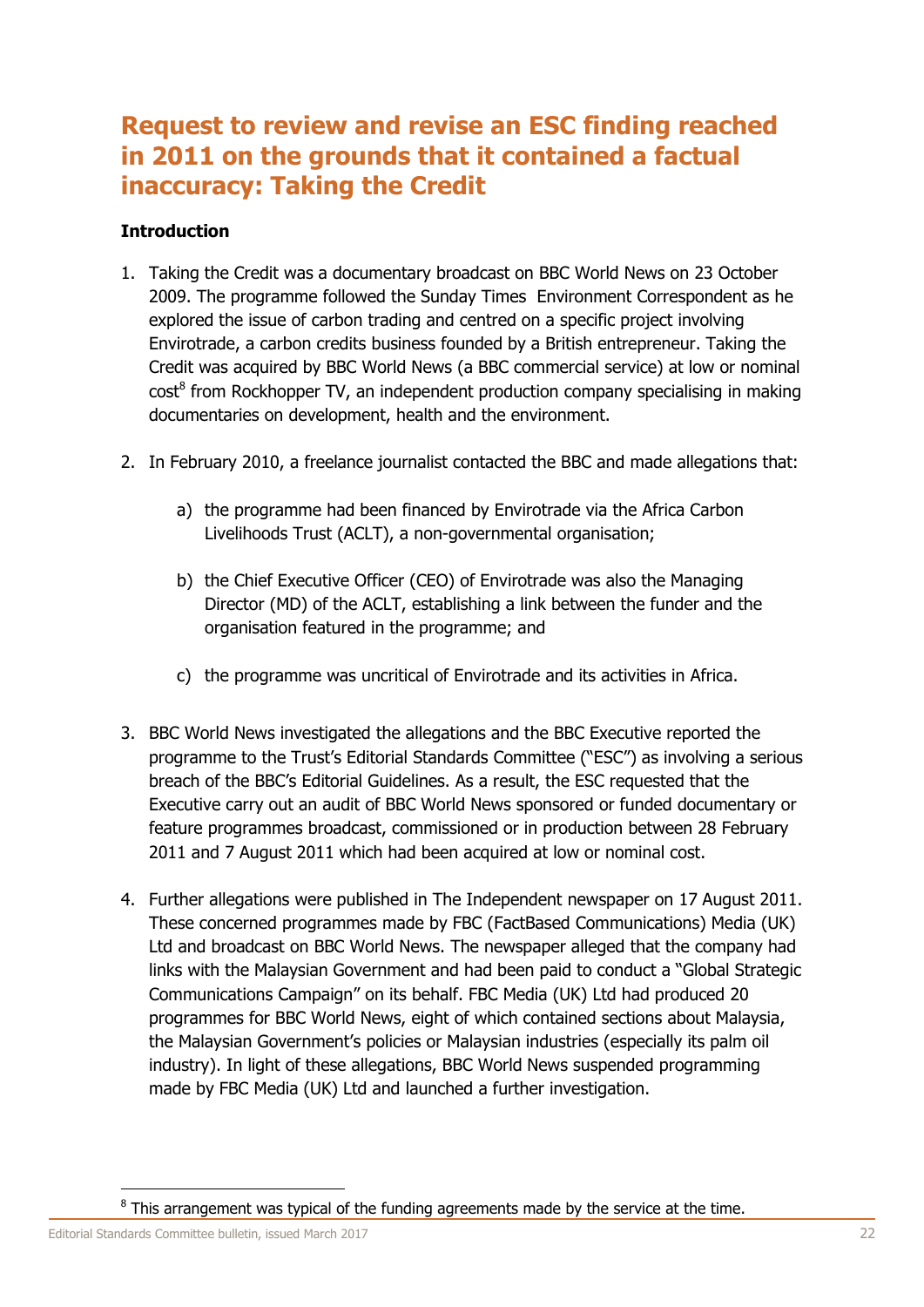- 5. In November 2011, the ESC published its finding on Taking the Credit, and on six programmes out of 39 covered by the audit, and eight programmes out of 20 supplied by FBC, which raised potential issues.<sup>9</sup>
- 6. As regards Taking the Credit, the ESC's finding concluded that:
	- a) the funding of the programme amounted to sponsorship and therefore the Sponsorship Guidelines applied $10$ . As the programme was a current affairs programme, it should not have been externally funded and therefore was in breach of the Sponsorship Guidelines for BBC commercial services with respect to 'Content which may not be sponsored';
	- b) even if sponsorship had been permitted, the ESC judged the programme's content to have been sufficiently close to the funder's activities to be problematic and was of the view that it was highly unlikely that the programme would have been made if the external funding from the ACLT had not existed; $^{11}$
	- c) further, the ESC was of the view that there was an inextricable link between the funder organisation and the project featured in the programme and concluded that "it appeared that, for a contribution, the company, which was closely linked to Envirotrade, had been able to promote its activities."<sup>12</sup> This would further breach the Sponsorship Guidelines with respect to 'Content of sponsored programmes'. Moreover, as the programme's content was sufficiently close to the funder's activities to be problematic, it gave rise to a suggestion of a conflict of interest (whether or not one actually existed) in breach of the Editorial Guidelines;
	- d) there was no suggestion that the ACLT had been aware of the relevant regulation or BBC Guidelines when providing the sponsorship or that the ACLT, Envirotrade or any personnel connected to them had acted improperly; and
	- e) editorial impartiality and integrity in respect of the programme had not in fact been compromised.

The ESC further noted that Rockhopper TV had:

<sup>&</sup>lt;sup>9</sup> [http://downloads.bbc.co.uk/bbctrust/assets/files/pdf/appeals/esc\\_bulletins/2011/world\\_news.pdf](http://downloads.bbc.co.uk/bbctrust/assets/files/pdf/appeals/esc_bulletins/2011/world_news.pdf)

 $10$  The programme was judged against the Guidelines for Sponsorship and Advertising on BBC International Television Channels (April 2007; updated April 2008) which were the Guidelines applicable at the time.

 $11$  In this regard, the independent production company states that if they had realised there was a conflict of interest, they would have developed the film at the company's own expense  $12$  The meaning and effect of this phraseology is discussed below.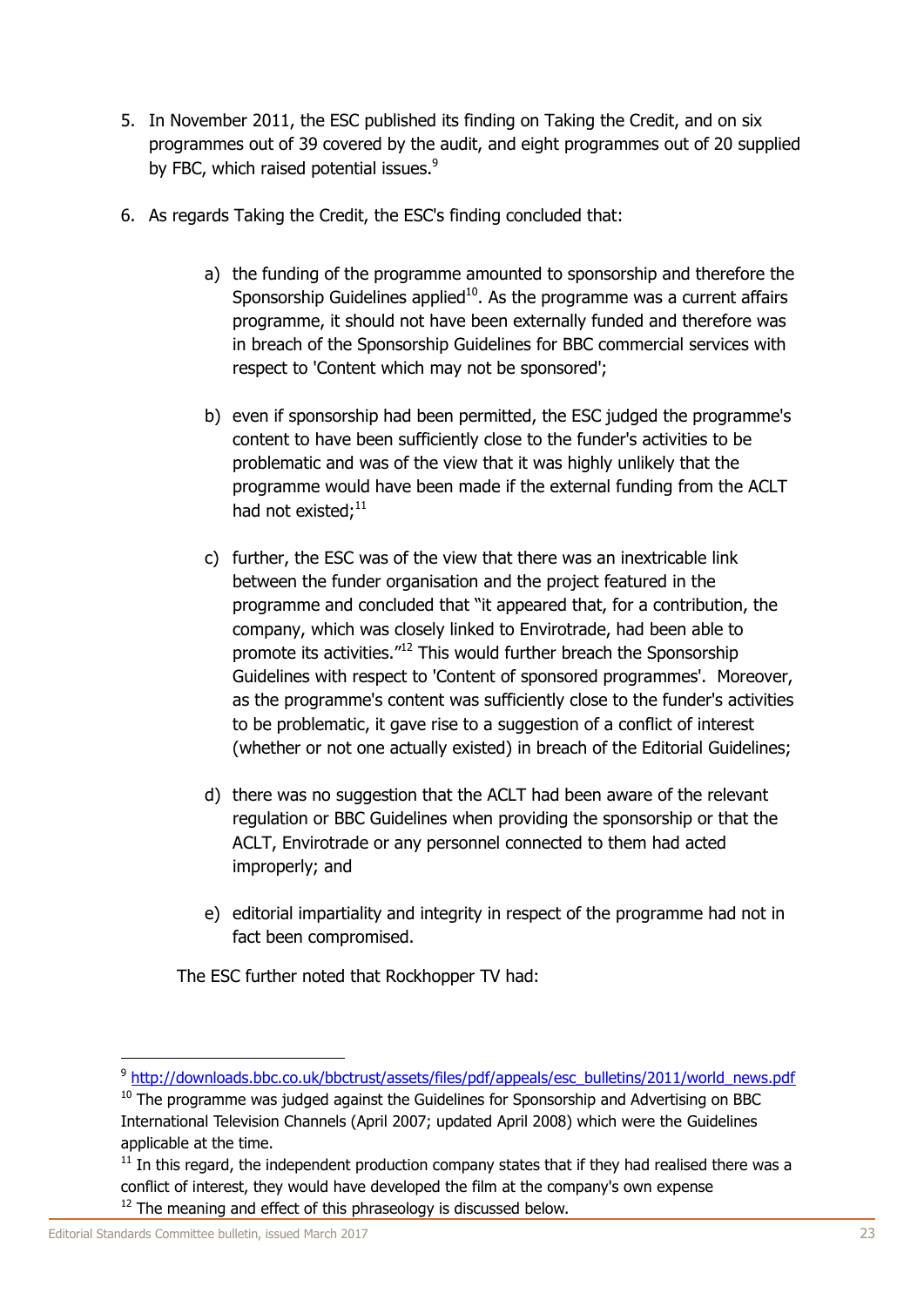- actively assisted BBC Global News in coming to a resolution and had engaged fully with the process before the ESC;
- provided full training to its staff regarding safeguarding trust to ensure full compliance with BBC procedures going forward; and
- resumed its status as a supplier of independently produced programmes to BBC World News in April 2010.

#### **Subsequent correspondence**

- 7. On 17 August 2015 Ofcom found that a number of programmes broadcast by a range of broadcasters had breached its prohibition on the sponsorship of current affairs programmes, including Taking the Credit. $13$  Ofcom's decision, however, did not specify who had funded Taking the Credit, referring only to funding by "a third party", which they decided was sufficient basis for a finding that the programme had been sponsored.
- 8. Following Ofcom's decision, a director of Rockhopper TV complained to the Trust that (amongst other things) the ESC's finding contained false allegations regarding the role of Envirotrade in funding the programme. The complainant sought the removal of those allegations by the ESC in its finding $^{14}$ .

#### **Consideration by the Trust Unit and Trustees**

- 9. The Trust Unit reminded the complainant that the issue complained of was considered in 2011 with detailed input from Rockhopper TV and its lawyers prior to publication of the ESC's finding (including confirmation from Rockhopper TV and its lawyers that they believed the BBC World News report to now be factually accurate). The Trust Unit further informed the complainant that if relevant new evidence was presented, Trustees would be invited to consider it and decide whether there were grounds to revisit the 2011 finding. Substantial further correspondence between Rockhopper TV and the Trust Unit continued in respect of the same issue, including amongst other things, a freedom of information request being made of the BBC by Rockhopper TV.
- 10. On 9 November 2016, the complainant made a further submission to the Trust. In summary, the complainant set out four points that had been included in a letter from the Trust Unit to the complainant on 5 November 2015 and that he alleged were false:

<sup>&</sup>lt;sup>13</sup> See Ofcom Broadcast Bulletin, issue 285, 17 August 2015, at page 30: https://www.ofcom.org.uk/ data/assets/pdf file/0021/50079/issue 285.pdf

 $14$  The complainant also expressed concern that in the published finding, Taking the Credit appeared first, ahead of the ESC's views on other programmes that were also in breach, and thereby gave undue prominence to Taking the Credit when (in the complainant's view) greater criticism should have attached to BBC World and to other programmes that he said contained more serious breaches. Trustees regretted if this was the impression given. It had not been the Trust's intention to highlight Taking the Credit, which appeared first in the Bulletin simply because it was the first to have been adjudicated upon by the ESC.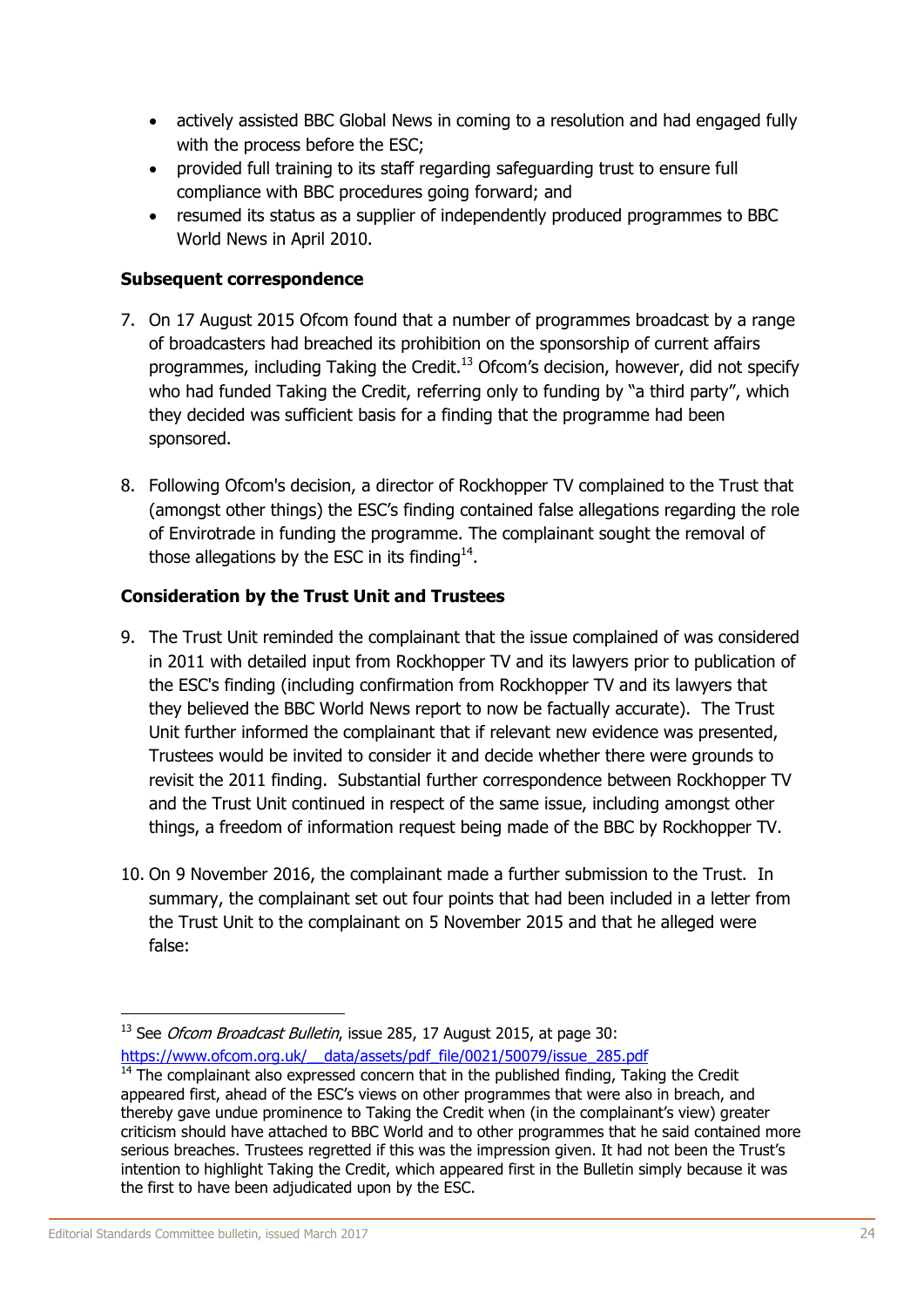- i. ACLT ran projects to plant and protect trees in order to generate "carbon credits" that Envirotrade could then sell;
- ii. The Committee was of the view that there was an inextricable link between the funder organisation and the project featured in the programme;
- iii. The Committee concluded that it appeared for a contribution the company, which was closely linked to Envirotrade, had been able to promote its activities; and
- iv. The ESC noted the conclusion of the Global News report that "the allegations that the documentary had been financed in full or in part by Envirotrade via ACLT was true, since there was a link between the documentary funder (ACLT) and the organisation featured in the programme (Envirotrade)".

The submission also included the following additional information: —

- a) e-mails from a professor at Edinburgh University about the management of the project featured in the programme, specifically confirming that "ACLT did not run the project";
- b) a 2010 Project Design Document about the project (without the annexes); and
- c) a letter dated 13 August 2015 from ACLT.
- 11. Trustees considered the submission and additional information at its meeting on 5 January 2017.

#### **Trustees' conclusion as to statements in correspondence that the project featured in the programme was managed by ACLT (paragraph 10 (i) above)**

- 12. Trustees noted that in the Trust Unit's letters to the complainant in August and November 2015 the Trust Unit had stated that the project was managed by ACLT.<sup>15</sup> However, this statement did not feature in the 2011 finding itself.
- 13. Trustees concluded that the statements in the 2015 letters were inadvertent errors made by the Trust Unit when they summarised the history of the matter to the complainant, four years after the finding was first published. Accordingly, the Trustees instructed the Trust Unit to write to the complainant and the relevant professor who confirmed that the ACLT did not run the project to acknowledge that this was an error in their letters and to apologise.

 $15$  These statements came into the public domain when the Information Commissioner published a Decision Notice in September 2016 concerning a freedom of information request made to the BBC by the complainant. See [https://ico.org.uk/media/action-weve-taken/decision](https://ico.org.uk/media/action-weve-taken/decision-notices/2016/1625107/fs50632593.pdf)[notices/2016/1625107/fs50632593.pdf](https://ico.org.uk/media/action-weve-taken/decision-notices/2016/1625107/fs50632593.pdf)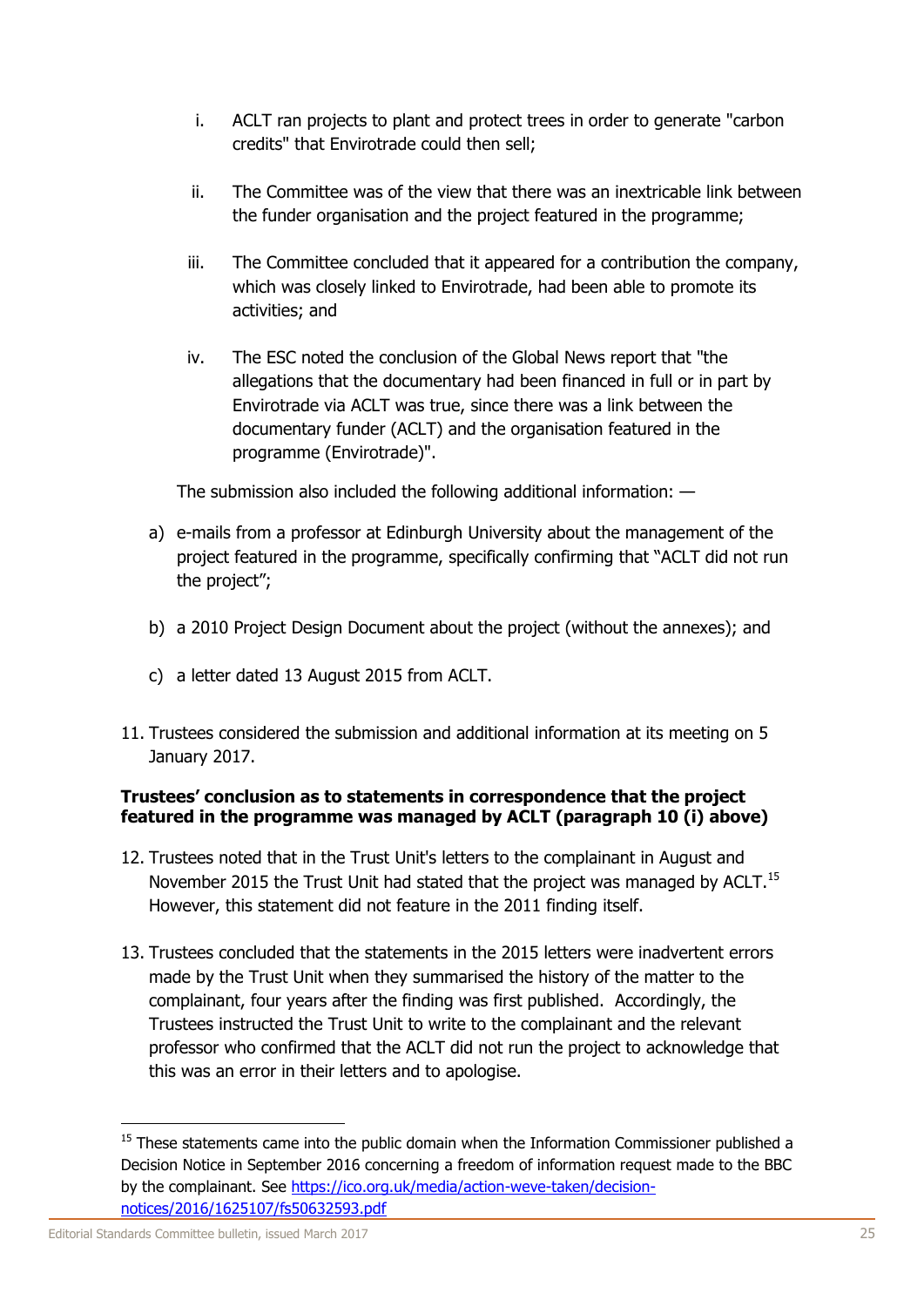14. The Trustees further concluded that, as the erroneous statement did not feature in the 2011 finding, the error in the letters did not call for changes in the finding itself.

#### **Trustee consideration of the complaint that the documentary was not funded by Envirotrade (paragraphs 10 (ii) to (iv) above)**

- 15. Trustees then turned to consider the complaint that, contrary to what was stated in the finding, the documentary was not funded by Envirotrade.
- 16. The finding included a summary of a report by Global News, which stated—

"Global News's investigation into the programme drew the following conclusions:

- the allegation that the documentary had been financed in full or in part by Envirotrade via the ACLT was true, since there was a link between the documentary's funder (ACLT) and the organisation featured in the programme (Envirotrade)...
- although editorial impartiality and integrity were not, in fact, compromised and BBC World News maintained editorial control over its output, there was a conflict of interest which risked bringing the reputation of the BBC into disrepute due to links between the funder and the company featured in the programme, which were unknown to the BBC commissioner. This meant that the funding was contrary to the BBC Guidelines and inappropriate…"

The ESC's own conclusions in the original 2011 finding are summarised in paragraph 6 above.

- 17. Trustees noted from the correspondence between the Trust Unit and the complainant that there was a conflict of evidence over what the shared CEO/MD (of Envirotrade/ACLT respectively) had said to the BBC about ACLT's funding during a particular meeting with BBC World News employees. The BBC maintained that the individual in question had made it clear to the BBC in the meeting that Envirotrade had been the sole or principal source of funds for ACLT. Rockhopper TV said that no such statement was ever made; nor was it true.
- 18. The complainant's e-mail of 9 November 2016, however, included a letter from the Manager of ACLT dated 13 August 2015, who stated—

"… since its inception, the African Carbon Livelihoods Trust has raised funds from individuals and organisations as well as from its own commercial activities. It has never been funded solely or exclusively by Envirotrade. Second, the funding for the documentary "Taking the Credit" was provided to Rockhopper by ACLT, and not by Envirotrade. Envirotrade was not the source of funding for this contribution."

19. The Trustees decided that they would consider this letter from the ACLT and its impact on the 2011 finding. In doing so, they bore in mind that the ESC had been differently constituted when it took its decision on Taking the Credit, and that they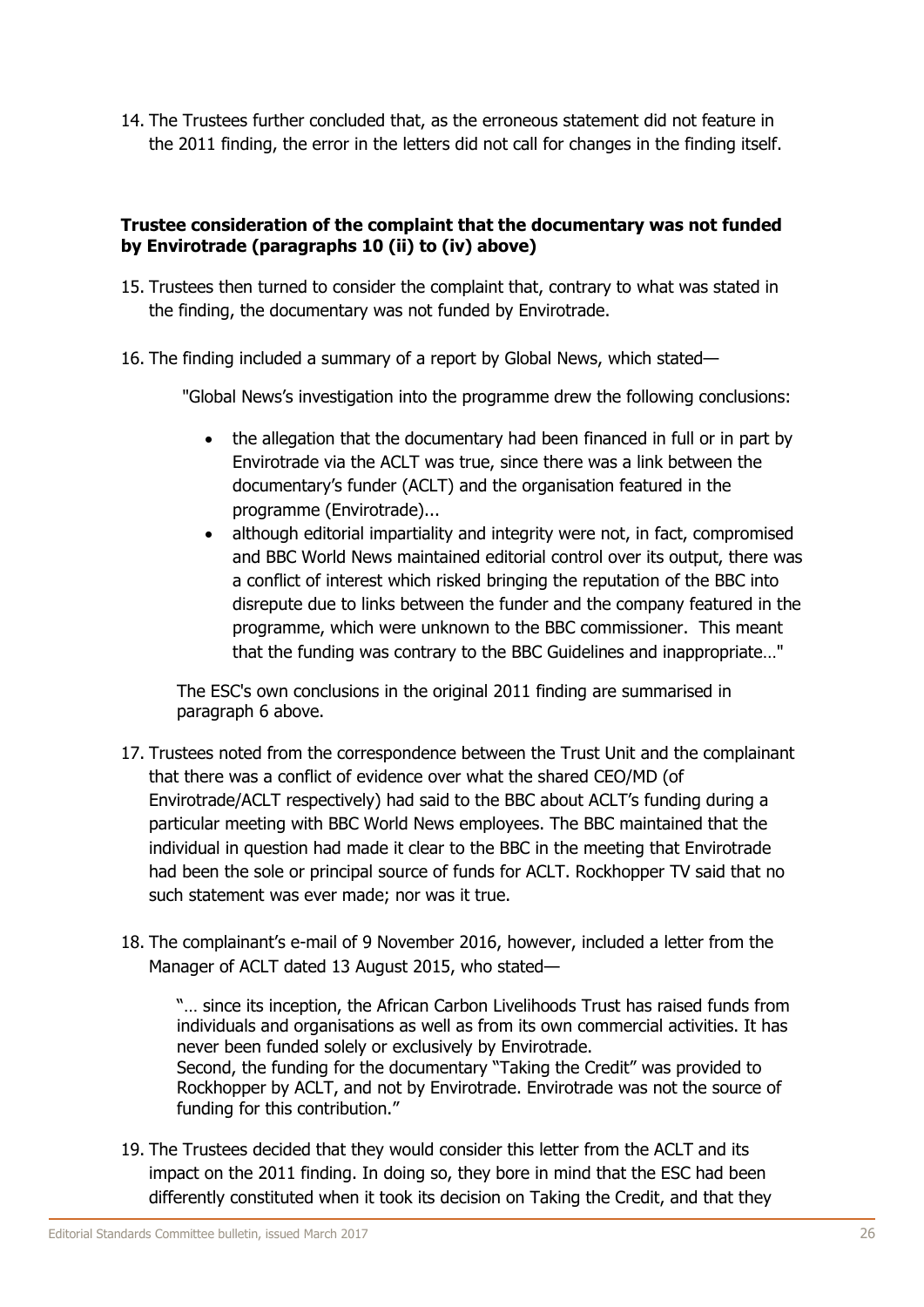could not be certain what reasoning lay behind the then committee's decision, beyond what was set out in the 2011 finding.

- 20. Taking this letter from the ACLT to Rockhopper TV into account, the Trustees concluded that on the balance of probabilities, ACLT had had several funding sources. While it seemed it had not been funded solely or exclusively by Envirotrade, the letter did not say that Envirotrade provided no funding, and it could be inferred that Envirotrade, amongst others, had provided some funding to ACLT. Further, the Trustees concluded that the ACLT's funding for the documentary could not be shown to have been directly referable to funds received by ACLT from Envirotrade.
- 21. Trustees therefore considered whether, on the basis of the ACLT's letter, they should review the 2011 finding.
- 22. They noted that the rules prohibiting sponsorship of current affairs programmes against which the programme (broadcast in 2009) then stood to be judged stated—

"A sponsored programme, which includes an advertiser-funded programme, is a programme that has had some or all of its costs met by a sponsor with a view to promoting its own or another's name, trademark, image, activities, services, products or any other direct or indirect interest."<sup>16</sup>

23. Trustees considered that, although only the summary of the finding records that the documentary "had been financed in full or in part by Envirotrade"<sup>17</sup>, the following were key passages in the body of the 2011 finding—

"While this programme should not have been sponsored, the Committee went on to consider whether the sponsorship would otherwise have been in accordance with the [Sponsorship Guidelines and Editorial Guidelines]...The Committee judged the programme's content to have been sufficiently close to the funder's activities to be problematic. The ESC was of the view that it was highly unlikely that the programme would have been made if the funding from the ACLT had not existed…Envirotrade is represented as a stakeholder on [sic] ACLT due to its status as an investor in the Mozambique project. The Committee was of the view that there was an inextricable link between the funder organisation and the project featured in the programme. Even though the BBC was unaware of the link between the funder and the subject of the programme, the Committee concluded that it appeared that for a contribution the company, which was closely linked to Envirotrade, had been able to promote its activities..."

24. Trustees considered that "the company" in the final sentence of the extract above must mean ACLT, and that it might have been clearer had the finding referred specifically to ACLT or to "the charity" instead. In addition, it was not clear whether, in the last line, "its activities" was a reference to ACLT's activities or those of Envirotrade. This lack of clarity in the drafting of the original finding presented a difficulty for the current Trustees given that they were not the same Trustees who reached the original finding.

 $17$  See page 2 and foot of page 9.

<sup>&</sup>lt;sup>16</sup> See Ofcom's 2008 Broadcast Code.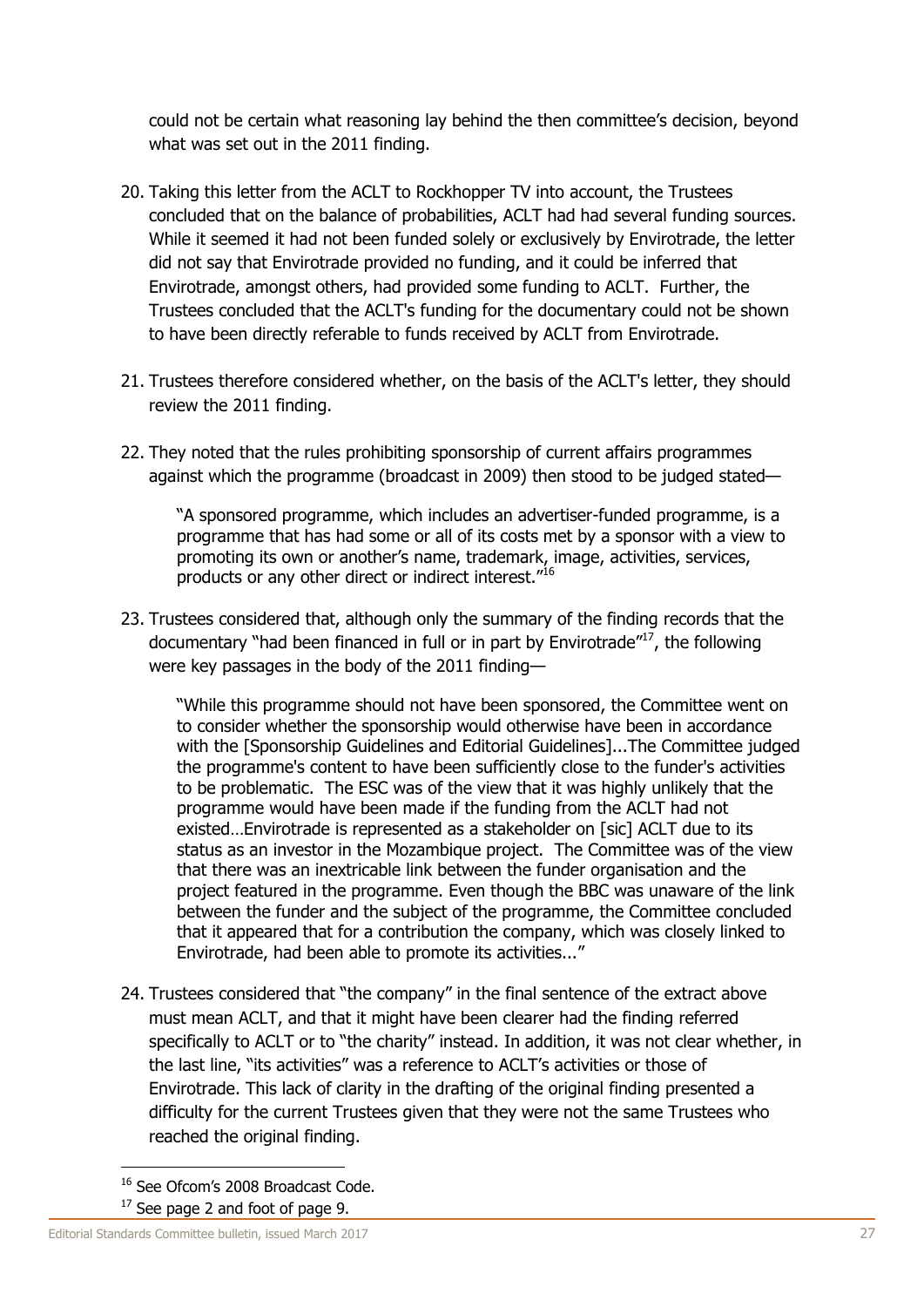- 25. Nevertheless, while the finding might have been expressed more clearly, it seemed to Trustees that in 2011, the ESC had concluded that ACLT's funding of the programme enabled it to promote its own activities or those of Envirotrade (or both) or any other direct or indirect interest of ACLT, which satisfied the applicable definition of sponsorship. They considered this a reasonable conclusion, because its MD was the CEO of Envirotrade and/ or because its interests and those of Envirotrade coincided. Further, in 2011 the ESC appeared to have concluded that there was a conflict of interest involved in the funding arrangements for the documentary for the same reason, and/ or because its MD was the CEO of Envirotrade, and/ or because the interests of ACLT and Envirotrade were aligned.
- 26. Thus, even accepting that it could not be shown that the funding provided by ACLT for the programme had been directly referable to funds received by ACLT from Envirotrade, Trustees did not consider it necessary to revise the 2011 findings since they were satisfied that it remained reasonable to conclude that the programme had been sponsored (as Ofcom also found), and that the funding arrangements also raised an actual or apparent conflict of interest. Further, and in any event, it would not be appropriate, proportionate or cost effective to revisit the finding more fully because
	- a) at this distance in time it would be very difficult to establish the disputed facts, since the memories of key individuals who were involved in the process in 2011 are likely to have faded, some files and drafts of documents from the time may no longer be available and information which may have been available online at the time concerning the different organisations is no longer easy to find (amongst other issues); and
	- b) as to the substance, for the reasons given above, it is very likely that the ESC would reach the same conclusion as to the actual breaches of Guidelines that had occurred, as had been reached in 2011.
- 27. However, the Trustees also decided that they would publish an accompanying statement and clarification to the 2011 finding to reflect Rockhopper TV's further submissions on the funding issue including the information provided in ACLT's letter.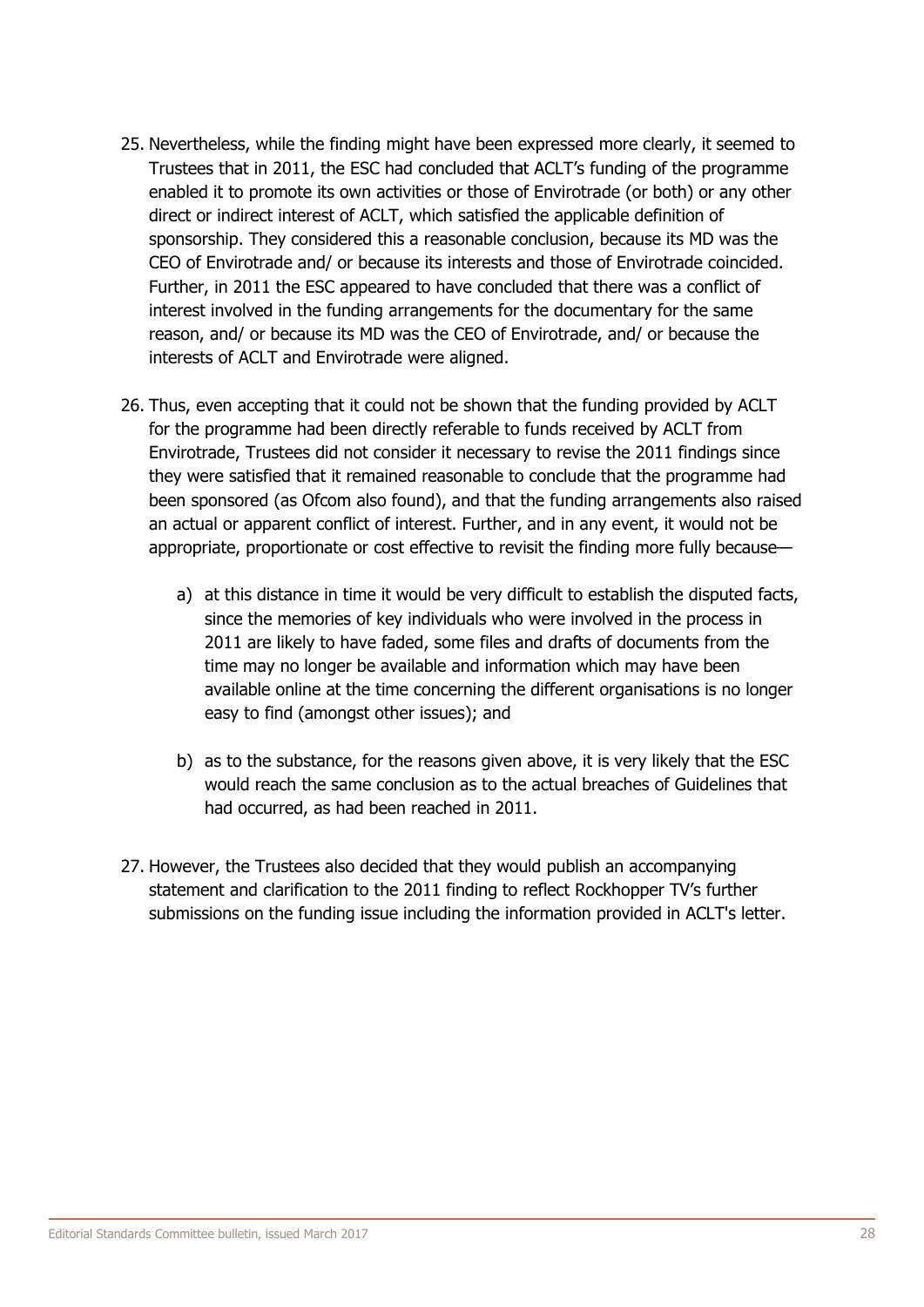# <span id="page-29-0"></span>**Admissibility decisions by the Head of Editorial Standards, Trust Unit**

The Director, BBC Trust or the Head of Editorial Standards, Trust Unit may decide whether any editorial appeal qualifies for substantive consideration by the Trustees from 1 January 2017 and their decision is final.

# <span id="page-29-1"></span>**BBC Two Newsnight transmitted 11 January 2017**

The complaint concerned an item on BBC Two's Newsnight about the future funding of the National Health Service. The programme broadcast a filmed report about the so-called winter crisis, which included a statement from the Chief Executive of NHS England requesting more money. This was followed by a studio discussion with Dr Dan Poulter (the former Health Minister); Dr Clare Gerada (the former Chair of the Royal College of General Practitioners); and Ali Parsa (the businessman and the CEO of Babylon Healthcare – a digital healthcare company). The presenter of Newsnight opened the discussion with the question "Does it all come down to money?" the two relevant sections were as follows: (Emily Maitlis (EM), Ali Parsa (AP), Dr Clare Gerada (CG) and Dr Dan Poulter (DP))

EM So, does it, Ali, do you think it all comes down to money? Is it really that obvious?

AP I don't know whether it comes all to money or not. What I do know that certainly money is not the only solution. We have to deploy better technology. We have to see people better. Emily, this holiday one of my children got sick over the weekend. I had the option, my GP was not available, I had the option of taking that child to emergency, dragging it on a bus or whatever, adding to the over crowdedness, spending hours, putting a burden on doctors so on and so forth or I picked up my phone and made an appointment in seconds. I saw a doctor, waiting minutes. My prescription was sent to a GP.

- EM When you say you picked up your phone. What are you talking about? A private clinic?
- AP I just used an app, which is the app that we have, Babylon, as you referred to it and made all of that went away within a matter of an hour.
- EM But you pay for it?
- AP I pay five pounds a month subscription fee, which is a fraction of the price that it costs…
- CG That is about the same we get per annum for general practice for an entire care.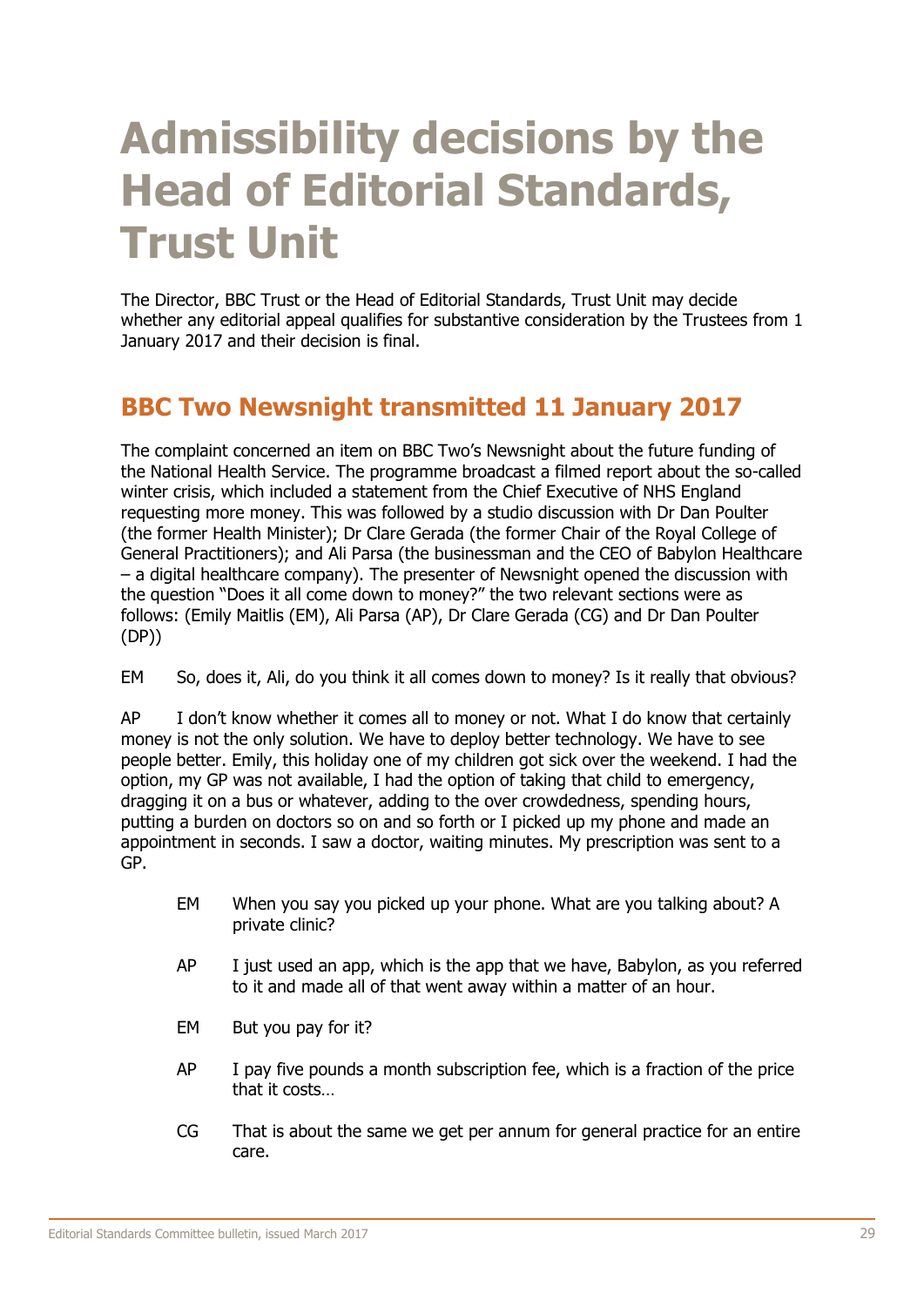- EM Would you be happy if your government was the one that started pushing people gently towards this as an alternative to A&E? Say this is the way to relieve…?
- DP Well, clearly there is no doubt that investing in technology is a very important part of improving the delivery of care and helping people.
- EM But it's not just the app, it's the extra payments. If people say that's going to be the way we have to solve this.
- DP I believe in a health service free at the point of need, and free at the point of care. I don't believe in co-payments, I believe that the health service should be funded from general taxation.

\_\_\_\_\_\_\_\_\_\_\_\_\_\_\_\_\_\_\_\_\_\_\_\_\_\_\_\_\_\_\_\_\_\_\_\_\_\_\_\_\_\_\_\_\_\_\_\_\_\_\_\_\_\_\_\_\_\_

- EM …if you lose even the sort of the idea of the service, it is something you regret, you never get back. Do you think that, in a sense, that is inhibiting the NHS trying new or radical ideas, because there is so much iconography, if you like, about the NHS, it doesn't dare disturb itself too much?
- AP I mean, I think in that respect you are right. Look, we provide the same service in Rwanda. And in Rwanda in fifteen weeks since we launched we signed two and a half per cent of the population of Rwanda, two hundred and fifty thousand people. We deliver seventy thousand consultations over the phone to the people of one of the poorest more economically challenged countries in the world. They have more access to those people almost than I sometimes feel I have. This is not, and we have to be careful about this, this is not whether this should be private or public…In Essex we have the same arrangement with the NHS, where we do this for the National Health Service.
- EM But what are the other solutions that you're looking at, because if you see yourself as a pioneer in this, it's not just about an app on your phone. Where else are the solutions?
- AP You look at almost everything, Emily. Ten years ago, it would've cost me a million…pounds to do a top to toe diagnostics on you. Today I can do that for ten thousand pounds. A ninety nine per cent reduction in the cost of diagnostics and I can throw in your genome sequencing. What is happening with healthcare, what is happening with technology and its effect on healthcare is significant - we need to embrace it as well as keep our old system.

The complainant made the following points:

- Ali Parsa, the CEO of a digital healthcare company, was allowed to promote his healthcare app.
- He was not "challenged…by anyone and was allowed basically to advertise his business" (what the complaint referred to as "free advertising for his product")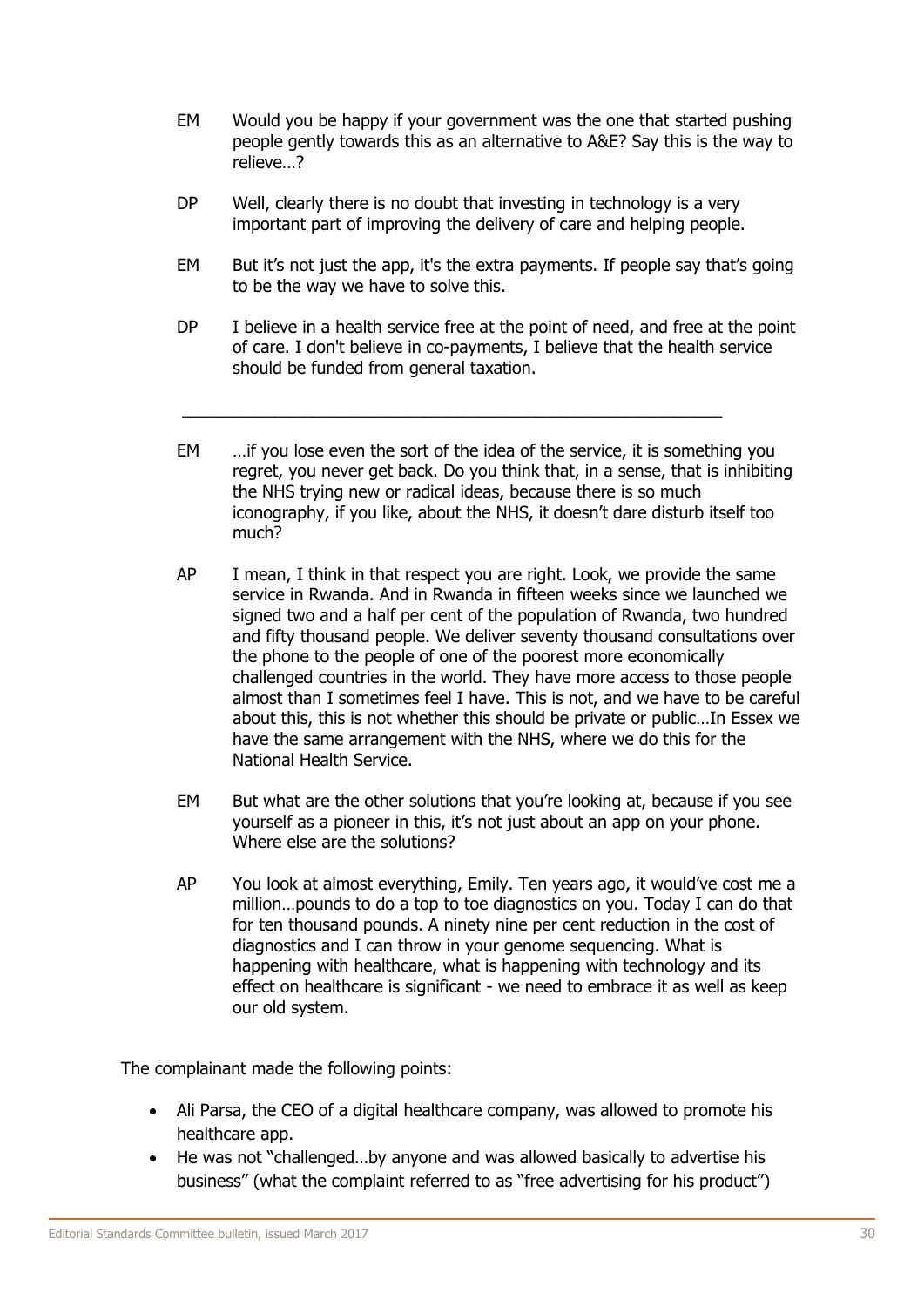A seller of private healthcare services should not have been involved in the discussion about the funding of the NHS.

Audience Services responded and made the following points:

- It was appropriate to invite Mr Parsa into the studio discussion since he is already working with some NHS GPs.
- Mr Parsa briefly referenced his own business having been asked by the presenter about his personal experiences on the role technology can play providing healthcare when there are limited resources.
- Mr Parsa was able to provide insight into alternative approaches.
- Simply briefly referring to a brand name or product/service does not constitute advertising or product placement and the BBC does not receive money from manufacturers to promote their products on-screen.

The complainant was unhappy with the above response. He believed that to present Mr Parsa as "some kind of neutral expert was completely misleading" as he is a businessman and the programme allowed him to promote his services. The BBC Executive responded saying, in summary:

- Who programmes decide to interview is an area of legitimate editorial judgement.
- BBC output must reflect the real world and therefore will involve references to commercial products and services.
- However, the BBC must ensure that there is no impression of endorsements of products and services and on this occasion this did not occur.
- The item would not have been misleading since viewers would have been in no doubt about his commercial interests
- It would have been better and more interesting to viewers had Mr Parsa limited his contribution more strictly to the matter at hand, nevertheless viewers would have understood that he was not giving a neutral appraisal of the benefits of technology.

#### **Appeal**

The complainant appealed to the BBC Trust on the substance of his complaint. He stated that Mr Parsa did much more than "refer" to his product or service in the programme, but "sang the praises" of it while telling a story about how he used it on his own two children. The complainant also stated that he disagreed with the BBC Executive and believed that the programme would be seen as an endorsement because he was allowed to "plug" his product.

#### **Decision of the Head of Editorial Standards, BBC Trust**

The Head of Standards decided that the complainant's appeal did not have a reasonable prospect of success.

She noted that all BBC output was required to meet the standards set out in the BBC Editorial Guidelines and, in particular, in this case on 'Editorial Integrity and Independence from External Interests'. This says, among other things: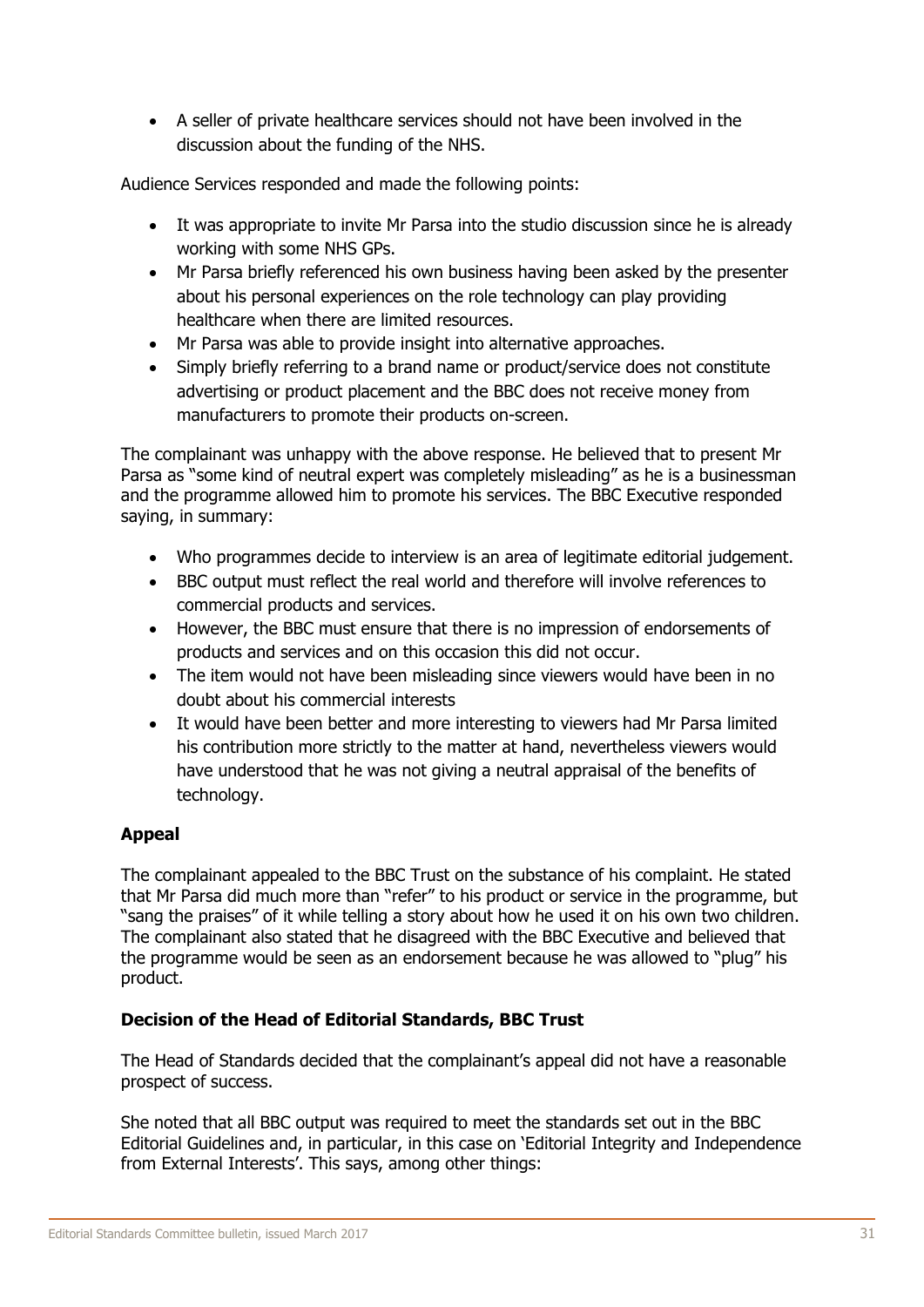…we must avoid any undue prominence which gives the impression that we are promoting or endorsing products, organisations or services.

The programme's discussion focussed on the future funding of the NHS but also looked at alternative ways of delivering services using, for example, new technology. It was on this point that Mr Parsa was invited to contribute to the programme. Who a programme decides to interview is a matter of editorial judgement and not one that concerns the Editorial Guidelines.

It is the view of the Head of Standards that the audience would have been fully aware that Mr Parsa was not an independent voice of the use of technology in the NHS. He was introduced, by the presenter, as the "founder of digital healthcare provider, Babylon" (with an accompanying caption which stated he was the CEO). Further the fact that he spoke about his own app, as a businessman, and spoke about its use abroad as well as in the UK made it abundantly clear to viewers that Ali Parsa was not independent. The audience would not have believed that he was "part of the NHS" or a "neutral expert".

At no stage in the discussion was there any third party endorsement of Mr Parsa or his products. In particular, the BBC and the programme made no such endorsement or could have left viewers with such an impression. Mr Parsa was challenged on the cost of his product and whether such payments were appropriate. The presenter pointed out his app had to be paid for by monthly subscription. Dr Gerada also interjected with the fact that the cost of his app per month was the same as GPs received per year "per care". Dr Poulter also put the payment for technology in context, by stating that he did not believe in co-payments and considered it should be paid through general taxation and free at the point of use. The discussion also appropriately developed into a discussion on the use of technology and innovation in the NHS in general. Taking the above into account, it is the view of the Head of Standards that the audience would have understood that Dr Gerada and Dr Poulter were experts in terms of the medical background and the politics of the NHS while Mr Parsa was a businessman.

The Head of Standards also noted that, in comparison with the other two experts, Mr Parsa's contribution was relatively limited and was not the focus of the overall discussion. In fact, it provided a springboard for a wider conversation about technological development in the NHS.

The Head of Standards considered that, when taken as a whole in the context of a discussion about the future funding of the NHS and the potential use of technical developments the Trustees would be likely to be of the view that the references to the app was not unduly prominent.

**Taking this into account, the Head of Editorial Standards, BBC Trust, considered Trustees would be likely to conclude that the appeal did not have a reasonable prospect of success. She did not consider it was appropriate, proportionate or cost-effective to proceed with the appeal and therefore the appeal would not be put before Trustees.**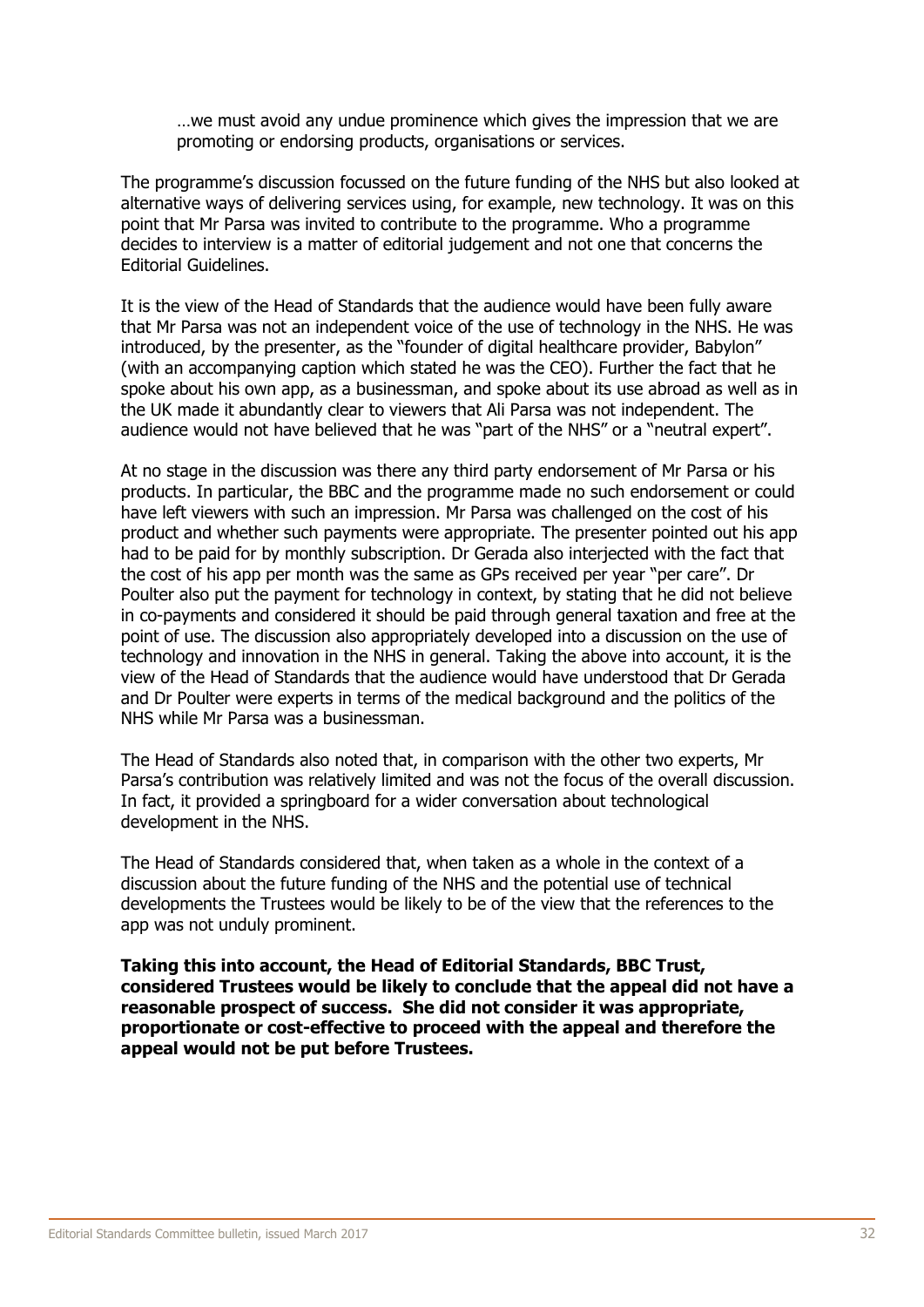# <span id="page-33-0"></span>**Removal of article on the BBC News website, 2016**

The complaint concerned an article which reported the dismissal of a police officer (the complainant) following a misconduct hearing.

The complainant wanted the article removed. He made the following points:

- He asked that the article be removed
- the article had a very negative impact on the complainant's good name and employability.
- He was not guilty

In later correspondence he added that

- his MP had asked the Independent Police Complaints Commission (IPCC) to investigate the case
- the article should be removed from the website or updated to reflect these facts

BBC News website made the following points at stage 1:

- the BBC's policy was to remove material from its archive only in exceptional circumstances. That applied particularly to court and disciplinary hearings, which were both on the public record and in the public interest
- BBC News website provided a link to more information about this policy:

[http://www.bbc.co.uk/editorialguidelines/guidance/removal-online](http://www.bbc.co.uk/editorialguidelines/guidance/removal-online-content/guidance-full)[content/guidance-full](http://www.bbc.co.uk/editorialguidelines/guidance/removal-online-content/guidance-full)

- the BBC treated panels such as this one as properly constituted bodies and respected their findings
- the fact that, for example, his MP had asked the IPCC to investigate the case did not render the story inaccurate as the verdict of the panel still stood
- it was not the BBC's practice to change pages to say an appeal was happening, but if and when the appeal had reached a finding, it would be happy to add an update or cover the outcome as a separate story.

BBC News made the following points at stage 2:

- BBC News regretted the fact that the continued existence of the website article was causing distress
- however the BBC would not normally remove or alter online content as it considered that in doing so it would effectively be erasing the past and re-writing history
- in turn this might cause severe damage to the BBC's reputation for integrity.

#### **Appeal**

The complainant appealed to the BBC Trust on the substance of his complaint.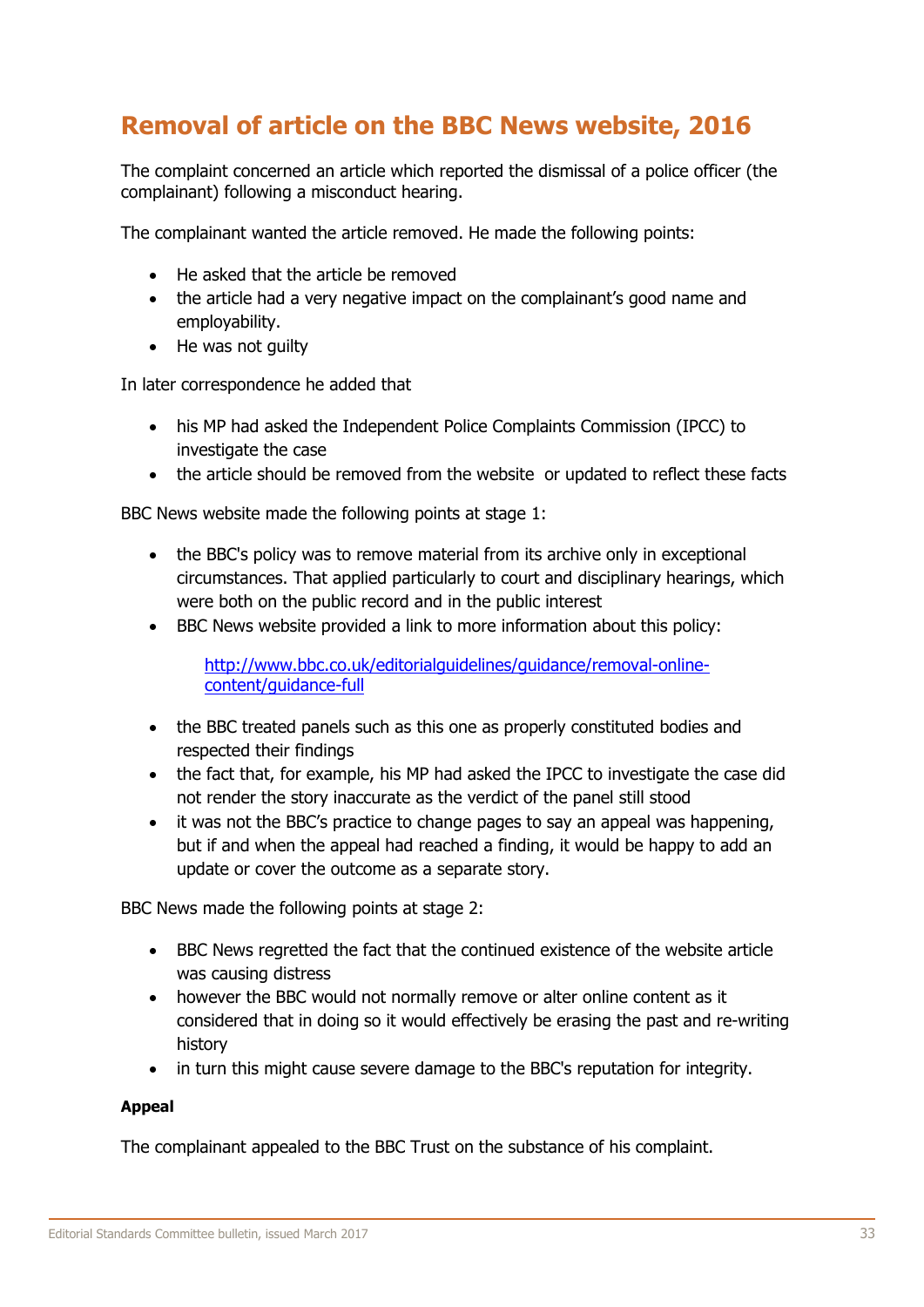#### **Decision of the Head of Editorial Standards, BBC Trust**

The Head of Editorial Standards decided that the complainant's appeal did not have a reasonable prospect of success.

She noted the BBC's Editorial Guidelines on Accuracy which, in relation to the removal of online content stated that:

Unless content is specifically made available only for a limited time period, there is a presumption that material published online will become part of a permanently accessible archive and will not normally be removed.

For news stories, the archive is intended to act as a permanent public record.

She noted that the BBC had explained to the complainant why it was not able to remove the online article and had provided a link to the BBC's Editorial Guidance on the Removal of BBC Online Content. This guidance also explained that:

The archive of the BBC's online content is a matter of public record and its existence is in the public interest.

Removing online content, particularly news items, risks the accusation that we are erasing the past or altering history. The archive should be maintained in as complete a state as possible.

Where information about the complainant is available in public records… we should normally refuse requests to remove.

She noted that the BBC had also explained that to remove the article ran the risk of damaging the BBC's integrity.

The Head of Editorial Standards noted that the complainant felt that the failure to update the article rendered the article as it stood inaccurate. She noted that the BBC had explained that it was not its policy to update web pages to change a story in this way. The story was accurate when written and the panel ruling remained in place. The BBC had explained that the BBC would not update a report because further investigations were being carried out but would consider amendments if any subsequent hearings came to a conclusion.

The Head of Editorial Standards considered that Trustees would conclude therefore that the BBC had acted appropriately in not acceding to the complainant's request to remove or amend it.

**Taking this into account, the Head of Editorial Standards, BBC Trust, considered Trustees would be likely to conclude that the appeal did not have a reasonable prospect of success. She did not consider it was appropriate, proportionate or cost-effective to proceed with the appeal and therefore the appeal would not be put before Trustees.**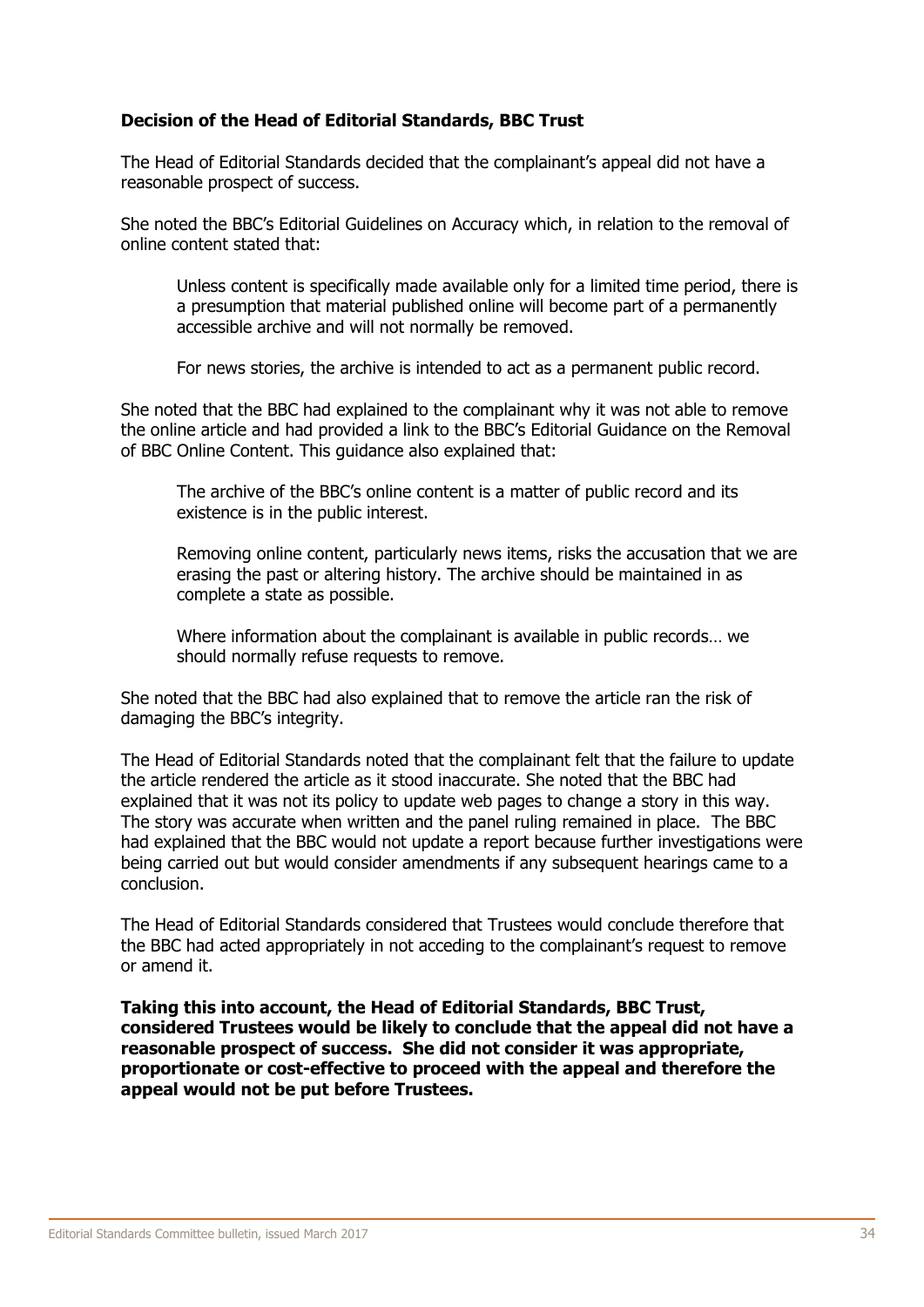### <span id="page-35-0"></span>**Decision of BBC Editorial Complaints Unit (ECU) not to uphold a complaint about The Now Show, Radio 4, 3 December 2016, 12.30**

The complaint concerned an item on The Now Show when guest comedian Nish Kumar, took a satirical look at the way Britain's pro-Brexit MP's had reacted to the economic projections included in the Chancellor's Autumn Statement 2016. Philip Hammond had highlighted warnings from The Office for Budget Responsibility (OBR) that said the uncertainty surrounding Britain's exit from the European Union meant the UK economy faced a difficult few years. Jacob Rees-Mogg, a Conservative MP on the Treasury committee, was one of the people who dismissed the forecasts. In an interview on BBC's Newsnight on 23 November 2016 he compared the projections of economic experts to mystic predictions saying:

There is a great line from Cicero about there's nothing so absurd that it hasn't been said by some philosopher and I think suspicion of experts goes back into antiquity and it's a very healthy thing to have. Experts, soothsayers, astrologers are all in much the same category.

In The Now Show Nish Kumar picked up on Mr. Rees Mogg's Newsnight interview in the following way:

And Jacob Rees-Mogg was on Newsnight. Now truly he is a fascinating personality. I almost can't believe he's real. The only way Jacob Rees-Mogg makes any sense, is if it turns out he's being played by Sacha Baron Cohen the entire time and his whole career has been one long Borat style prank. Rees-Mogg was on Newsnight blasting the doom mongers he said "There's a great line from Cicero 'there's nothing so absurd that it hasn't been said by some philosopher'" before going on to say "experts, soothsayers, astrologers are all in much the same category." Definitely a strange turn of phrase there, putting experts in the category of soothsayers and astrologers. It does suggest that if Rees-Mogg requires any dental work he visits Russell Grant and that Mystic Meg does his taxes. I am just surprised at this venom. The OBR and IFS are not political organisations they're just reacting to data that's been placed in front of them. .

…I'm surprised, Jacob Rees-Mogg of all people, is so hostile to this fact based analysis, given that he's an admirer of Cicero. I've found two quotes by Cicero that I think are very interesting. "The wise are instructed by reason, average minds by experience, the stupid by necessity and the brute by instinct." And "do not listen to Jacob Rees-Mogg that guy is a total arsehole". Very wise man Cicero, wise and specific. Let's face it he was really playing the long game with that second quote. I imagine at the time people were baffled. Now everyone's like, what Cicero, yeah, legend.

The complainant made the following points:

- This was plain abuse
- It was gratuitous, offensive and an expression of contempt to call a named politician an 'arsehole' on Radio 4 on a Saturday lunchtime.
- There are no circumstances under which it is acceptable for individuals or organisations to abuse other individuals in this way and the fact that the abused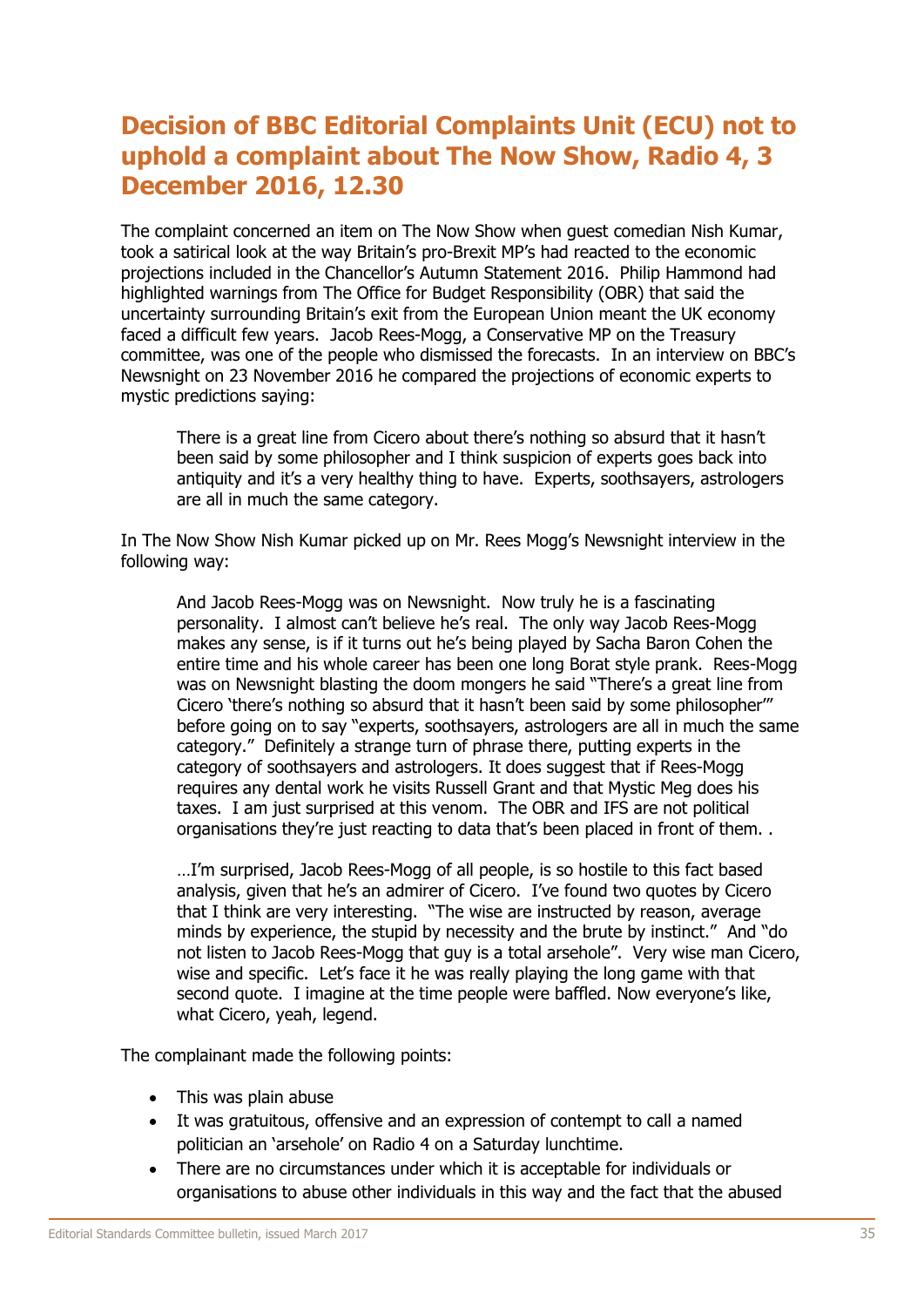person was a 'public figure' or (in the BBC's own deplorable words) 'fair game' is irrelevant.

- Comedians should explain why they disagree with a politician rather than being cowardly and vile by calling him an 'arsehole' in his absence.
- The BBC's inappropriate behavior has contributed to a poisonous environment where the vile personal abuse of a political opponent is not just acceptable, but it is something to be applauded and laughed at.
- In the week that the murderer of Jo Cox MP was convicted and imprisoned the BBC should have reflected on what it had done to create the environment in which an MP can die on the streets in the UK.
- It was not humorous or ironical
- It was not justified by the fact that the audience laughed
- This was offensive
- The fact that the politician appeared a week later was not material
- The BBC was not entitled morally or legally to abuse someone just because they disagreed with his views

Audience Services made the following points:

- Nish Kumar's stint on the show was taking a light-hearted look at the comments made by some politicians about experts.
- The joke may not have been to everyone's taste but there was no intention to offend.
- Jacob Rees-Mogg appeared on Have I Got News For You the following week on BBC One and more than proved he had a sense of humour and dry, satirical wit.
- BBC Radio does not operate a watershed policy in the same way as television and research shows that the number of children or young people listening to Radio 2, 3 or 4 is so minimal as to hardly register.
- This is a difficult area of judgement informed by the BBC's experience of public reaction to its output and its understanding of the kind of audiences drawn to particular programmes.

The Executive Editor of BBC Radio Comedy made the following comments at Stage 1B of the complaint's process:

- This was not about calling random people 'arsehole' indiscriminately. This was a satirical piece about Jacob Rees-Mogg and his claim that 'experts' were in the same category as 'soothsayers and astrologers'. Nish Kumar felt this was a preposterous statement from an MP and picked up on Rees-Mogg rather pretentiously quoting the Roman philosopher and politician Cicero on Newsnight to support his argument.
- Nish Kumar provided a genuine quote from Cicero in return, countering Rees-Mogg's argument and ended with a comic undercut in the form of the made-up quote from Cicero saying, "the guy is a total arsehole".
- This concluded a sophisticated argument by using anachronistic modern terminology, which also satirised Rees-Mogg for his pretension. Rees-Mogg is fair game in this context as a public figure he often plays up to the image of being oldfashioned and more comfortable with classical allusions than modern ones.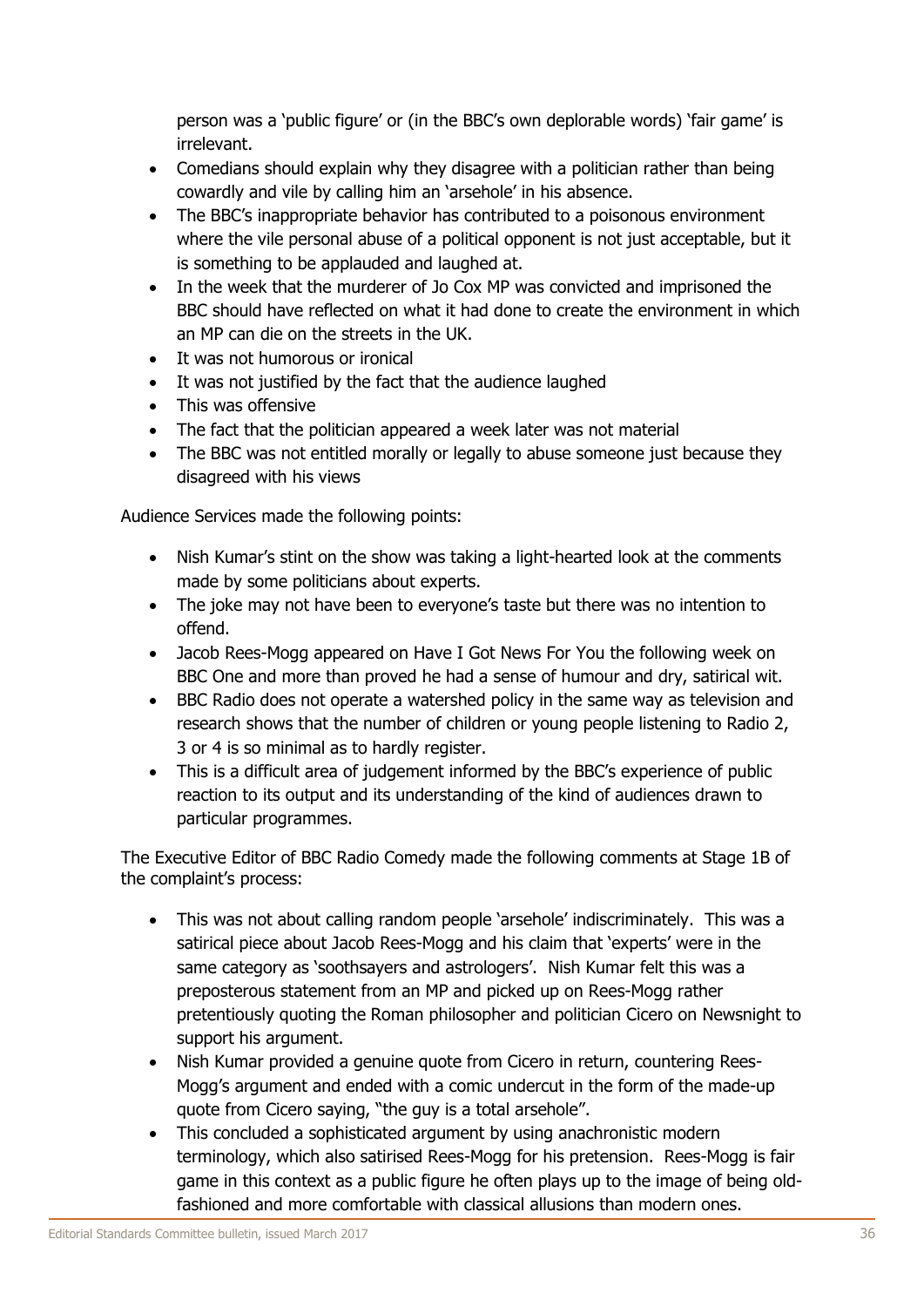The Editorial Complaints Unit (ECU) at Stage 2 of the BBC's complaints process made the following points:

- The editorial guidelines recognise that creative risk-taking is a vital part of the BBC's mission and as such it has a right to broadcast innovative and challenging material that risks offending some of the audience provided this falls within generally accepted standards and has a clear editorial purpose.
- The reference fell within the programme's remit for satirical comment and matched Google's definition of satire: "the use of humour, irony, exaggeration, or ridicule to expose and criticise people's stupidity or vices, particularly in the context of contemporary politics and other topical issues."
- The BBC's adult comedy output cannot be constrained by a commitment never to offend and the use of the word 'arsehole' was editorially justified. The word itself is in fairly common usage and doesn't register among the most offensive language in any of the research that the BBC relies on to keep abreast of generally accepted standards. The use of the word, or the context in which it was used, would not have exceeded the expectations of the programme's regular audience.

#### **Appeal**

The complainant appealed to the BBC Trust on the substance of his complaint. This was abuse. He asked: Do you think that we should live in a society where it is acceptable to shout 'arsehole' at each other as we go about our lawful business? He also alleged that the BBC had claimed this right by the way it had responded to his complaint.

#### **Decision of the Head of Editorial Standards, BBC Trust**

The Head of Editorial Standards, BBC Trust decided that the complainant's appeal did not have a reasonable prospect of success.

The Head of Editorial Standards noted that BBC output was required to meet the Editorial Guidelines for Harm and Offence, which say:

The BBC aims to reflect the world as it is, including all aspects of the human experience and the realities of the natural world. In doing so, we balance our right to broadcast innovative and challenging content, appropriate to each of our services, with our responsibility to protect the vulnerable and avoid unjustifiable offence.

Creative risk-taking is a vital part of the BBC's mission. However, in all our output, the greater the risk, the greater the thought, care and planning required to bring creative content to fruition. We must be sensitive to, and keep in touch with, generally accepted standards as well as our audiences' expectations of our content, particularly in relation to the protection of children. Audience expectations of our content usually vary according to the service on which it appears.

When our content includes challenging material that risks offending some of our audience we must always be able to demonstrate a clear editorial purpose, taking account of generally accepted standards, and ensure it is clearly signposted.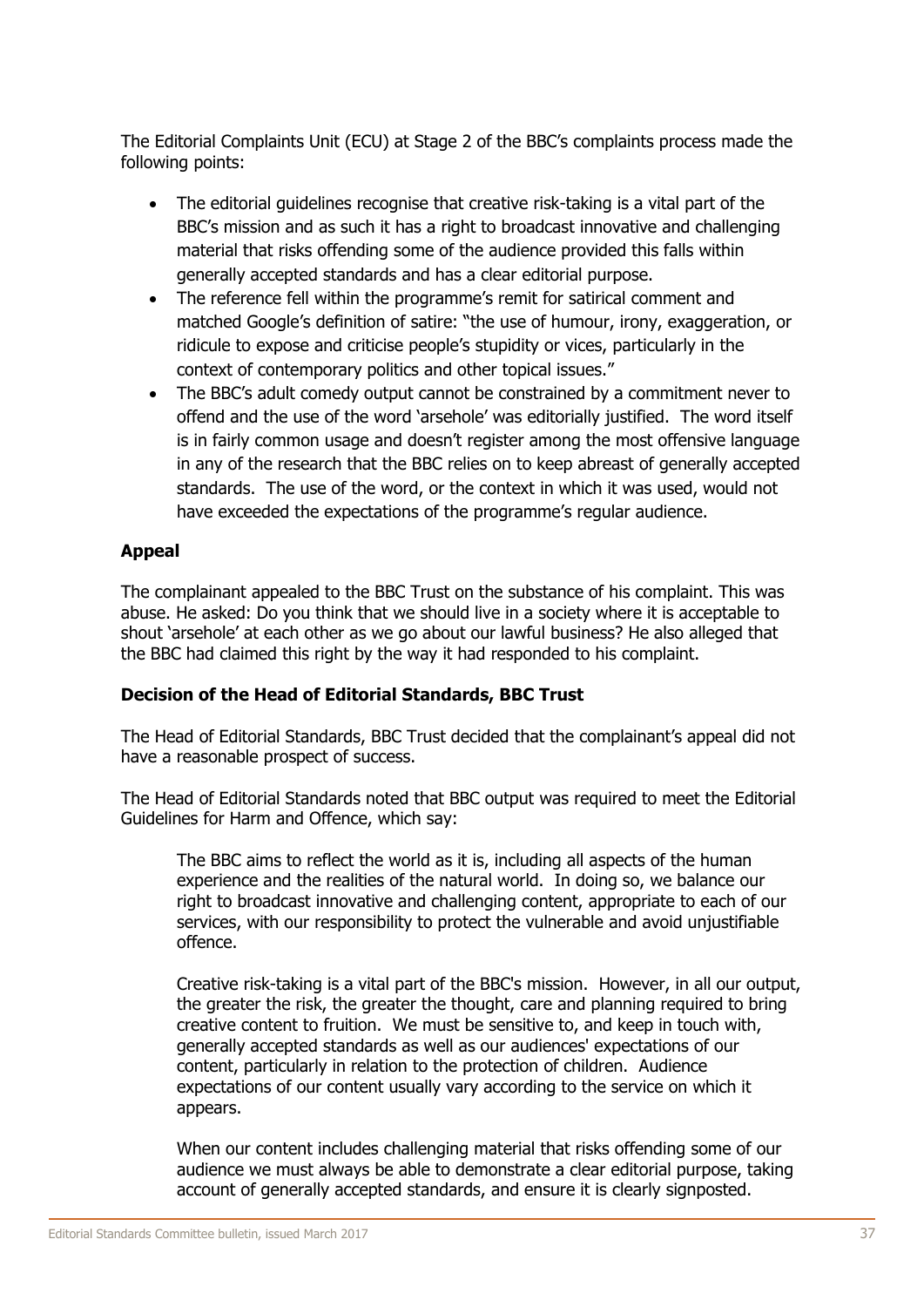The Head of Editorial Standards also noted that the guidelines on radio scheduling were applicable in this case, they say:

#### 5.4.12

Radio does not have a watershed. Our scheduling decisions should be based on the audience expectations of each radio service and informed by our knowledge of when children are particularly likely to be in our audience. We must take extra care when different generations may be listening together. This typically applies during the morning and afternoon school runs or during school holidays. Unexpected or challenging material should be clearly signposted to avoid causing unjustifiable offence.

The Head of Editorial Standards noted that in this episode of The Now Show, Steve Punt, Hugh Dennis and guests, presented the news of the week, about Donald Trump, Ed Balls, the current state of Brexit negotiations and UKIP's new leader via satirical comments, topical stand-up and comedy sketches. The programme was first broadcast at 18.30 on 2 December 2016 in Radio 4,'s Friday Night Comedy slot. It was repeated on Saturday 3 December at 12.30pm. She also noted that The Now Show launched in 1998 and is still running 50 series later.

The Head of Editorial Standards noted that the word 'arsehole' had been used to ridicule Jacob Rees-Mogg's use of a Cicero quote in a Newsnight interview and that the word was itself delivered in the form of a 'quote' from Cicero – made up by comedian Nish Kumar and read out in the programme by a female presenter. She also noted that the word was not delivered in an aggressive, malicious or angry way.

The Head of Editorial Standards noted that Ofcom's most recent research into potentially offensive language<sup>18</sup> had categorised 'arsehole' as a general swearword with medium impact. It described 'medium words' as those more often employed as stronger insults, as well as some words considered more distasteful, depending on how they were used.

The Head of Editorial Standards also noted the reply from the Executive Editor of BBC Radio Comedy when she said:

This was a satirical piece about Jacob Rees-Mogg and his claim that 'experts' were in the same category as 'soothsayers and astrologers'. Nish Kumar felt this was a preposterous statement from an MP and picked up on Rees-Mogg rather pretentiously quoting the Roman philosopher and politician Cicero on Newsnight to support his argument.

The Head of Editorial Standards also noted the reply from Audience Services when it said:

"BBC Radio does not operate a watershed policy…and research shows that the number of children or young people listening to Radio 2, 3 or 4 is so minimal as to hardly register."

The Head of Editorial Standards considered that the use of the word 'arsehole' in this satirical context was within audience expectations for this long running Radio 4 comedy programme on an adult speech network. The term was not to be taken seriously and its use was within generally accepted standards.

<sup>&</sup>lt;sup>18</sup> https://www.ofcom.org.uk/ data/assets/pdf\_file/0022/91624/OfcomOffensiveLanguage.pdf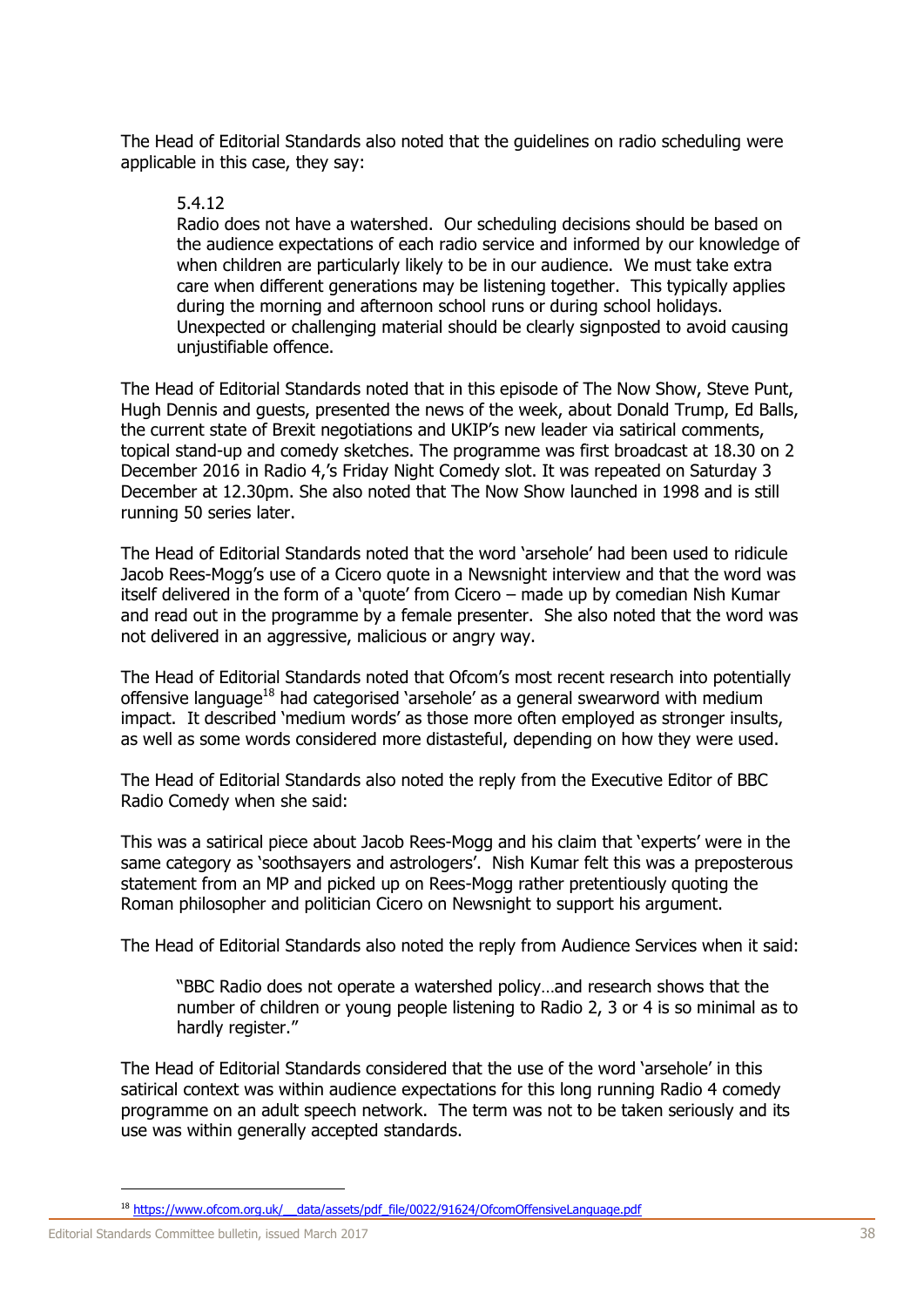**Taking this into account, the Head of Editorial Standards, BBC Trust, considered Trustees would be likely to conclude that the appeal did not have a reasonable prospect of success. She did not consider it was appropriate, proportionate or cost-effective to proceed with the appeal and therefore the appeal would not be put before Trustees.**

### <span id="page-39-0"></span>**Decision of BBC Editorial Complaints Unit (ECU) not to uphold a complaint about Have I Got News For You, BBC One, 16 December 2016**

This is a consolidated complaint concerning a comment made by Gary Lineker when he was hosting Have I Got News For You.

The comment came at the end of an exchange between the host and panellists about the cool reception Prime Minister Theresa Mary received when she attended an EU summit in Brussels. Her visit occurred in the same week as it emerged that Britain's ambassador to the EU had privately told the Government that a new trade deal might take ten years to finalise and might then still fail anyway if the other twenty seven member states don't individually approve it.

The presenter's comment concerned voting statistics, which show that the over-65's were more than twice as likely as under-25's to have voted to Leave the European Union. The YouGov weighted final poll showed that 64% of over 65 year olds voted Leave compared with 29% of  $18 - 24$  year olds<sup>19</sup>. In analysing the data YouGov stated:

Age is the other great fault line. Under-25s were more than twice as likely to vote Remain (71%) than Leave (29%). Among over-65s the picture is almost the exact opposite, as 64% of over-65s voted to Leave while only 36% voted to Remain. Among the other age groups, voters aged 24 to 49 narrowly opted for Remain (54%) over leave (46%) while 60% of voters between the ages of 50 and 64 went for Leave.

This is a transcript of the comment:

| Gary Lineker: Meanwhile Britain's ambassador to the EU Sir Ivan Rogers has |  |
|----------------------------------------------------------------------------|--|
| announced that a Brexit deal could take ten years. That's not fair.        |  |
| Most of the people who voted for it will be dead by then.                  |  |

- Ian Hislop: Young people applauding.
- Gary Lineker: Responding to claims that Brexit could take ten years Theresa May said, "We don't recognise this timetable" A problem she shares with Southern Rail commuters.

The complainants made the following points:

• The guest presenter of Have I Got News For You made an offensive 'joke' about Brexit, which was disrespectful to older people, particularly those who had fought and died for this country's freedom.

<sup>19</sup> <https://yougov.co.uk/news/2016/06/27/how-britain-voted/>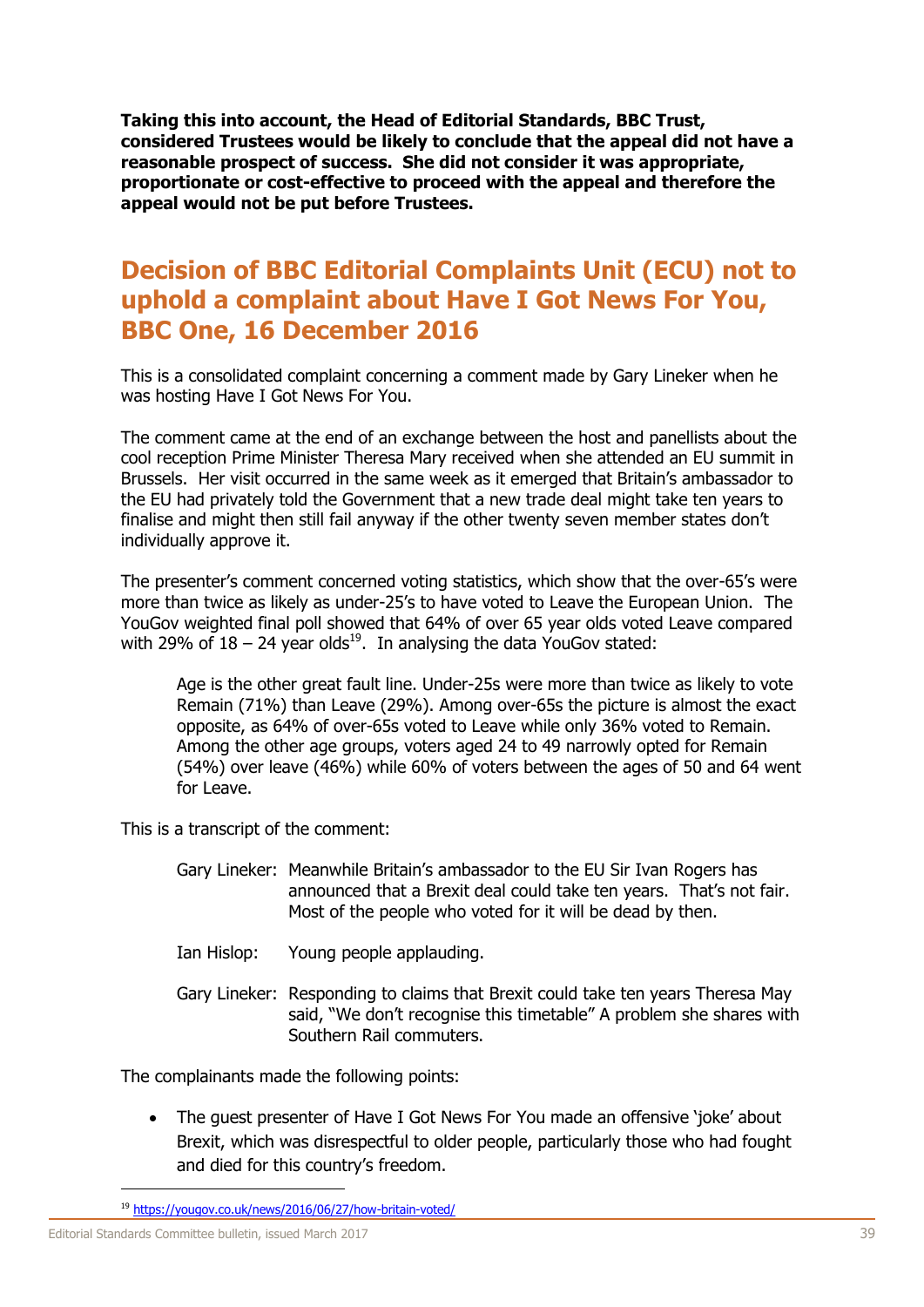- The comment was a derogatory statement that promoted ageism and left older people feeling vulnerable and more likely to fear becoming victims of hate crime. The comment could also be perceived as an incitement to hatred of a minority group.
- The comment did not compare age groups it specifically referred to 'most of the people who voted for it will be dead by then'.
- It was not only the older generation who voted to leave: stats were 18-24 25%;
- Ian Hislop's remark 'young people applauding', which followed Gary Lineker's comment, was in very poor taste as it set young up against old, and further promoted the programme's unfair treatment of older people.
- Gary Lineker's remarks should be seen in the light of everyday moral behavior and not just BBC guidelines.

The complainants received responses from BBC Audience Services at Stage 1 of the complaints process. Audience Services made the following points:

- Gary Lineker's comment was not meant to cause offence but was in reference to the EU Referendum polls, which showed that the majority of those aged 65+, were Leave voters.
- The joke plays upon what has become a well-worn stereotype about Leave voters, which has clearly been and often is exaggerated for comic effect.
- Such comments are permitted by the BBC's Editorial Guidelines when they're within audience expectations and Have I Got News For You has a firmly established reputation of over 20 years for dealing in this sort of satirical humour.
- The suggestion that the inclusion of such a joke amounts to a genuine implication that all Leave voters are 65+ is wide of the mark.

Complainants received responses from The Editorial Complaints Unit (ECU) at Stage 2 of the BBC's complaints process made the following points:

- The BBC's Harm and Offence guidelines recognise that programme-makers can produce challenging material, which may offend some members of the public.
- There is no automatic ban on humour, which some sections of an audience may find inappropriate or offensive. In such cases the material must be editorially justified, meet the expectations of the audience, and fall within generally accepted standards.
- Have I Got News For You is a long-running comedy series, which has built a reputation for irreverent humour, and satire, which regularly makes fun of individuals and groups in the news.
- In this case Mr. Lineker was reflecting the fact that those over 65 years of age were more than twice as likely as those under 25 to vote to Leave the EU.
- There was no need for a balancing joke or comment about young people. That is not what the editorial guidelines for due impartiality seek to achieve or require.
- Some viewers may have considered this comment to be in poor taste but it did not go beyond what the audience might reasonably expect on a programme of this kind or beyond what might be considered generally acceptable.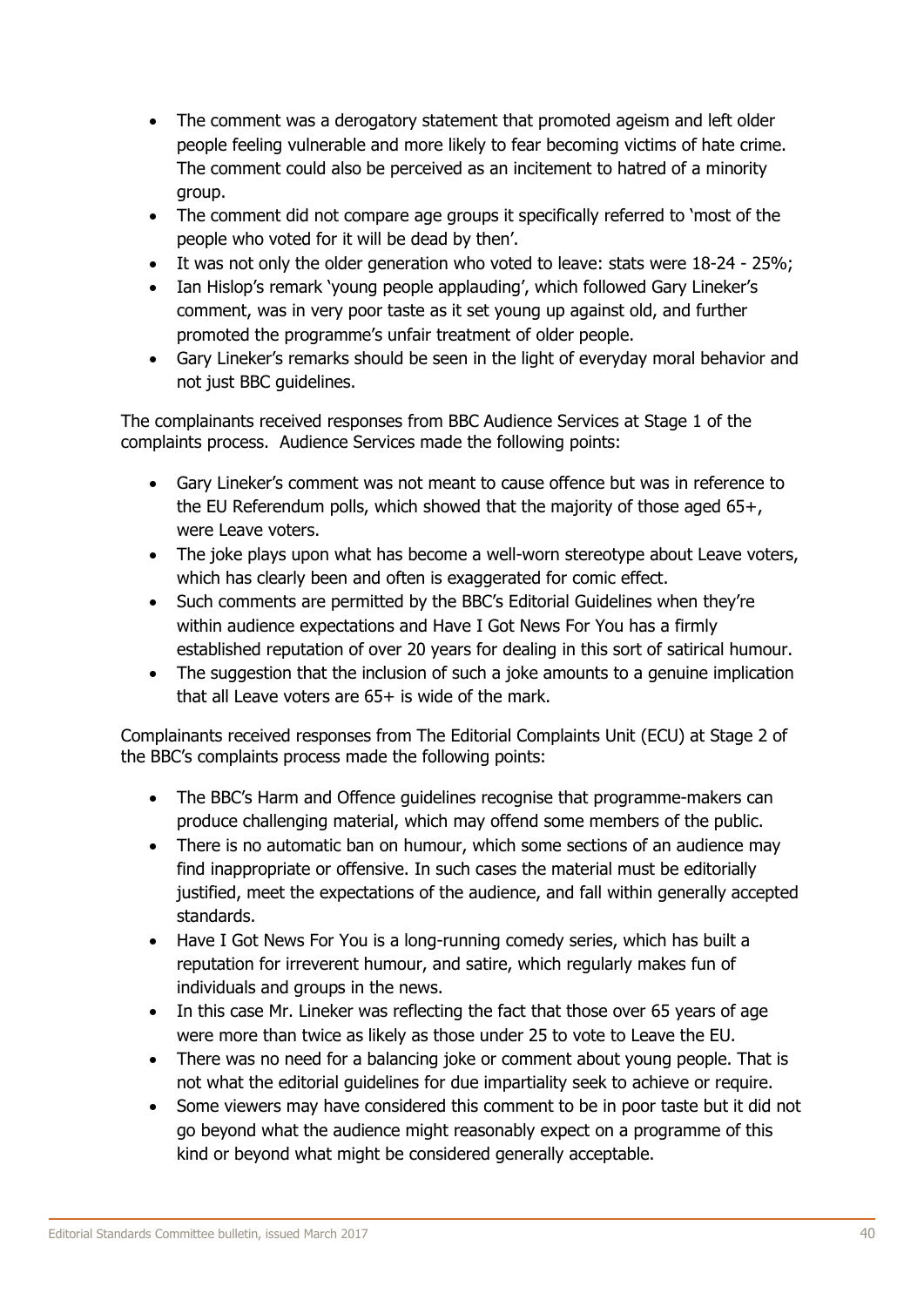#### **Appeal**

Two complainants appealed to the BBC Trust on the substance of their complaint.

#### **Decision of the Head of Editorial Standards, BBC Trust**

The Head of Editorial Standards, BBC Trust decided that the complainants' appeal did not have a reasonable prospect of success.

The Head of Editorial Standards was sorry that the complaints had been offended by this joke. She noted that both pointed out that this was a misguided comment aimed at older people and it was derogatory

The Head of Editorial Standards noted that BBC output was required to meet the Editorial Guidelines for Harm and Offence and specifically in this case the guidelines on portrayal which say:

We aim to reflect fully and fairly all of the United Kingdom's people and cultures in our services. Content may reflect the prejudice and disadvantage, which exist in societies worldwide but we should not perpetuate it...

When it is within audience expectations, we may feature a portrayal or stereotype that has been exaggerated for comic effect, but we must be aware that audiences may find casual or purposeless stereotypes to be offensive.

The Head of Editorial Standards noted that Have I Got News For You is clearly billed on the BBC website as a "Comedy quiz show that grills celebrity contestants on the week's top stories and news", that it launched in 1990 and is still running 52 series later.

The Head of Editorial Standards considered that the guest host's comment, linked with a team captain's ironical acknowledgement of the 'Young people applauding' and followed by Mr Lineker's remark that 'Theresa May did not recognise the ten year Brexit timetable' were within audience expectations for this satirical programme. She also considered that the two additional comments served to give context to the original 'joke', which was not to be taken seriously. The segment would not perpetuate prejudice against older Leave voters and was within generally accepted standards.

**Taking this into account, the Head of Editorial Standards, BBC Trust, considered Trustees would be likely to conclude that the appeal did not have a reasonable prospect of success. She did not consider it was appropriate, proportionate or cost-effective to proceed with the appeal and therefore the appeal would not be put before Trustees.**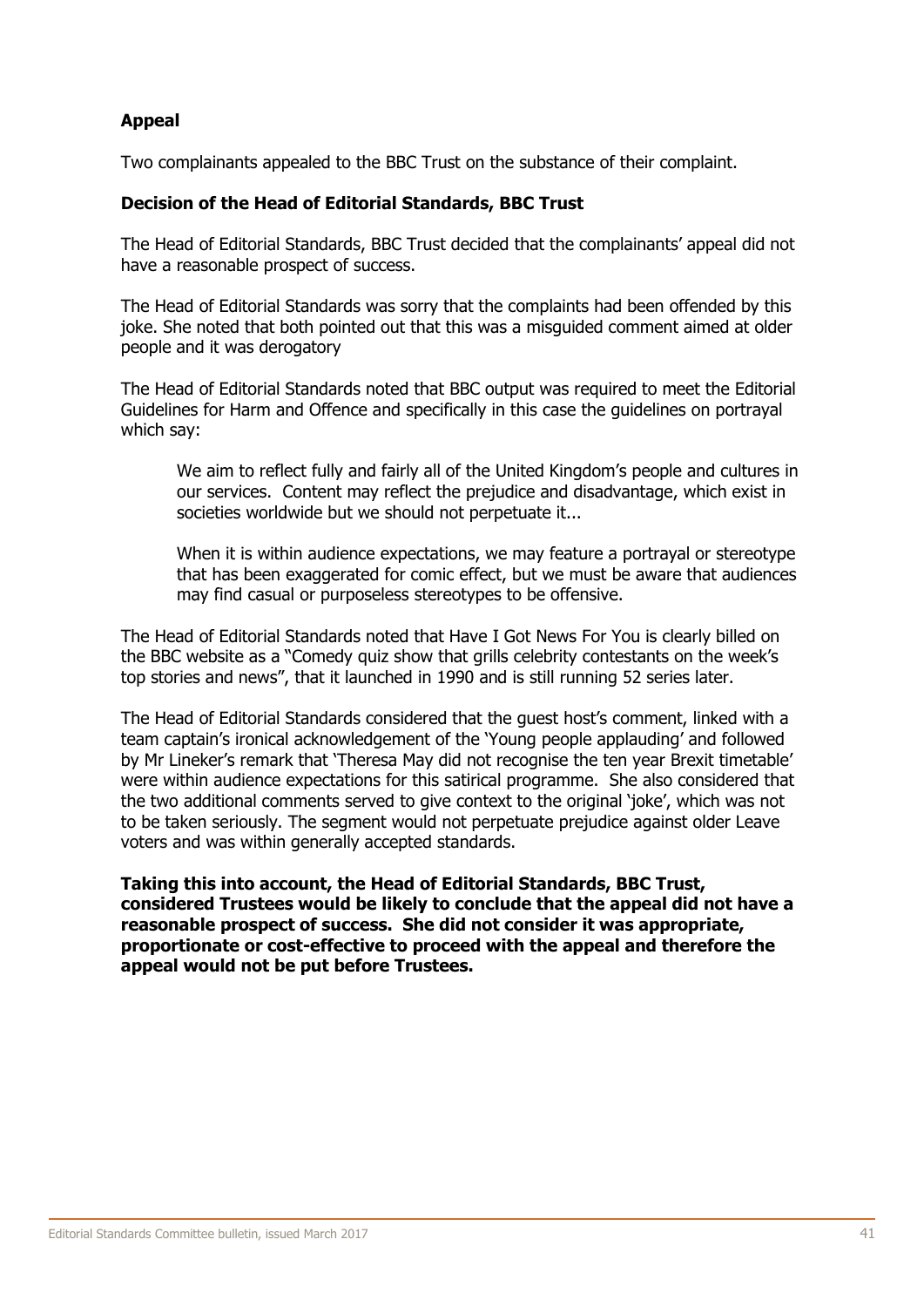### <span id="page-42-0"></span>**Decision of BBC Editorial Complaints Unit (ECU) not to uphold a complaint about EastEnders, 19 August 2016, BBC One, 20.00**

The complaint concerned an episode of the long running soap, EastEnders, which finally revealed that fictional character, Dean Wick's, had been found not guilty of attempted rape. He was charged with the crime late in 2015 after attacking his on-off screen girlfriend Roxy Mitchell. Dean's trial took place off-screen throughout the week beginning 15 August 2016, although this episode offered snapshots from the courtroom in the form of voiceovers. Those most affected by Dean's crimes waited at the Old Vic together for news of the verdict. Dean's storyline began in October 2014 when he raped Linda Carter at the Queen Vic.

This episode began with a scene in which EastEnders characters were discussing what would happen in the court that day, how both sides would make their closing arguments, the judge would sum up and the jury would then go out to make its decision. A minute into the programme, over scenes of that morning's life in Albert Square, viewers heard a voiceover from the court of the judge summing up the case. This is the transcript of the voiceover:

Please be seated. Ladies and gentleman of the jury, this is not an easy case to decide. Some of the testimony you've heard has been highly emotive. But you must ignore emotions. You must decide, based on the evidence you've heard, what the facts of this case are. Which evidence you accept or reject. This alone must be the basis for your verdict.

So what are the facts? What is not in dispute is that sexual activity took place. Neither side has sought to deny that. What is in question is the issue of consent. Did the defendant really believe consent had been given? Was he justified in doing so? It may be felt by some of you that rape or attempted rape cannot exist in the context of a relationship, but this is neither the law nor sufficient basis for a not guilty verdict.

You have heard that the defendant is of previously good character. Good character is not a defence but it is relevant to his credibility. You have also seen photographs of bruising sustained by the alleged injured party, the Prosecution would have it as part of a brutal attack at the hands of Mr. Wicks. The Defence counter that these injuries were sustained during rough, but consensual foreplay.

You have heard from the prosecution that Mr. Wicks' own mother heard the alleged injured party shout 'No' only moments before walking in and finding him on top of her. However, the Defence have suggested that this testimony is unsafe - the product of a troubled and unhealthy, mother-son relationship.

Finally, I must emphasise that the burden of proof is upon the Prosecution. It is for them to establish in your mind that, beyond reasonable doubt, the defendant is guilty of this offence.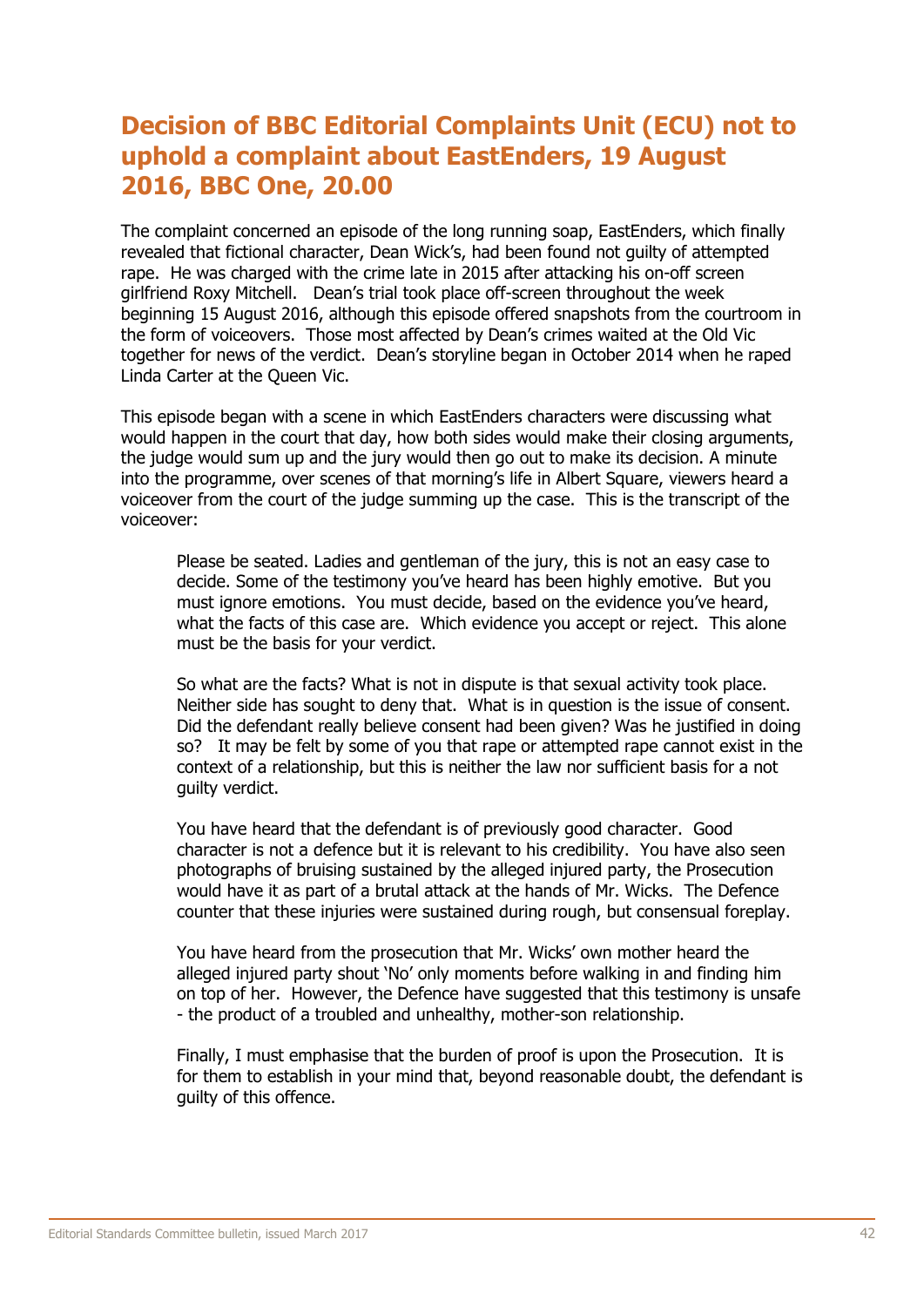The complainant made the following points:

- In his summing up the judge used the term 'rough but consensual foreplay'.
- It was inappropriate to use such language in a pre-Watershed programme when its meaning might need to be explained to young viewers.
- It would be impossible for any parent to try to explain to a child of 7, 8 or 9 the concept of 'rough but consensual foreplay', so by definition this was adult material that should not be aired before the 9pm watershed.

Audience Services made the following points:

- Programmes shown before 9pm are not necessarily intended for the young to watch alone, but rather for family viewing.
- The general tone and content of *EastEnders* is widely recognised and parents can make an informed decision as to whether they want their children to watch it.
- The content and placing of *EastEnders* has been carefully considered at a senior level and storylines are structured so that they can be appreciated on different levels according to the age and experience of the viewer.

The Editorial Complaints Unit (ECU) at Stage 2 of the BBC's complaints process made the following points:

- The BBC's Harm and Offence guidelines recognise that the BBC aims to reflect the world as it is, including all aspects of the human experience, but say it must be sensitive to, and keep in touch with generally accepted standards and audience' expectations of the content in question.
- *EastEnders* is an established cornerstone of the BBC One schedule and the audience is aware the series regularly features sensitive and potentially upsetting themes.
- The trial featured in this episode was the culmination of a long-standing storyline about rape and consent, in the course of which a number of conversations on the subject took place between various characters.
- The phrase 'rough but consensual foreplay' would not have piqued the interest of younger viewers, particularly as it formed part of a rather dry summing up by the judge.
- The phrase did not amount to prurient or explicit language and while it could conceivably have generated a question some parents might prefer not to address it did not have the potential to 'seriously impair the physical, mental or moral development of children', which the guidelines are in place to safeguard against.

#### **Appeal**

The complainant appealed to the BBC Trust on the substance of his complaint.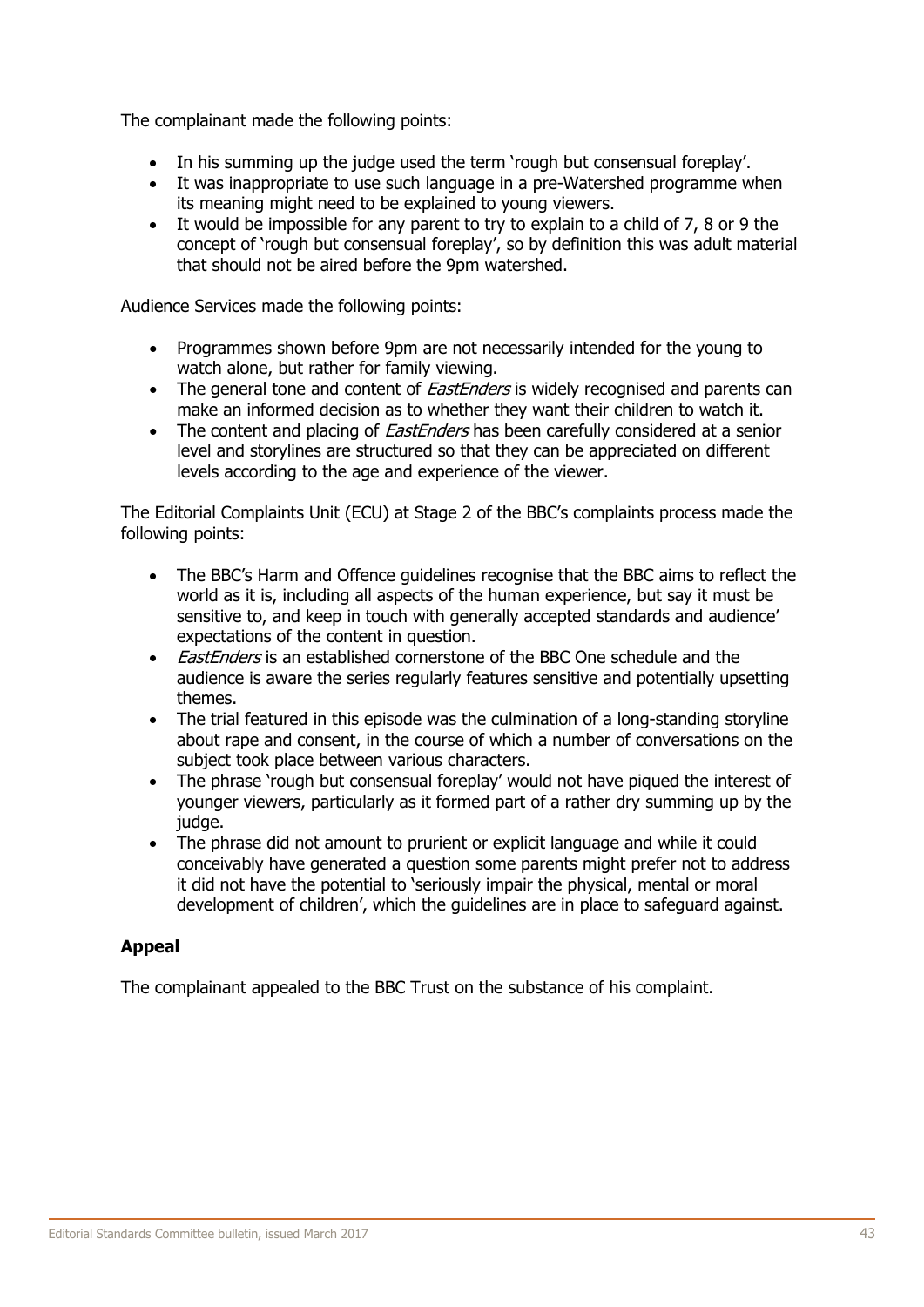#### **Decision of the Head of Editorial Standards, BBC Trust**

The Head of Editorial Standards, BBC Trust decided that the complainant's appeal did not have a reasonable prospect of success.

The Head of Editorial Standards noted that BBC output was required to meet the Editorial Guidelines for Harm and Offence, which say:

The BBC aims to reflect the world as it is, including all aspects of the human experience and the realities of the natural world. In doing so, we balance our right to broadcast innovative and challenging content, appropriate to each of our services, with our responsibility to protect the vulnerable and avoid unjustifiable offence.

Creative risk-taking is a vital part of the BBC's mission. However, in all our output, the greater the risk, the greater the thought, care and planning required to bring creative content to fruition. We must be sensitive to, and keep in touch with, generally accepted standards as well as our audiences' expectations of our content, particularly in relation to the protection of children. Audience expectations of our content usually vary according to the service on which it appears.

we must always be able to demonstrate a clear editorial purpose, taking account of generally accepted standards, and ensure it is clearly signposted. was defined as follows:

The Head of Editorial Standards also noted that the guidelines on television scheduling and the watershed were applicable in this case, they say:

#### 5.4.6

Television scheduling decisions need to balance the protection of young people and particularly children with the rights of all viewers, including those without children, to receive a full range of subject matter throughout the day. They must be judged against the requirements of the watershed.

The 9pm television watershed is used by broadcasters to distinguish between programmes intended mainly for a general audience, and those programmes intended for an adult audience. However, parents and carers share in the responsibility for assessing whether programme content is suitable for their children, based on their expectations of that content.

#### 5.4.7

Programmes broadcast between 5.30am and 9pm must be suitable for a general audience including children. The earlier in the evening a programme is placed, the more suitable it should be for children to watch without an older person. Programmes in later pre-watershed slots may not be suitable for the youngest children or for children to watch without an older person.

The Head of Editorial Standards noted that EastEnders was first broadcast on 19 February 1985 and had just celebrated its thirty-second year on the BBC. She also noted that over the years it had regularly featured sensitive and potentially upsetting themes and the trial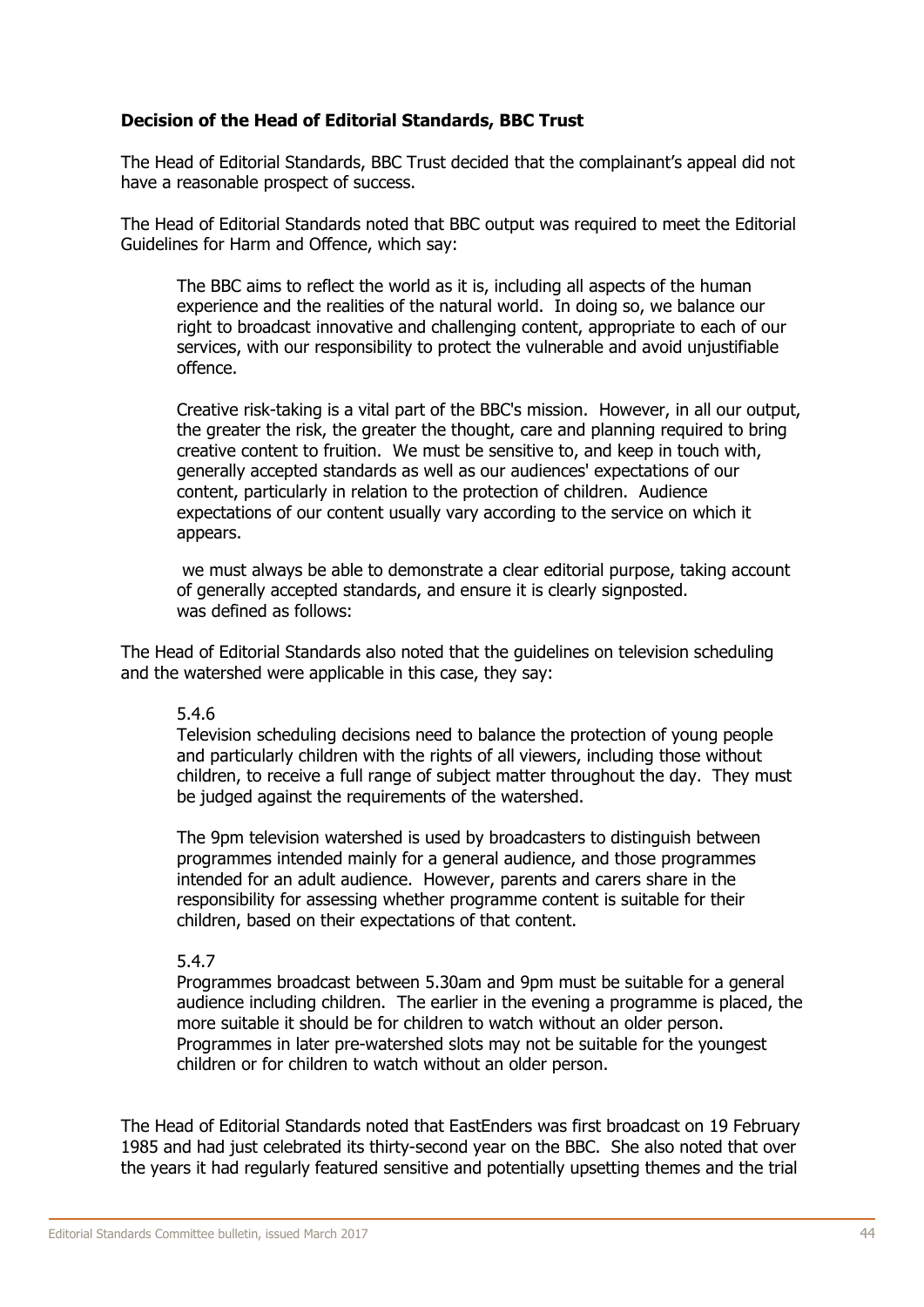featured in this episode was no exception and was the culmination of a long-standing storyline about rape and consent.

The Head of Editorial Standards noted that this episode of EastEnders was introduced in the following way:

Now on BBC One - will justice be served? An anxious and emotional wait for the verdict in Dean's trial, on *EastEnders*.

The Head of Editorial Standards noted that the summing up by the judge at the start of the programme would not have surprised regular viewers of EastEnders as this episode had been well publicised, both in BBC trails and in the press, as the one which would reveal the outcome of Dean Wicks trial for the attempted rape of Roxy Mitchell. She also noted that the Dean Wick's storyline began in an episode broadcast on 6 October 2014 when he raped Linda Carter and culminated in this programme, more than twenty months later, with the shock trial verdict, when he was found not guilty.

The Head of Editorial Standards noted the Harm and Offence guidelines recognise that programmes broadcast in later pre-watershed slots may not be suitable for the youngest children or for children to watch without an older person and that parents and carers share in the responsibility for assessing whether programme content is suitable for their children based on their expectations of that content.

The Head of Editorial Standards noted that the programme was broadcast at 20.00 when parents have a greater responsibility to make judgements about the suitability of content for their children to view.

The Head of Editorial Standards noted the response from the ECU which said that the phrase 'rough but consensual foreplay' did not amount to prurient or explicit language and that it was unlikely to have attracted the attention of younger viewers given it formed part of a rather dry summing up by the judge. She noted that the ECU also said that while it could conceivably have generated a question some parents might prefer not to address it did not have the potential to 'seriously impair the physical, mental or moral development of children', which the guidelines are in place to safeguard against.

The Head of Editorial Standards considered that the audience for EastEnders would have been aware of the high profile trial of a well-known EastEnders character for attempted rape and that it was to be resolved in the episode broadcast on 19 August 2016. She concluded that even if viewers had come to this episode unaware of the content, that it was very clear, by the continuity announcement preceding it and in its opening moments that this programme was dealing with the final stages of a highly charged trial, and that the subject matter was clearly signalled by the judge when he talked about 'sexual activity…rape and attempted rape' in advance of his use of the phrase 'rough but consensual foreplay'.

The Head of Editorial Standards concluded that the judge's use of the term 'rough but consensual foreplay' was within generally accepted standards and would not have challenged the audience's pre-existing expectations of the content, taking account of the high profile nature of both the attempted rape storyline and the soap itself, and the fact that this episode marked the dramatic end to Dean Wick's trial, the tension for which had been building up across the whole week of EastEnders output.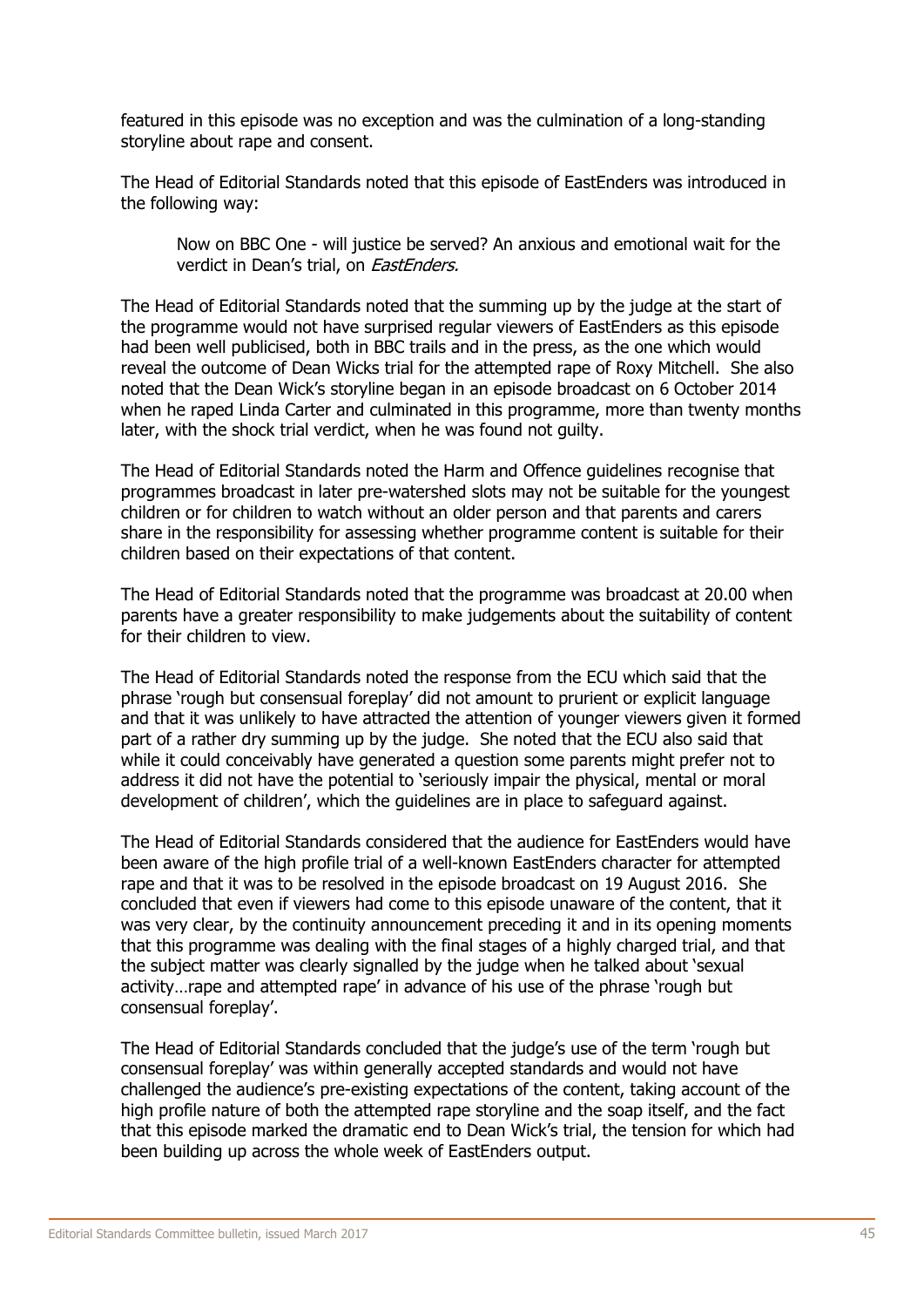**Taking this into account, the Head of Editorial Standards, BBC Trust, considered Trustees would be likely to conclude that the appeal did not have a reasonable prospect of success. She did not consider it was appropriate, proportionate or cost-effective to proceed with the appeal and therefore the appeal would not be put before Trustees.**

# <span id="page-46-0"></span>**Decision of BBC Editorial Complaints Unit (ECU) not to uphold a complaint about The Real Marigold on Tour: Florida, BBC Two, 27 December 2016, 21.00**

The complaint concerned a Christmas special in which four of the cast from the awardwining series The Real Marigold Hotel were reunited to road-test retirement in Florida. Actress Miriam Margolyes, dancer Wayne Sleep, darts champion Bobby George and chef Rosemary Shrager joined Americans who were seeing out their retirement in the sunshine state's gated communities - a new kind of suburbia for the over 55s, with healthy activities, 24-hour security and no children.

The group visited two different retirement villages in Florida from opposite ends of the affordability scale. The first, north of Orlando in Oak Run, was an affordable community for 7,000 residents. The second, an hour north of Miami, with annual membership charges of \$85k, was home to some of the richest senior citizens in the states. The group's experience of the residents' idyllic lifestyle led to some heated exchanges between Miriam Margolyes and American retirees.

The complainant made the following points:

- Miriam Margolyes was gratuitously offensive to members of The Polo Club in Palm Beach County and her offensive comments showed political bias.
- Ms Margolyes was ill mannered when talking to a kinder transport survivor and it was wrong for her to compare Donald Trump to Hitler and offensive of her to say that 'Trump opens his mouth and out pours shit'.
- Ms Margolyes was a national disgrace and showed a complete lack of manners towards her American hosts, who preferred to end their conversation with her, than react in a similar manner.
- The BBC should have edited out this content that showed Ms Margolyes expressing her views in such a vile manner.

Audience Services raised the complaint with the production team who said:

- They were sorry the complainant had been offended by some of the sequences in The Real Marigold on Tour: Florida, but that was never their intention.
- The programme was an immersive, observational documentary, following famous OAPs reacting spontaneously and honestly to the sometimes-uncomfortable fishout-of-water situations they found themselves in.
- They hoped it was clear that the group of four were programme contributors, not BBC presenters, and as such were openly allowed to express their opinions or challenge where necessary.
- Some of the exchanges with some of the elderly residents of the Polo Club were uncomfortable, but they did not exceed general audience expectations for this type of series, shown post watershed on BBC Two.
- The uninhibited and outspoken views of Miriam Margolye's were established in the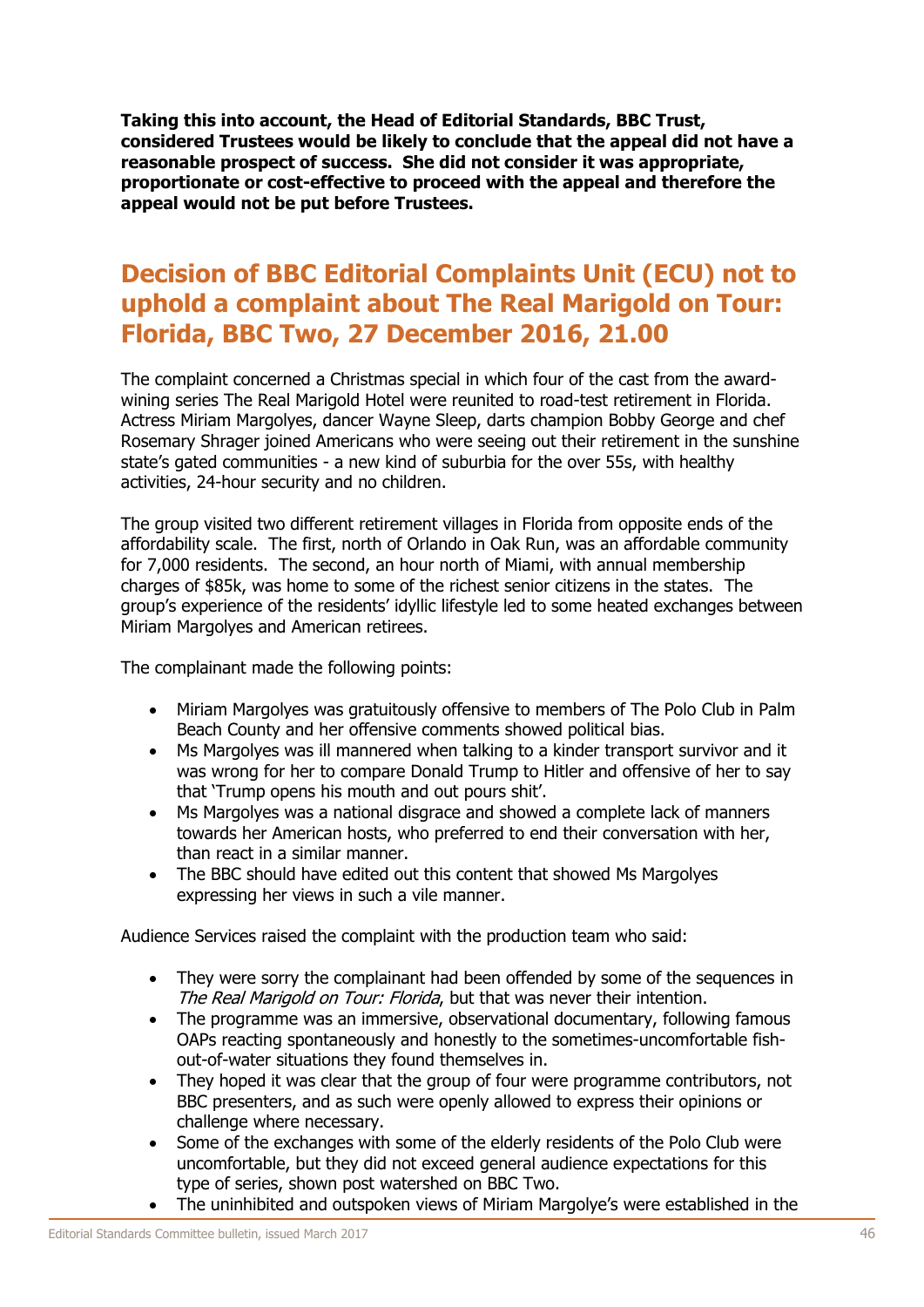previous series, The Real Marigold Hotel, so they hoped most viewers would not have been taken completely unawares and would have welcomed seeing a range of honest and frank opinions on the BBC.

The Editorial Complaints Unit (ECU) at Stage 2 of the BBC's complaints process made the following points:

- The complaint was considered against the BBC's Editorial Guidelines on Harm and Offence. These do not say that BBC content should never offend. They say that where content is aired, which may offend, it must be editorially justified.
- The Harm and Offence quidelines also place great weight on context, including when the programme airs, the expectations audiences may bring to it and any signposting.
- The programme aired in a post-watershed slot, with a warning of strong language. The fact that Ms. Margolyes was outspoken, held strong views on political and other matters, and was given to swearing was apparent from the outset – as well as from previous programmes. Given this context, the language used by Ms. Margolyes did not exceed audience expectations and therefore did not breach the guidelines.
- The guidelines do not demand that people appearing in programmes always act in a civil manner. The object of a documentary is to accurately capture what happened and in real life people exchange heated views in intemperate language – particularly where, as here, the context is an election, which generated very strong opinions. It does not follow that because people might find Ms. Margolyes' conduct objectionable, or her language offensive, it is necessarily unsuitable for broadcast. The guidelines explain that as well as being mindful of the need to avoid causing unnecessary offence, the BBC retains the right to reflect the world as it is, and that's what happened in this case.

#### **Appeal**

The complainant appealed to the BBC Trust on the substance of his complaint.

#### **Decision of the Head of Editorial Standards, BBC Trust**

The Head of Editorial Standards, BBC Trust decided that the complainant's appeal did not have a reasonable prospect of success.

The Head of Editorial Standards noted that BBC output was required to meet the Editorial Guidelines for Harm and Offence, which say:

The BBC aims to reflect the world as it is, including all aspects of the human experience and the realities of the natural world. In doing so, we balance our right to broadcast innovative and challenging content, appropriate to each of our services, with our responsibility to protect the vulnerable and avoid unjustifiable offence.

Creative risk-taking is a vital part of the BBC's mission. However, in all our output, the greater the risk, the greater the thought, care and planning required to bring creative content to fruition. We must be sensitive to, and keep in touch with, generally accepted standards as well as our audiences' expectations of our content, particularly in relation to the protection of children. Audience expectations of our content usually vary according to the service on which it appears.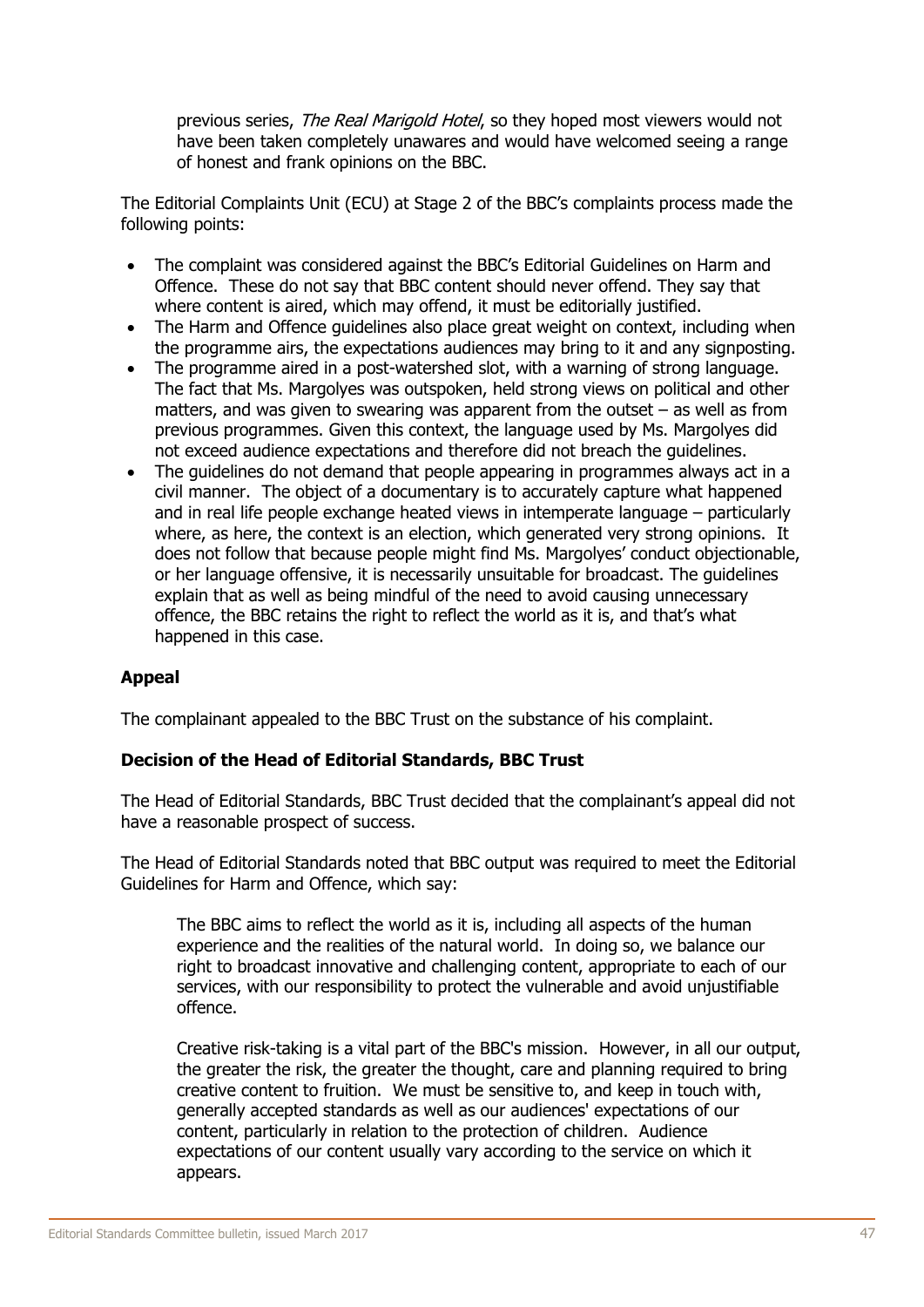When our content includes challenging material that risks offending some of our audience we must always be able to demonstrate a clear editorial purpose, taking account of generally accepted standards, and ensure it is clearly signposted.

The Head of Editorial Standards noted that the programme was filmed in September 2016 when the American Presidential Election was being hotly contested between the Republican candidate, Donald Trump and the Democratic candidate, Hilary Clinton and that the election took place on 8 November 2016. The programme was broadcast seven weeks after the US presidential election She also noted that the complainant said he was offended by various comments Miriam Margolyes had made on several occasions in the programme about Donald Trump and his supporters. She also noted that there was a pre broadcast warning about strong language.

The Head of Editorial Standards noted the section of the programme in which Ms. Margolyes and Bobby George visited a Florida Pawn and Gun shop, when Ms. Margolyes talked to the shop owner, telling him how she felt about guns and Donald Trump:

Miriam Margolyes: I don't like them. I don't approve of them. I don't want one. Are you a Trump supporter?

Gun shop owner: 98% of the people who live in this area are all Trump supporters.

Miriam Margolyes: I know it.

Gun shop owner: These are some Trump socks, we even have his er "You're fired" famous words. Trump cologne, which I use every day. He is a good person, going to surround himself by good people and he's going to do the best for the country.

Miriam Margolyes: I think he is a total piece of shit. That's what I would say. Anyway.

Gun shop owner: That's OK, I respect you, I respect you.

Miriam Margolyes: Gotta go, take care.

Gun shop owner: We love every body.

Miriam Margolyes: Thanks very much.

Gun shop owner: We're Trump supporters and we love everybody.

The Head of Editorial Standards noted that although Miriam Margolyes had been very blunt when she referred to Donald Trump as a "total piece of shit", the gun shop owner had responded saying he respected her views and they parted in a friendly way.

The Head of Editorial Standards next noted the section of the programme when the group attended the members' cocktail party at The Polo Club and Ms. Margolyes, whilst conversing with a fellow Jewish woman, likened Donald Trump to Hitler:

Miriam Margolyes: Where were you from originally? Lady one: Berlin in Germany. I came on the Kinder transport to the UK and I'm very involved in everything to do with the Holocaust, and the world that we're living in right now is a very very frightening world. Miriam Margolyes: The only people that I cannot talk to are the Republicans. Lady one: (Laughs) Well, you've got a Republican right here. (Laughs) Miriam Margolyes: Are you, are you a Trump supporter? Lady one: I am. (Miriam visibly shocked) Its not for Trump but I absolutely hate Hilary Clinton, absolutely.

Miriam Margolyes: (disbelievingly) You're. You would vote for Trump?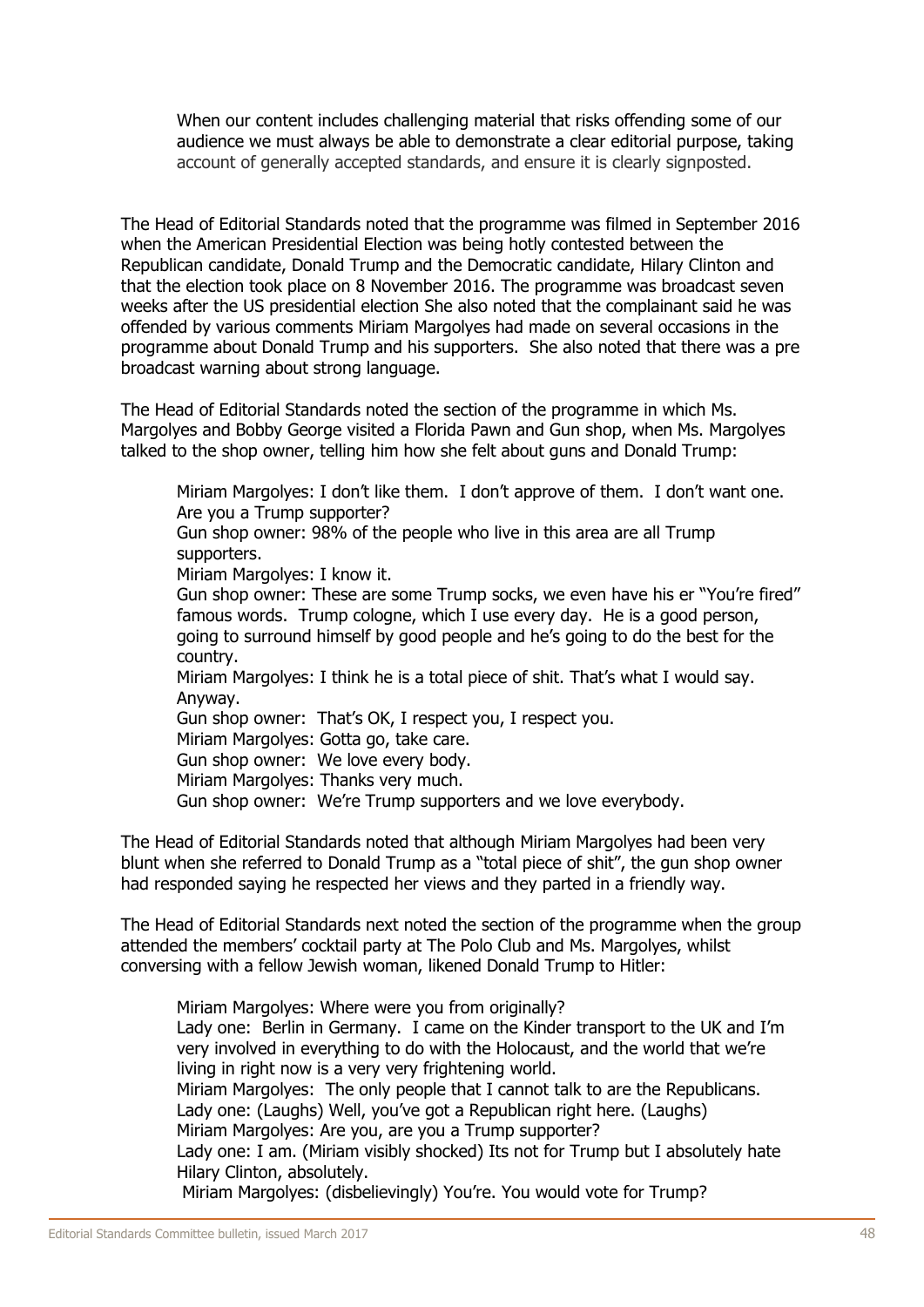Lady one: Oh, no question.

Miriam Margolyes: If you compare Trump and Hitler you'll find a huge number of similarities.

Lady one: I'm sorry, I really, I really, this woman is so bad for this country I just, I can't talk about it I really can't. Let's leave it.

Miriam Margolyes: I don't want to upset you.

Lady one: You are upsetting me.

Miriam Margolyes: I don't want to do that.

Lady one: It has been lovely meeting you.

Miriam Margolyes: You too.

Lady one: You are a very nice person. Let's leave it at that, OK?

Miriam Margolyes: All right. (Lady one walks away amicably).

Lady two: You're in the minority here. But I'm with you a hundred percent. Miriam Margolyes: Is that an American problem now that people don't want to discuss politics?

Lady two: People want to, but they've had such heated arguments this time, never before. But this time that it's become, it's divided the community, so it's a subject we don't talk about so we can all have a good time.

The Head of Editorial Standards again noted that Ms. Margolyes had been very direct in expressing her dislike of Donald Trump and the lady with whom she had been talking clearly did not want to get drawn into a political discussion and moved on. The Head of Editorial Standards then noted that politics was raised once again when Rosemary Shrager introduced Miriam to two Hilary Clinton supporters, a chat that ended in a heated exchange between Ms. Margolyes and a male Trump supporter:

Rosemary Shrager: Miriam. (Hello) My two democratic friends here and they are shocked (horrified) to the core (we are), shocked to the core. Lady three: He's a misogynist, con artist, Lady four: Narcissistic. There are a few people who are willing to stand up right and say what they believe. Right. Rosemary Shrager: Hello. And how long have you been here for. Man one: Nineteen years. And how long have you been here? Rosemary Shrager: I've been here one, for half an afternoon. Not even that. Man one: So you know nothing about the Club at all. Rosemary Shrager: I know nothing about the Club. Man one: And you know nothing about politics at all. I've spent six years in the service lady. So I've paid my dues. Don't you dare talk about people running for president (that is my right) unless you know what the hell you're talking about? I was shot twice and I don't need stupid people like you trashing the candidates. Lady four: I have a right. I have a right. Lady three: Excuse me Miriam Margolyes: We weren't talking to you big shot. You open your mouth and a pile of shit comes out. Lady two: Who asked you? (comment addressed to man one). Man one: Does it really. Lady two: Who asked you? Man one: I don't need to be asked to get your permission. Miriam Margolyes: Just be quiet, but this lady was talking. You interrupted. Don't push in. We were in a conversation. You be quiet. Man: Let's do one at a time. Miriam Margolyes: Don't you bully me. I won't have it. Man one: I'm not bullying you.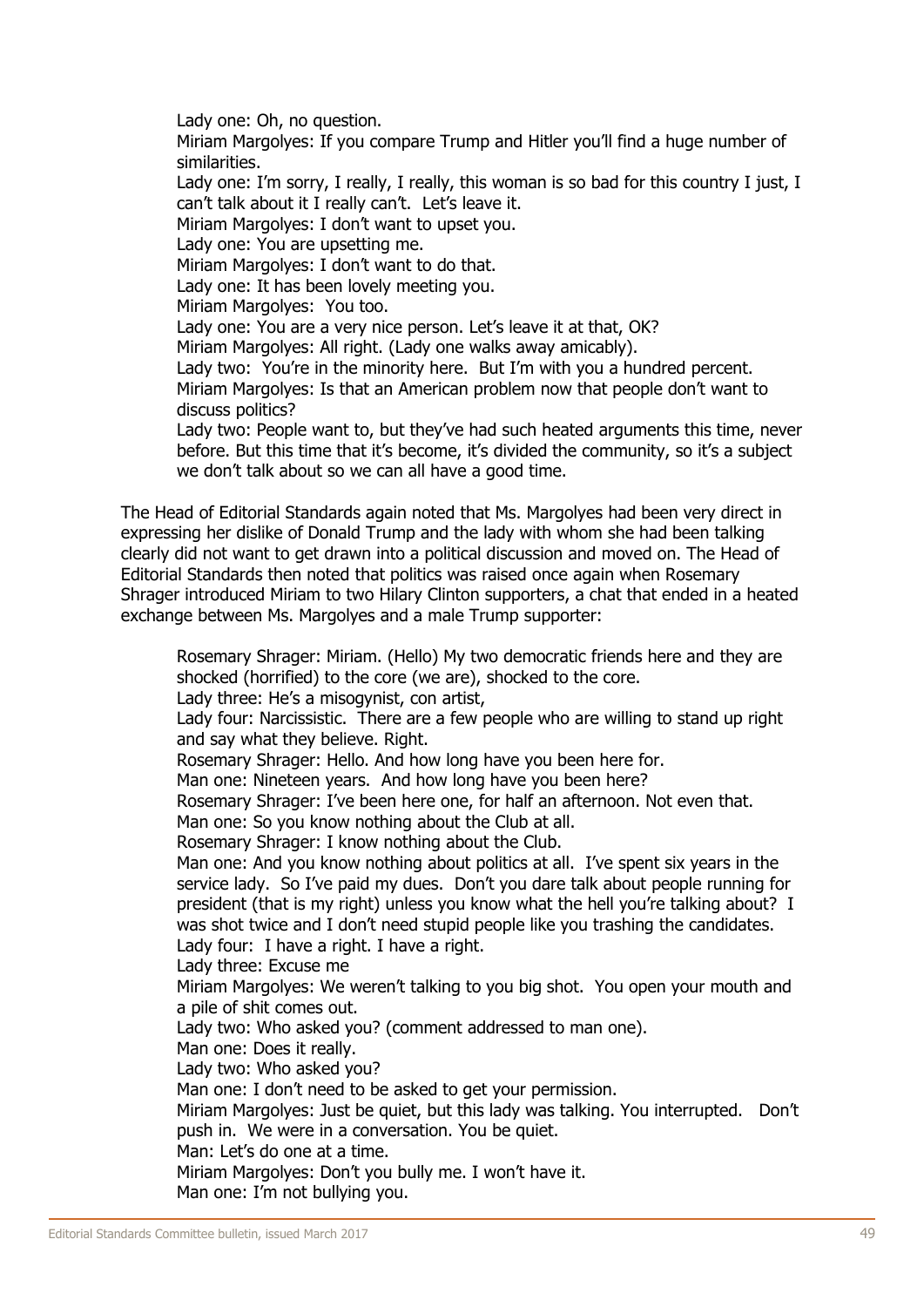Miriam Margolyes: I won't have it. Lady five: Don't yell. Don't yell. Lady three: He interrupted the conversation. Man one: She has a right to her opinion but she's talking like she has diahorrea of the mouth. Man Two: When I hear opinions like that I always say 'God forgives'. Miriam Margolyes: I think everybody has a right to say whatever they want. But they mustn't interrupt. He interrupted. Man One: We're not here to discuss politics. (I agree) You guys are here to find out about what this club's about. It's a playground. It's an adult camp.

The Head of Editorial Standards considered this exchange illustrated on a personal, supporter level that the 2016 campaign was one of the most negative and acrimonious in US presidential history. She agreed that Ms. Margolyes had been very forceful in her responses to the male Republican supporter.

The Head of Editorial Standards also noted the reply from the ECU which had said the guidelines do not demand that people appearing in programmes always act in a civil manner and the object of a documentary is to accurately capture what happened and in real life people exchange heated views in intemperate language – particularly where, as here, the context was an election, which generated very strong opinions.

The Head of Editorial Standards noted this was a returning series, which had previously established expectations of the use of strong language and the expression of frank and sometimes challenging views by its contributors. She noted that the complaint had been particularly offended by the comparison of Trump with Hitler to someone who had been on the Kinder transport and understood the level of offence that caused. She considered however that, taking account of the subject and nature of this factual observational documentary and its likely audience post-Watershed on BBC Two, the content was editorially justified, reflected the world as it is and was within generally accepted standards.

**Taking this into account, the Head of Editorial Standards, BBC Trust, considered Trustees would be likely to conclude that the appeal did not have a reasonable prospect of success. She did not consider it was appropriate, proportionate or cost-effective to proceed with the appeal and therefore the appeal would not be put before Trustees.**

### <span id="page-50-0"></span>**The use of the term 'women and children' in BBC online reports about incidents involving deaths**

The complainant contacted the BBC to express her concern that, in incidents where deaths had occurred, news reports invariably stated that the dead included women and children. The complainant found this insulting to the men who had died as she felt that reports suggested their deaths were less significant than those of women.

Audience Services requested information about "names of programmes, channels, online URLs, dates and time that this was broadcast" so that they could investigate. The complainant said that the particular report that triggered her complaint appeared on the BBC's digital text service on television. She could not remember the actual date but believed this to be a regular occurrence. She said the term has been used again on 13 December 2016 in a story about the situation in Aleppo.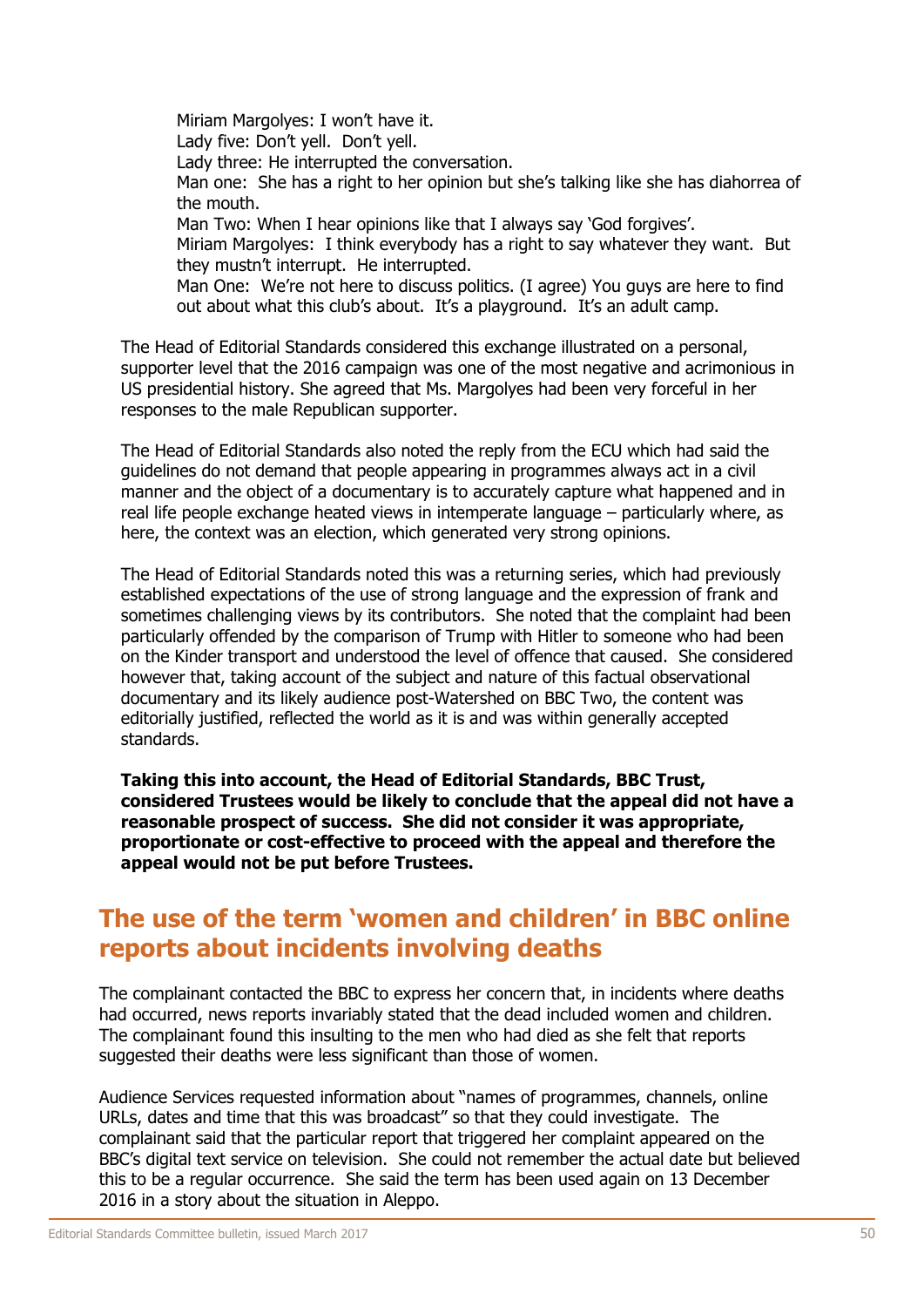Audience Services said that the BBC's Red Button text service mirrored the content on the BBC News website. Based on the information provided by the complainant, Audience Services considered it likely that the following was the article in question:

#### <http://www.bbc.co.uk/news/world-middle-east-38301629>

Audience Services said the article was quoting the United Nations when it stated:

"Syrian pro-government forces in eastern Aleppo have been killing people, including women and children, on the spot in their homes and on the street, the United Nations says."

The complainant made the following points:

- the term was not in inverted commas and was not a direct quotation
- even if a third party had used a sexist phrase, the BBC did not have to republish it
- the frequency of its use suggested that it was a deliberate policy of the BBC to be sexist.

The complaint was escalated to the Style Editor of the BBC News website, who made the following points:

- he considered the complainant to have made "a reasonable point" although he thought she had overstated the frequency with which the expression appeared
- there were occasions when the expression added useful information. In the case of Aleppo, it indicated that government forces were not targeting rebel fighters but were killing a range of people
- he had discussed this issue with BBC teams in the past and he was happy to remind writers to ensure it should be used when appropriate
- he did not consider that there had been a possible breach of editorial standards.

#### **Appeal**

The complainant appealed to the BBC Trust on the substance of her complaint. She also complained that her complaint had not been investigated properly because the BBC's responses had related to one article rather than her over-arching point.

#### **Decision of the Head of Editorial Standards, BBC Trust**

The Head of Editorial Standards decided that the complainant's appeal did not have a reasonable prospect of success.

She noted that the complainant believed the BBC to have handled the complaint incorrectly by at first "ducking the issue" and asking for details of reports on specific dates. When the complainant provided an example, all subsequent responses dealt with this article but failed to deal with the complainant's point about the "regular occurrence of this type of objectionable sexism".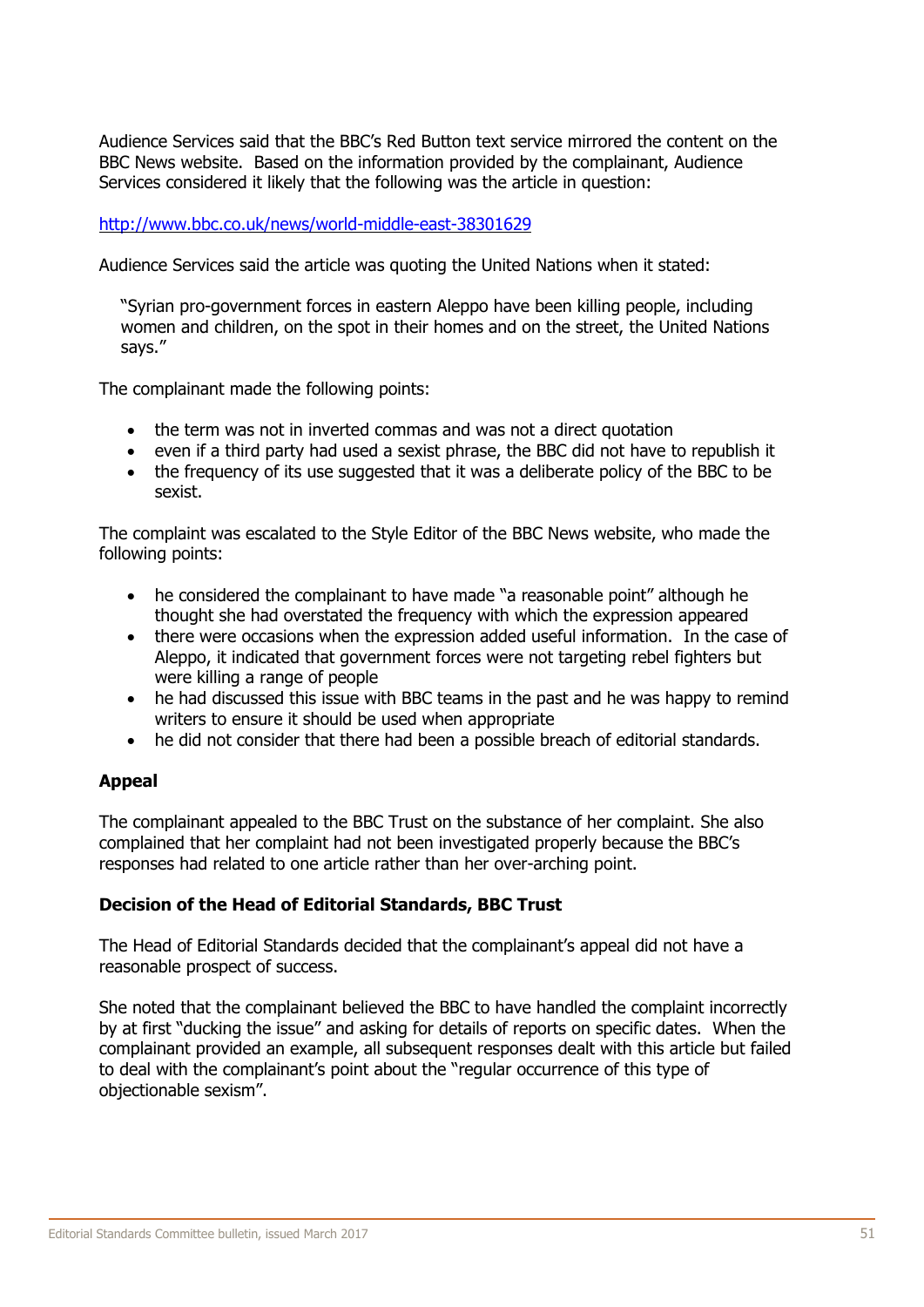The Head of Editorial Standards noted that the BBC's editorial complaints process was designed to deal with complaints about specific pieces of broadcast or online content and the complaints framework<sup>20</sup> states that complaints should include:

"2.5.1 the name / title of the broadcast or publication you are complaining about;

2.5.2 the date and time of the broadcast or publication;

2.5.3 the channel or service on which it was broadcast, or the web address on which it was published"

She noted that a failure to provide these details may mean that the BBC was unable to look into a complaint.

She therefore considered that it had been appropriate for the BBC to ask for details of a specific report and, when one was provided, it was also appropriate for the BBC to investigate and respond in specific terms.

The Head of Editorial Standards noted that the complainant had referred Audience Services to an article about the situation in the last rebel-held neighbourhoods in eastern Aleppo. The article was entitled "Aleppo battle: UN says civilians shot on the spot".

She noted that the complainant believed that the article's reference to the deaths of women and children was sexist because it suggested their deaths were more significant than the deaths of men.

The Head of Editorial Standards noted that the complaint engaged BBC editorial guideline 5.4.38 on Portrayal:

"We aim to reflect fully and fairly all of the United Kingdom's people and cultures in our services. Content may reflect the prejudice and disadvantage which exist in societies worldwide but we should not perpetuate it. In some instances, references to disability, age, sexual orientation, faith, race, etc. may be relevant to portrayal. However, we should avoid careless or offensive stereotypical assumptions and people should only be described in such terms when editorially justified."

She noted that the article quoted a number of United Nations [UN] sources:

- the article opened as follows: Syrian pro-government forces in eastern Aleppo have been killing people, including women and children, on the spot in their homes and on the street, the United Nations says.
- the UN's human rights office spokesman said that the streets were full of bodies
- later in the article the spokesman was quoted more fully as saying that 82 civilians had reportedly been killed by pro-government forces, of whom 11 were women and 13 children
- the UN children's agency quoted a doctor as saying that a building housing as many as 100 unaccompanied children was under heavy attack
- the UN's humanitarian adviser on Syria spoke of "massacres of unarmed civilians, of young men, of women, children, health workers."

<sup>&</sup>lt;sup>20</sup>http://downloads.bbc.co.uk/bbctrust/assets/files/pdf/requlatory\_framework/protocols/2017/complaints\_fr\_work\_ed\_compl [aints.pdf](http://downloads.bbc.co.uk/bbctrust/assets/files/pdf/regulatory_framework/protocols/2017/complaints_fr_work_ed_complaints.pdf)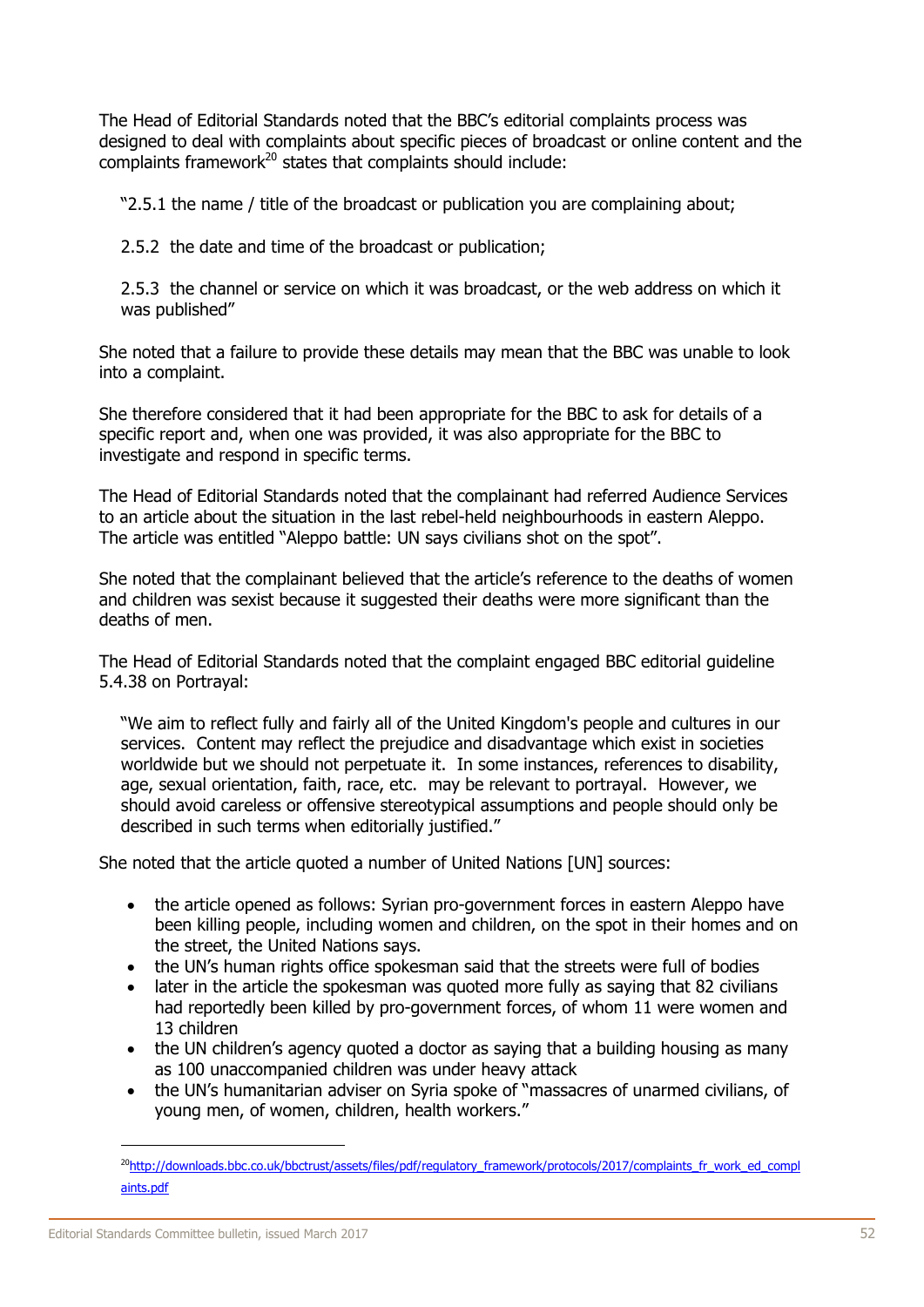She disagreed with the complainant that the article suggested that the deaths of women were more significant than the deaths of men. Instead, she noted that the UN appeared to be contradicting the pro-government view in emphasising the deaths of civilians: women, children, (including unaccompanied children), health workers, people shot summarily ("on the spot"), in their own homes and on the street.

She did not agree, therefore, that the article had perpetuated a stereotype, but had instead reported accounts which offered useful detail of the situation in eastern Aleppo. She also noted that BBC News Online's Style Editor had stated that he would remind journalists that the term should be used when appropriate and she considered that Trustees would consider this a reasoned and reasonable response and would not be likely to consider that the article had breached the BBC's editorial standards.

**Taking this into account, the Head of Editorial Standards, BBC Trust, considered Trustees would be likely to conclude that the appeal did not have a reasonable prospect of success. She did not consider it was appropriate, proportionate or cost-effective to proceed with the appeal and therefore the appeal would not be put before Trustees.**

# <span id="page-53-0"></span>**Just a Girl, CBBC Website**

The complaint concerned a drama series posted on the CBBC website which reflected the fictional story of 11-year old Amy Jones, who was born a boy, but identified as a girl. It formed part of an Anti-bullying Week collection on CBBC and it's listing on the homepage said:

"A CBBC Drama - Amy has a secret and she's scared that it will come out at her new school. Follow her story as she tries to make sense of the world"

The drama was in the form of a fictional audio diary recorded by the transgender character, Amy, on her mobile phone. It was made up of twenty-five 'micro-episodes', the shortest being just under thirty seconds and the longest about ninety seconds. The on-screen graphic for the audio content depicted the outline of a smartphone and detailed the number of the episode, its title and an appropriate emoji. An emoji being a small digital image used to express an idea or emotion in a text message.

The first episode was called 'I Have a Secret' in which Amy introduced herself and explained that she was leaving her old primary school to go to secondary school. She said:

"I'm excited but panicky. Well my life's been different to most peoples since the day I was born. (whispering) Oh no my lovely mum's heading upstairs don't want her to hear me."

The second episode was called 'My Big Secret' and included Amy using the word transgender for the first time, although she didn't go into any detail:

"The thing is, I'm just a girl but different to most. I started to tell you but …oh no! Oh no I've just splashed toothpaste on the mirror and on my phone. No, wait I'll be back when I wipe it off…Today I'll finally talk a bit about me being transgender. There. Got it? Good. Going to do it in the style of a big speech."

It was only in the third episode, called 'Being Amy', that Amy explained her 'secret':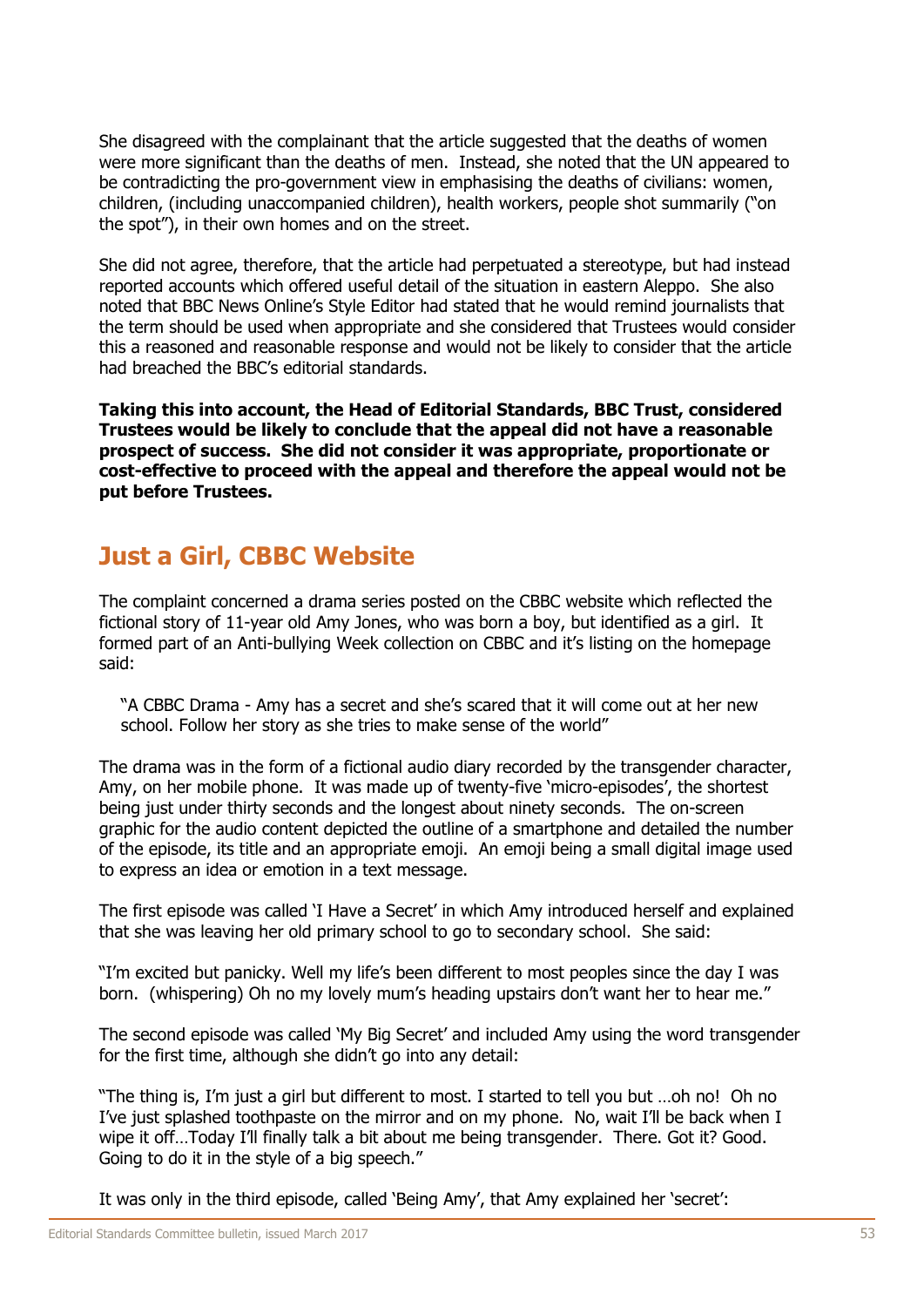"OK world so it's me again. Get this Amy Jones, soon to be famous concert pianist. Come in a bit closer. You see when I was born mum said dad was so pleased he had a boy to take to the football but mum knew I was different. She realised early on that I was born in the wrong body. I didn't mind kicking a ball around with my dad but all I really wanted to do was get my very own Barbie and dress like a fairy tale princess. It took my dad ages to understand it, does now though. My mum supported me when I did a PowerPoint presentation to my class about transitioning; that I wasn't going to come to school wearing boy's clothes anymore, but girls clothes. I wasn't Ben I was Amy. In year 6 a few people were silly about it when I transitioned, but lots of my friends just accepted it, Tashi was first. Just normal, I was still me. But now I'm going to Secondary I'm wondering if this will all change and that's when those butterflies come flying back."

In episode 5, called 'My Mum's a Dragon' there was a transgender reference when Amy received a text:

"Oh its my friend Josh. He's kind of the opposite to me, born a girl but identifies as a boy. Now do I tell him I'm so mad because my dragon of a mother won't let me wear ruby red lipstick for school – what a surprise… (text) Josh. 'How long do you wait for hormone blockers?' 'Ages. Loads of tests and talks at clinic. Once they knew I was trans for real, got them.' (text) Josh again. 'So intense. Been waiting six months.' Me. 'Ouch. Pain Face.' OMG it's my mother."

#### The drama went on:

"So how's this going to work? To my old friends I'm Amy who used to be Ben. My worry is that one of the new kids will find out that I'm transgender, makes a big deal of it, tells everyone about me and it freaks them all out. Alls I want to do in my new schools is fit in like all the other new girls not to be picked on or bullied out of fear or ignorance…".

In the subsequent episodes Amy was bullied by Connor, who'd been at primary school with her, and who revealed her 'secret' to her new secondary school friends. He was suspended from school for his actions and on his return he apologised to Amy for what he had done. The drama concluded with Amy playing her first musical composition for piano, called 'Just a Girl'.

There was a link from the *Just a Girl* page to a video called "Leo's Anti-Bullying Advice". This was a factual video presented by Leo, who looks like a boy, but was born in a girl's body. He gave his top five tips for coping with bullying. In turn it linked to a programme called "My Life I am Leo".

There was also a link from the *Just a Girl* to supporting information to help users understand the context of the drama. By clicking through to 'What does Transgender mean?' they were able to read the following:

"The word 'gender' is about being male or female. Most people are happy with their gender. For example, a baby born male will be happy to be known as a boy as he grows up.

"But some people might not feel that is right for them. Some feel that they were born into the wrong body, or that the way they were born is (sic) does not fit who they are. So for example, sometimes a person born a girl might feel that they are male, or not fully a girl or boy.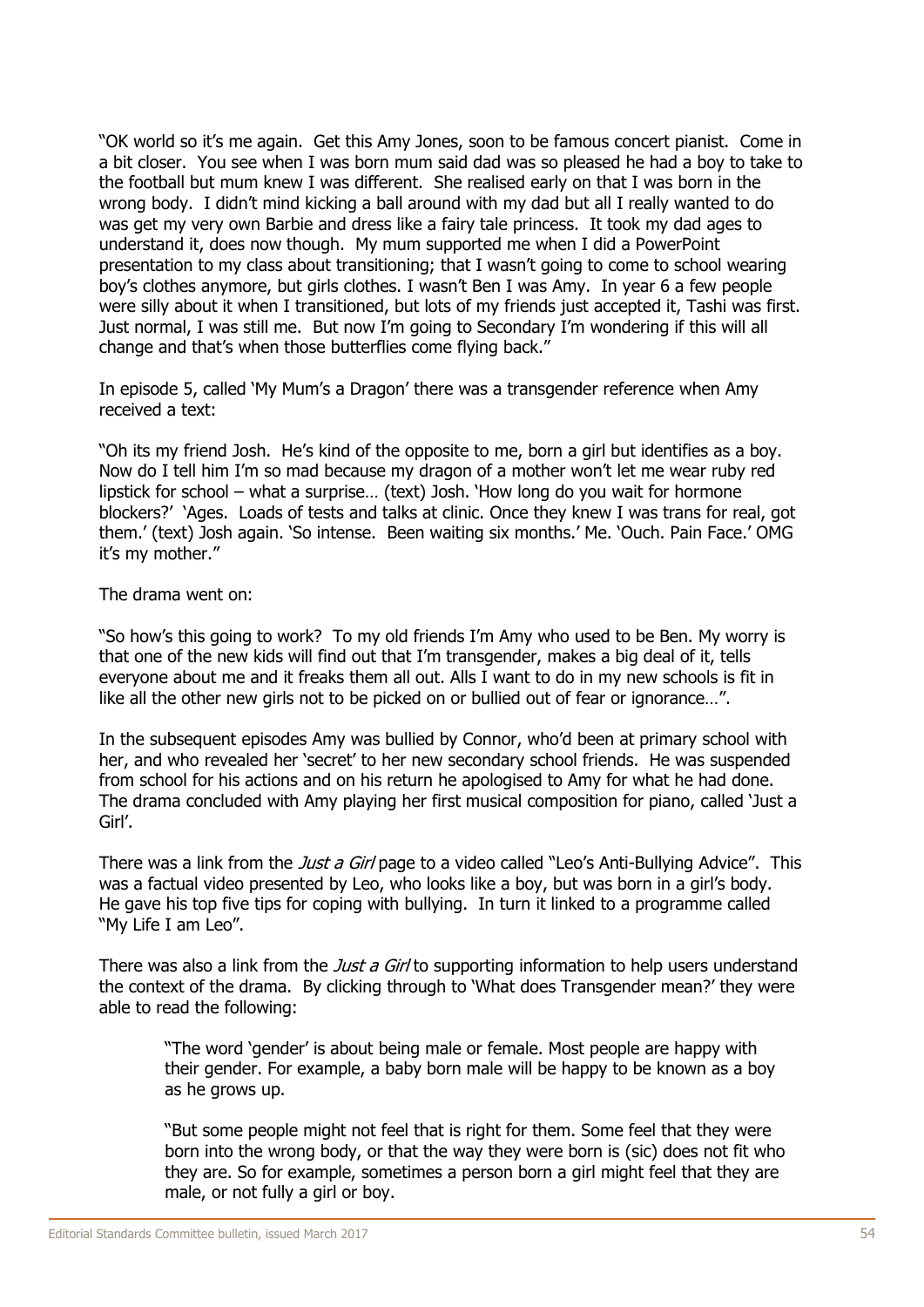"People who feel this way are known as transgender, or trans. Other people may just feel they don't quite 'fit' with typical boys and girls but this doesn't mean they are trans. Everyone can play around with different clothes, toys or hairstyles and have fun!

"As people get older and are more sure that they are trans, they might choose a new name or wear different clothes.

"No matter what, everyone deserves to be treated fairly and kindly.

"If you feel you're affected by this issue, you are not alone. You could speak to a family member, a friend, a guardian or a teacher. If there is no one you feel you can speak to then there are advice helplines here<sup>21</sup>.

"Try to talk to someone as soon as possible. It might surprise you how much better it feels when you share a problem."

The complainant made the following points:

- It was inappropriate for CBBC to cover the issue of transsexuality and present it to children as young as six years old, without some form of parental control. This amounted to the BBC directly courting/grooming young children for cultural change.
- *Just a Girl* may have put confusing thoughts and ideas about transition into the minds of some vulnerable children, that were absent before they listened to the drama.
- The subject was too complex and weighty for children to tackle alone because of the permanence of transitioning and inherent alterations that might result.
- The drama covered transition in adult detail. It attempted to 'give prestige and cool' to transsexuality and promoted it as exciting and exotically different, which was wholly unsuitable for formative and impressionable children to access.
- The transitioning character 'Amy' was pretty, middle class, had high ambition for the arts, and took on the role of 'hero' and a kind of 'martyr' for her beliefs. This made the idea presented 'high status' and appealing to a very susceptible audience. If there was no intention to promote transsexuality why wasn't it based on a more complex scenario, involving poverty, an unattractive child, and someone with lesser goals in life.
- The content was a one-sided and therefore inaccurate presentation of the issue, which played on a "bourgeois, idealised and sophisticated concept of transgender, where the outcome was set for the bright lights and a happy ending".
- There are thousands of ways to discuss identity that would not require a child's parental involvement or stir up anger amongst parents who feel their right to parental responsibility was undermined by the BBC.

BBC Audience Services made the following points following:

- *Just a Girl* was only accessible online. It was not broadcast on the CBBC TV channel. It was posted in a slightly more sheltered part of the output where it was complemented by support material that explained gender dysphoria.
- *Just a Girl* was a drama about a young transgender girl trying to find her place in the world as she moved from primary school to year 7. Her worries about fitting in and being bullied are relevant to all children at this time of their lives, but one

<sup>&</sup>lt;sup>21</sup> There was a hyperlink to the following site:<http://www.bbc.co.uk/cbbc/findoutmore/advice-helplines>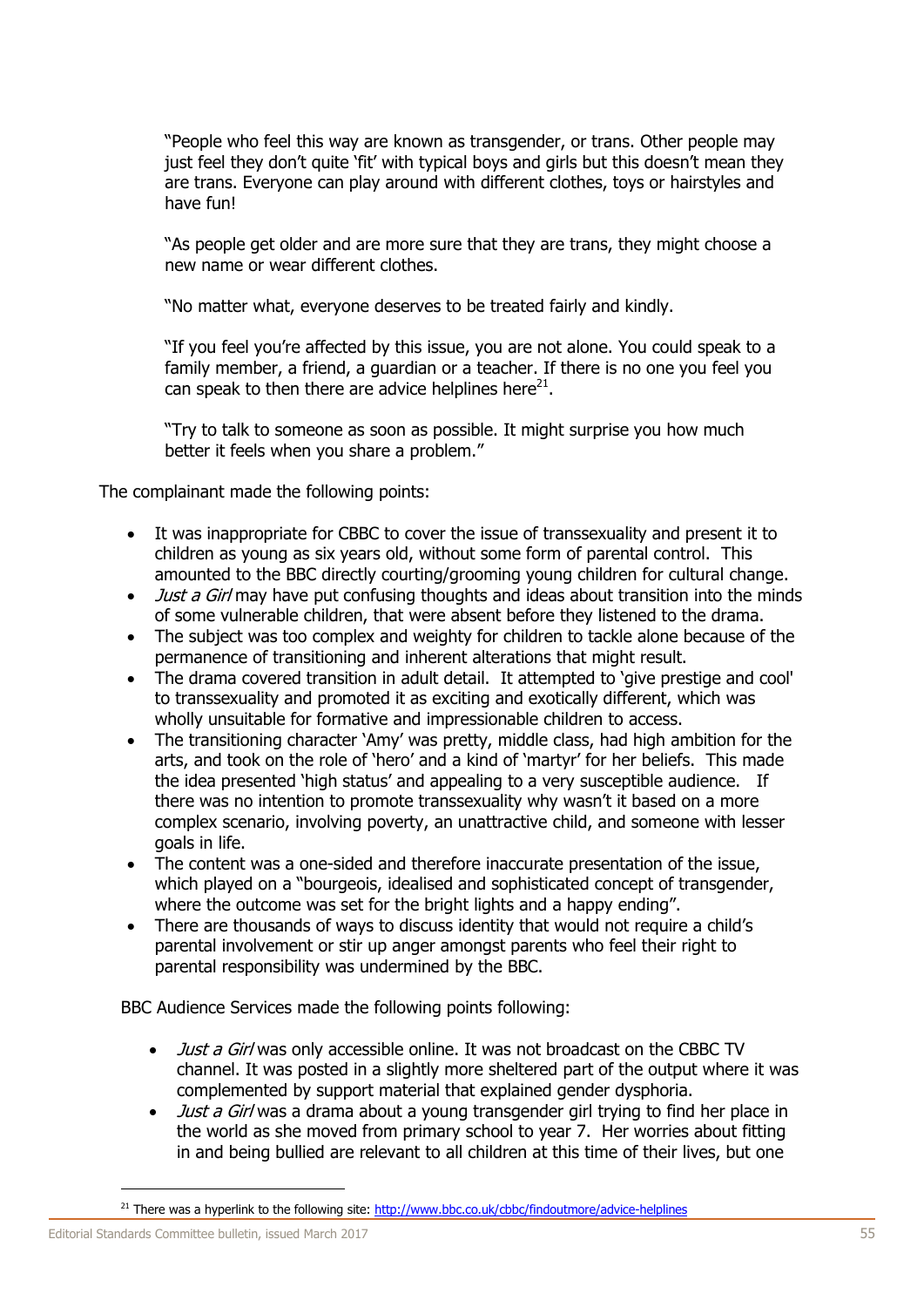of the reasons this piece was commissioned was because transgender children are more likely to be bullied.

- Just a Girl was about identity not sexuality. One of the reasons the content was made was because of the high incidence of suicide attempts amongst gender variant individuals and because experts advise that early intervention is key to good long-term outcomes. The aim was to help viewers to understand some of the difficulties faced by those who feel similar and/or present as transgender.
- Not everyone agrees with the way gender dysphoria in children is treated but it is a recognised condition and this piece was an accurate reflection of the experiences of children who present with the condition.
- CBBC aims to reflect its audience across its content. This sometimes means it features topics that some parents object to. As a public service broadcaster it is CBBC's role to represent all children in the UK and to help children to feel heard and accepted for who they are.

The Editorial Complaints Unit (ECU) at Stage 2 of the BBC's complaints process made the following points:

- Children would not have been able to stumble across the content without a clear understanding of the subject matter because it was clearly signposted as a drama that tackled the fears and concerns felt by some when they move up to senior school and that it was likely to include an element of bullying.
- The supporting information gave a clear explanation of what it is to be transgender and children were encouraged to discuss issues raised by the content and a link to informed, online help and advice, was provided.
- The aim of the programme was to help children understand why it can be difficult for a child who is different to be accepted in the world. The subject on this occasion was gender identity but the content raised much broader themes such as isolation, loneliness, anger, bullying, parental relationships, the importance of friendship and coping with adversity.
- The script was reviewed word by word to ensure everything was relevant and appropriate for children, and the programme-makers considered how the unfolding storyline might affect children who had experienced any of the emotions or situations, particularly bullying. The aim was to ensure there was always hope for the main character, Amy, and to emphasise the importance of the support of her friends. Particular emphasis was placed on the positive outcome.
- This was a drama and so the writer was entitled to create a narrative of his own choosing. There is no requirement in fiction to reflect every aspect of a situation or set out all the possible consequences of an event or action.
- The value of presenting a positive message to children in relation to bullying and discrimination, and in the context of safeguarding their physical and mental wellbeing, outweighed any requirement to reflect negative issues highlighted by the complainant, such as "the high incidence of suicide attempts among gender variant individuals".

#### **Appeal**

The complainant appealed to the BBC Trust on the substance of his complaint. He emphasised that it was wrong for the BBC to post *Just a Girl* on the CBBC website when it dealt with a sex education topic that would be accessed by children as young as six or seven without any parental oversight or consent.

#### **Decision of the Head of Editorial Standards, BBC Trust]**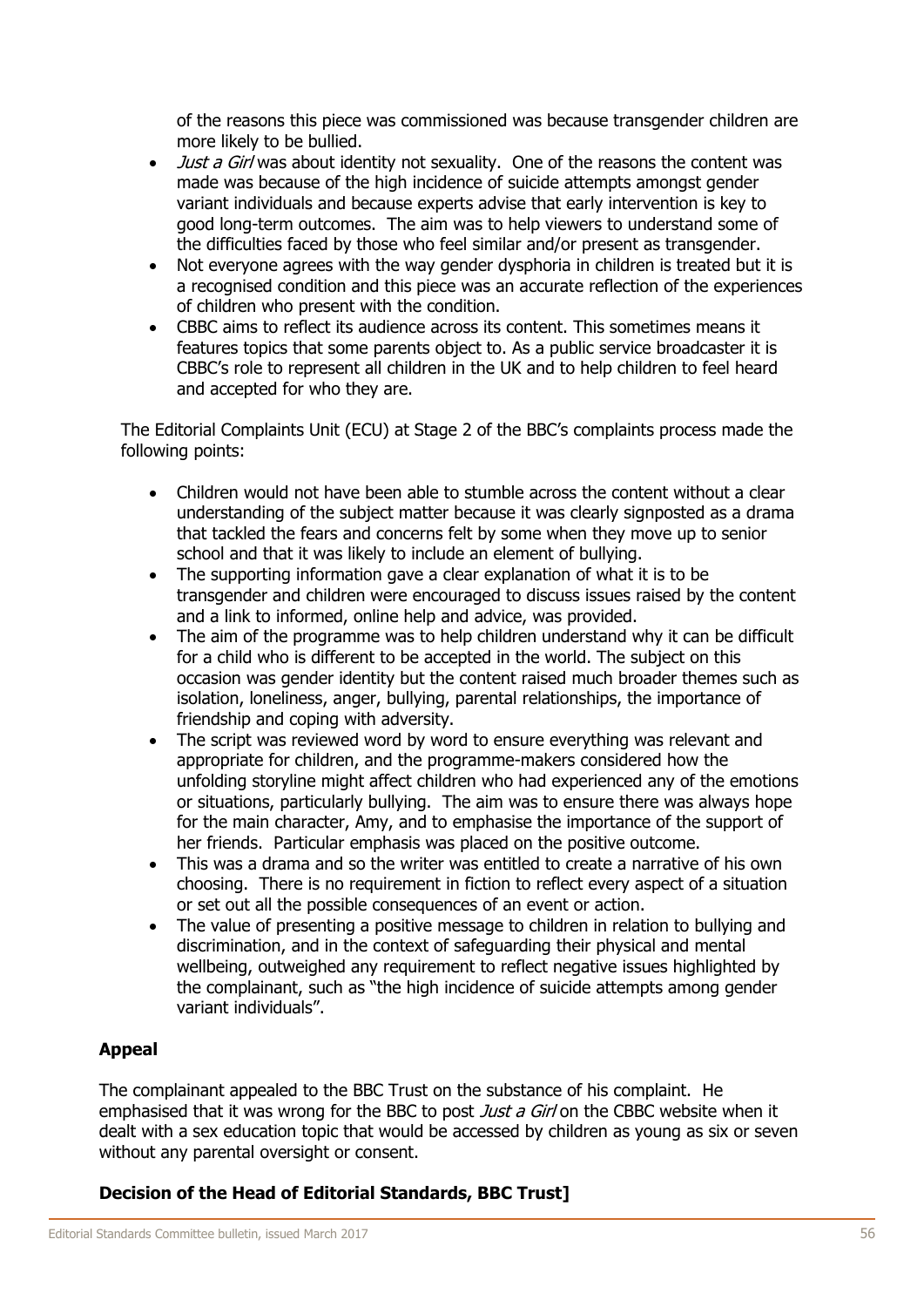The Head of Editorial Standards decided that the complainant's appeal did not have a reasonable prospect of success.

The Head of Editorial Standards noted that the points raised by the complainant engaged the Harm and Offence section of the Editorial Guidelines and in particular the following sections:

"The BBC aims to reflect the world as it is, including all aspects of the human experience and the realities of the natural world. In doing so, we balance our right to broadcast innovative and challenging content, appropriate to each of our services, with our responsibility to protect the vulnerable and avoid unjustifiable offence.

"Creative risk-taking is a vital part of the BBC's mission. However, in all our output, the greater the risk, the greater the thought, care and planning required to bring creative content to fruition. We must be sensitive to, and keep in touch with, generally accepted standards as well as our audiences' expectations of our content, particularly in relation to the protection of children. Audience expectations of our content usually vary according to the service on which it appears.

"When our content includes challenging material that risks offending some of our audience we must always be able to demonstrate a clear editorial purpose, taking account of generally accepted standards, and ensure it is clearly signposted. Such challenging material may include, but is not limited to, strong language, violence, sex, sexual violence, humiliation, distress, violation of human dignity, and discriminatory treatment or language.

The Head of Editorial Standards also noted the section in the Harm and Offence guideline about the scheduling of Online content which says:

"Any content immediately accessible on the BBC Home Page must be suitable for a general audience, including children. Any content immediately accessible one click from the Home Page should normally be suitable for a general audience, including children.

"Otherwise, the nature of the content we make available should be based on the audience expectations of the specific online service and informed by our knowledge of when it is likely to appeal to a significant proportion of children. This applies equally to content we create ourselves, user generated content, material brought in from third party websites and links to third party websites.

"Unexpected and challenging content, especially content which might be unsuitable for children, should be labelled to avoid causing unjustifiable offence. Content labelling should be clear and factual, but not inappropriately explicit. We should be mindful of the effect on users if they arrive at challenging content by following links on third party sites that bypass the BBC Home Page or other contextualising pages.

The Head of Editorial Standards noted that the commissioning of a drama on the topic of gender dysmorphia and the storylines reflected were not matters which the Trust were able to consider because the choice of subject matter and treatment is generally a matter of editorial judgement and beyond the remit of the Trust.